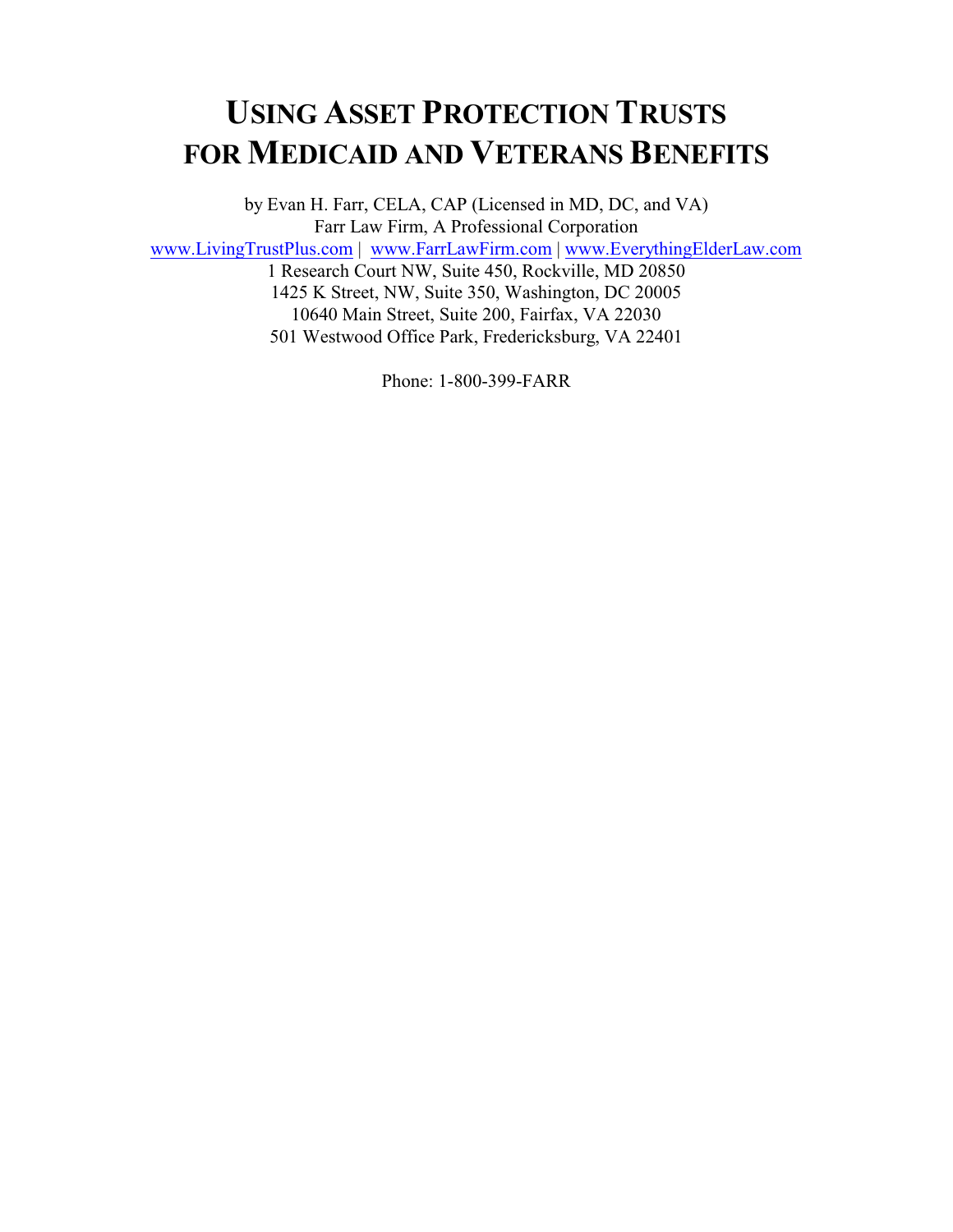# **ABOUT THE AUTHOR**

**Evan H. Farr, CELA, CAP,** is the creator of the **Living Trust Plus® Asset Protection System** used by dozens of Estate Planing and Elder Law Attorneys around the country, and is widely recognized as one of the foremost experts in the Country in the field of Medicaid Asset Protection and related Trusts. Evan is both a Certified Elder Law Attorney through the National Elder Law Foundation and a Member of NAELA's Council of Advanced Practitioners. A 4-time Best-Selling Author in the field of Elder Law and the Estate Planning and Elder Law monthly columnist for *The Practical Lawyer* magazine, Evan has also written articles for, been quoted by, or cited as an expert by numerous sources, including: the *Estate Planning Journal*; *Estate, Tax and Personal Financial Planning*; *Trusts &Estates* magazine; the *Washington Post*, *NewsweekMagazine*,*Northern Virginia Magazine, Trusts &Estates Magazine, The American Institute of Certified Public Accountants*, and the American Bar Association, and has been featured as a guest speaker on numerous radio and TV shows, including Fairfax County TV Channel 16, the TV Show *Probate Nation*, WTOP radio, and Washington Post Radio.

Evan has been named by SuperLawyers.com as one of the top 5% of Elder Law and Estate Planning attorneys in Virginia every year since 2007, and in the Washington, DC Metro Area every year since 2008. In 2011, Evan was named by Washingtonian Magazine as one of the top attorneys in the DC Metropolitan area and by Newsweek Magazine as one of the top attorneys in the country. Evan has also been AV-Rated by Martindale-Hubbell since 2012 and listed in Best Lawyers in America every year since 2013.

Evan is a nationally renowned Best-Selling author and frequent educator of attorneys across the U.S. As an expert to the experts, Evan has educated tens of thousands of attorneys across the country through speaking and writing for organizations such as his own Elder Law Institute for Training and Education, the National AcademyofElder Law Attorneys, the American Law Institute and American Bar Association, the National Constitution Center, the National Business Institute, myLaw CLE, the Virginia Academyof Elder Law Attorneys, the Virginia Bar Association, Virginia Continuing Legal Education, and the District of Columbia Bar Association. His publications include 4 Best-Selling books in the field of Elder Law: *How to Protect Your Assets From Probate PLUS Lawsuits PLUS Nursing Home Expenses with the Living Trust Plus®* ; the *Nursing Home Survival Guide*, which provides valuable information and guidance to families dealing with the possibility of nursing home care and struggling to make the best decisions for themselves or their loves ones; *Protect & Defend*, which Evan authored along with a host of other top attorneys across the country; and *Protecting Your Assets from Probate and Long-Term Care*. Evan writes the Estate Planning and Elder Law monthly column for *The Practical Lawyer magazine*. In addition, Evan has authored scores of articles that have appeared in the popular press, and dozens of scholarly publications for the legal profession, including two legal treatises published byAmerican Law Institute in connection with the American Bar Associations: *Planning and Defending Asset Protection Trusts* and *Trusts for Senior Citizens*.

Note: This outline is intended to educate and assist readers, but does not constitute legal advice. Readers should consider carefully the applicability and consequences of using any planning technique. The writer and publisher expressly disclaim (I) all warranties, express and implied, including, without limitation, of merchantability and fitness for any particular purpose, and (ii) all other responsibility for all consequences of use of this material.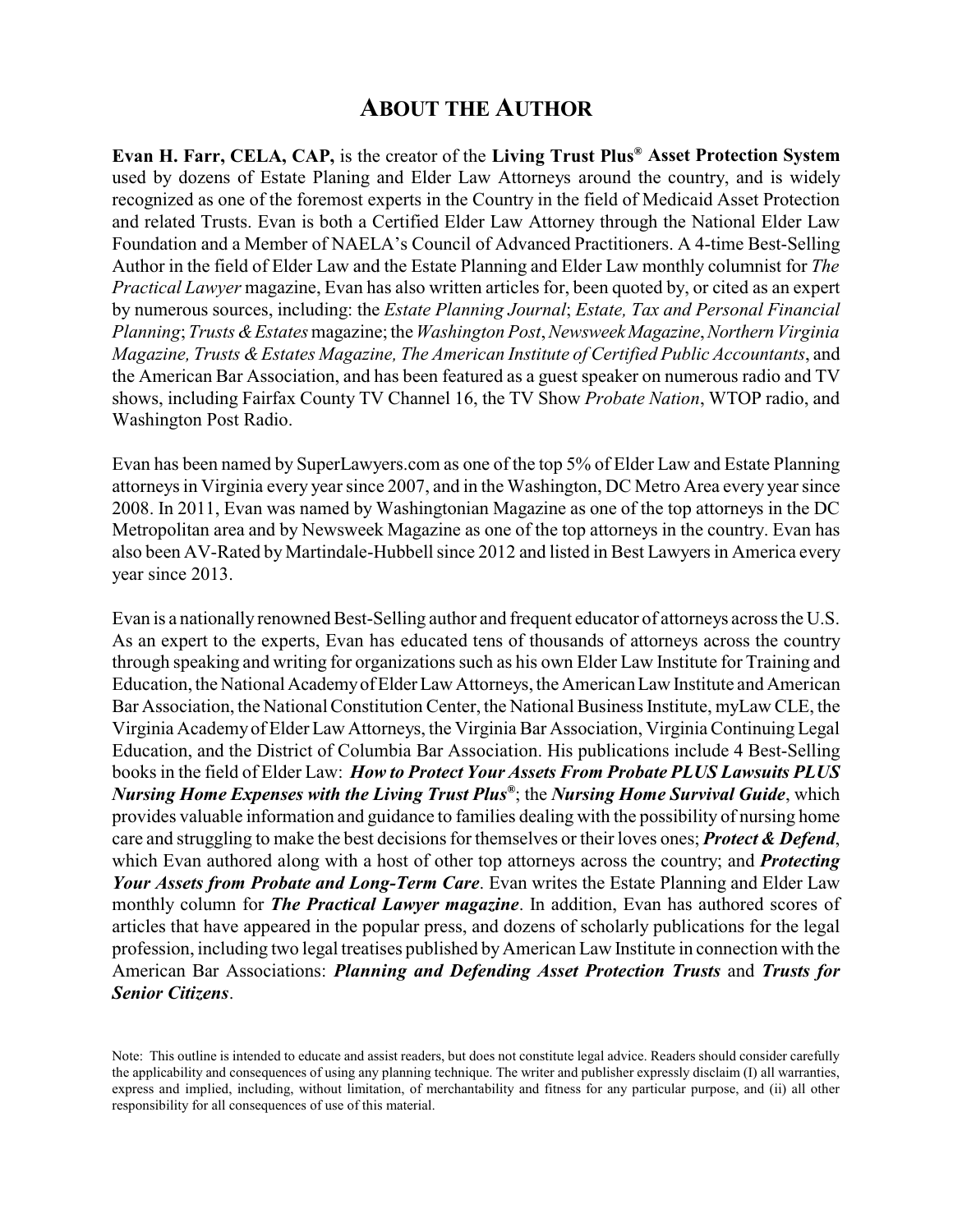|      |                                                                | SECTION 1. TRUSTS FOR MEDICAID ASSET PROTECTION PLANNING. 1                           |  |  |
|------|----------------------------------------------------------------|---------------------------------------------------------------------------------------|--|--|
|      |                                                                |                                                                                       |  |  |
|      |                                                                | 1.1.1. General Considerations                                                         |  |  |
|      |                                                                | 1.1.2. Practical Considerations                                                       |  |  |
|      |                                                                | 1.2. Using the Living Trust Plus® Income-Only Trust for Medicaid Asset Protection.  3 |  |  |
|      |                                                                | 1.2.1. Basic Overview of Medicaid Asset Protection Planning                           |  |  |
|      | 1.2.2.                                                         | Purpose of Using the Living Trust Plus® Income-Only Trust                             |  |  |
|      |                                                                | 1.2.3. Statutory Authorization                                                        |  |  |
|      |                                                                | 1.2.4. Administrative Actions Presumed Correct                                        |  |  |
|      |                                                                | 1.2.5. Corpus Distribution Provision                                                  |  |  |
|      |                                                                | 1.2.6. Cases Illustrating Prohibition of Retained Interest in Corpus                  |  |  |
|      |                                                                | 1.2.7. Income Distribution Provisions                                                 |  |  |
|      |                                                                | 1.2.8. Adjustments Between Principal and Income                                       |  |  |
|      |                                                                | 1.2.9. Medicaid Estate Recovery                                                       |  |  |
|      |                                                                |                                                                                       |  |  |
|      |                                                                | 1.3.1. Definition of Irrevocable                                                      |  |  |
|      |                                                                | 1.3.2. Termination by Consent                                                         |  |  |
|      |                                                                |                                                                                       |  |  |
|      |                                                                | 1.4.1. Can settlor Serve as Trustee?                                                  |  |  |
|      |                                                                | 1.4.2. Trustee is a Fiduciary                                                         |  |  |
|      |                                                                | 1.4.3. Settlor Can Remove and Replace Trustee.                                        |  |  |
|      |                                                                | 1.4.4. Source of Confusion                                                            |  |  |
|      |                                                                |                                                                                       |  |  |
|      |                                                                | 1.5.1. Summary                                                                        |  |  |
|      |                                                                | 1.5.2. Uniform Trust Code                                                             |  |  |
|      |                                                                | 1.5.3. Restatement of Trusts, Second                                                  |  |  |
|      |                                                                | 1.5.4. Treatises Supporting Income-Only Trusts for General Asset Protection           |  |  |
|      | 1.5.5.                                                         | <b>Treatises Supporting Income-Only Trusts for Medicaid Asset Protection</b>          |  |  |
|      | 1.5.6.                                                         | <b>Cases Supporting Use of Properly-Drafted Income-Only Truts</b>                     |  |  |
|      | 1.5.7.                                                         | Specific Features of the Living Trust Plus® Income Only Trust                         |  |  |
| 1.6. | Taxation of the Income Only Trust and Total Protection Trust34 |                                                                                       |  |  |
|      |                                                                | 1.6.1. Income Tax                                                                     |  |  |
|      | 1.6.2.                                                         | <b>Income Tax Reporting</b>                                                           |  |  |
|      | 1.6.3.                                                         | <b>Gift Tax</b>                                                                       |  |  |
|      | 1.6.4.                                                         | <b>Gift Tax Reporting</b>                                                             |  |  |
|      |                                                                | 1.6.5. Estate Tax                                                                     |  |  |
|      | 1.6.6.                                                         | <b>Step Up in Basis</b>                                                               |  |  |
|      | 1.6.7.                                                         | <b>Capital Gains Exclusion for Sale of Principal Residence</b>                        |  |  |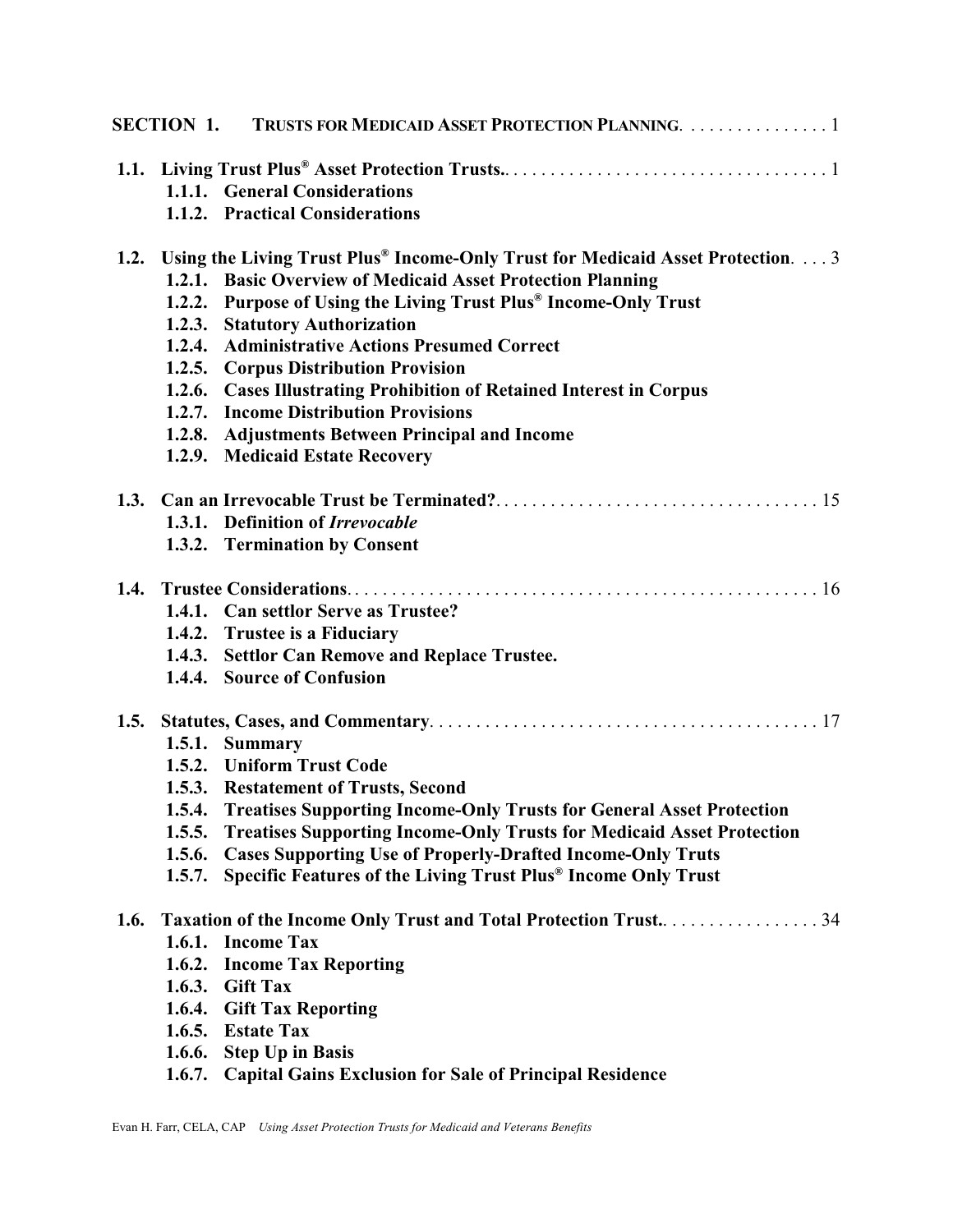| 1.7. TRUSTS FOR VETERAN'S ASSET PROTECTION PLANNING. 38                      |  |  |  |
|------------------------------------------------------------------------------|--|--|--|
| 1.8.1. Purpose                                                               |  |  |  |
| 1.9.1. United States Code.<br>1.9.2. Code of Federal Regulations             |  |  |  |
| 1.9.3. Directives and Records                                                |  |  |  |
| 1.9.4. Veterans Aid and Attendance - The New Rules                           |  |  |  |
| 1.9.5. Veterans Half-Loaf Asset Protection Planning Under the New Rules      |  |  |  |
| 1.9.6. Filing a Veterans Pension Claim.                                      |  |  |  |
| 1.9.7. Using Trusts for Aid and Attendance.                                  |  |  |  |
|                                                                              |  |  |  |
| 1.10.1. Can settlor Serve as Trustee for a Veterans Trust?                   |  |  |  |
| 1.10.2. Can settlor Can Remove or Replace Trustee.                           |  |  |  |
| 1.11. Taxation of the Total Protection Trust (Veterans Version) 48           |  |  |  |
| 1.11.1. Income Tax.                                                          |  |  |  |
| 1.11.2. Income Tax Reporting                                                 |  |  |  |
| 1.11.3. Gift Tax.                                                            |  |  |  |
| 1.11.4. Gift Tax Reporting                                                   |  |  |  |
| <b>1.11.5. Estate Tax</b>                                                    |  |  |  |
| 1.11.6. Step Up in Basis                                                     |  |  |  |
| 1.11.7. Capital Gains Exclusion for Sale of Principal Residence              |  |  |  |
| 1.12. Comparison of the Living Trust Plus® with Offshore & Domestic APTs. 52 |  |  |  |
| 1.12.1. Source of Confusion                                                  |  |  |  |
| 1.12.2. Clearing Up the Confusion About "Self-Settled" Trusts                |  |  |  |
|                                                                              |  |  |  |
| 1.13.1. Applicability                                                        |  |  |  |
| 1.13.2. UFTA                                                                 |  |  |  |
| 1.13.3. ВАРСРА                                                               |  |  |  |
| 1.13.4. Fraudulent Transfers as to Future Creditors                          |  |  |  |
| 1.13.5. Is Medicaid a Creditor?                                              |  |  |  |
| <b>SECTION 2.</b>                                                            |  |  |  |
| 2.1. Evan Farr's Living Trust Plus® Asset Protection System                  |  |  |  |
| 2.2. Elder Counsel Elderdocx                                                 |  |  |  |
| 2.2. Interceptive Legal Elden Law Blaning                                    |  |  |  |

 **2.3. Interactive Legal Elder Law Planing**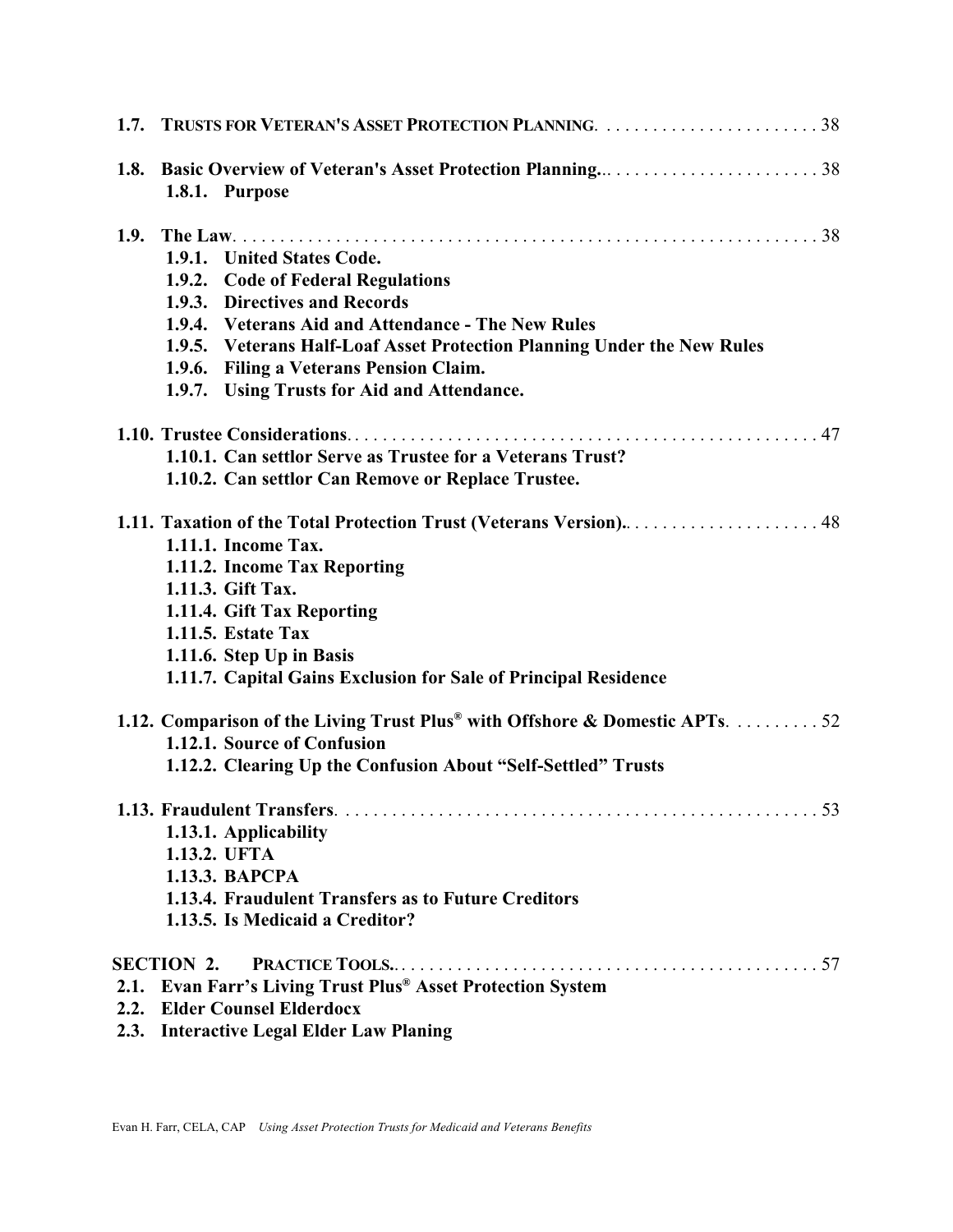#### **SECTION 1. TRUSTS FOR MEDICAID ASSET PROTECTION PLANNING**

# **1.1. Living Trust Plus® Asset Protection Trusts.**

#### **1.1.1. General Considerations.**

- 1.1.1.1. There is little reason for middle class Americans desiring to create an asset protection trust to go outside of their home state. Residents of most states may create a Living Trust Plus® Asset Protection Trust to protect their assets. With a standard Living Trust Plus®, the settlor retains the right to receive the trust income, but does not retain the right to access the corpus/principal<sup>1</sup> of the trust. Because of the way this trust functions, it is sometimes referred to as an "income-only trust." However, most so-called "income-only trusts," as will be seen by the cases examined later herein, are drafted improperly, whereas the Living Trust Plus® has been perfected by your author and is used successfully by dozens of attorneys across the country. Principal of the Living Trust Plus® can be retained in the trust or distributed to beneficiaries other than the settlor or the settlor's spouse. After the settlor's death, a Living Trust Plus® may terminate or may continue with income payable to the settlor's spouse and corpus distributed to or held in further trust for the benefit of the remainder beneficiaries, typically the settlor's children.
- 1.1.1.2. For middle class Americans, the Living Trust Plus® is the preferable form of asset protection trust because, for purposes of Medicaid eligibility, the Living Trust Plus® is the **only** type of self-settled asset protection trust that allows a settlor to retain an interest in the trust while also protecting the assets from being counted by state Medicaid agencies. For Medicaid eligibility purposes, if the settlor has any access to the corpus of a trust, $2$  then the entire balance of the trust is a countable resource.<sup>3</sup>
- 1.1.1.3. The settlor of the Living Trust Plus<sup>®</sup> can serve as the Trustee,<sup>4</sup> which is an important consideration for many persons wanting to establish an asset protection trust.

<sup>&</sup>lt;sup>1</sup> The term corpus and principal are used interchangeably herein, as the principal of a trust is the same as the corpus of a trust.

<sup>2</sup> As is the case with so-called "Offshore Asset Protection Trusts" (discussed *infra*, section?) and "Domestic Asset Protection Trusts" (discussed *infra*, section?).

<sup>3</sup>  *See infra*, section 1.2.3.

<sup>4</sup> *See supra* section 1.4.1, 1.4.3, 1.10.1, 1.10.2.

Evan H. Farr, CELA, CAP *Using Asset Protection Trusts for Medicaid and Veterans Benefits*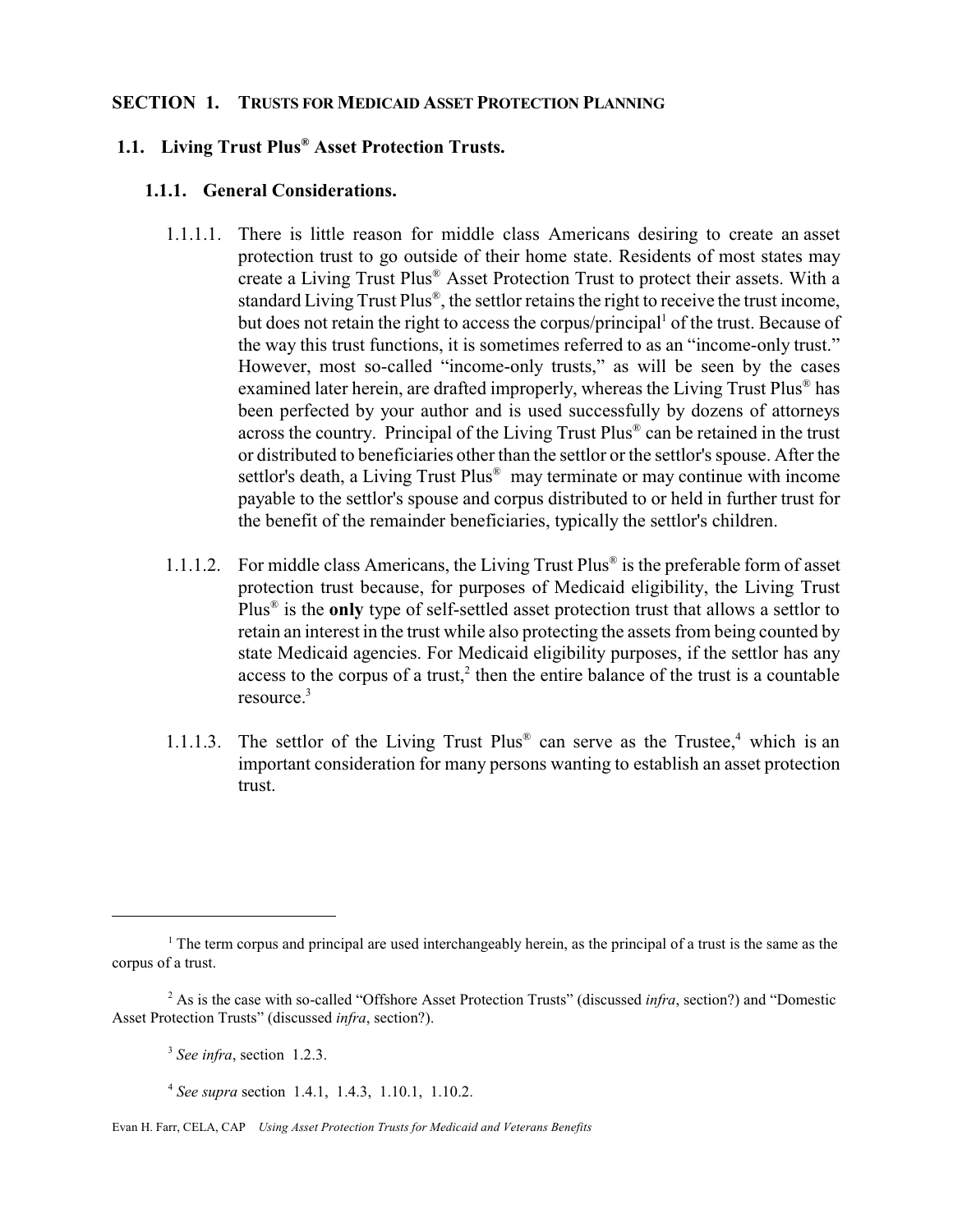#### **1.1.2. Practical Considerations.**

 1.1.2.1. Middle class Americans seeking asset protection can not afford to ignore the potentially devastating costs of nursing home care and other long-term care. On the contrary, nursing homes are the most likely and one of the most expensive creditors that the average American is likely to face in his or her lifetime. Consider the following statistics:

1.1.2.1.1. About 70% of Americans who live to age 65 will need long-term care at some time in their lives, $5$  over 40 percent in a nursing home.<sup>6</sup>

 1.1.2.1.2. As of 2018, the cost of a private room in a nursing home in the Washington, DC Metro area was over \$140,000 per year, and the average cost of a semi-private room was over \$126,000 per year. The national average cost of a private room in a nursing home was over \$100,000 per year, and the national average cost of a semi-private room was almost \$90,00 per year.<sup>7</sup>

1.1.2.1.3. On average, someone age 65 todaywill need some long-term care services for three years. Women need care for longer (on average 3.7 years) than do men (on average 2.2 years). While about one-third of today's 65-year-olds may never need long-term care services, 20 percent of them will need care for more than five years.<sup>8</sup>

1.1.2.1.4. Also, long-term care is not just needed by the elderly. A study by Unum, released in November, 2008, found that 46 percent of its group long-term care claimants were under the age of 65 at the time of disability.<sup>9</sup>

1.1.2.2. Contrast the above long-term care statistics with statistics for automobile accident claims and homeowner's insurance claims:

<sup>5</sup> *Americans Fail to Act on Long Term Care Protection*, American Society on Aging, May 2003. National Clearinghouse for Long-Term Care Information, <http://www.longtermcare.gov> at http://www.longtermcare.gov/LTC/Main\_Site/Understanding\_Long\_Term\_Care/Basics/Basics.aspx#needs.

<sup>&</sup>lt;sup>6</sup> National Clearinghouse for Long-Term Care Information,<http://www.longtermcare.gov> at http://www.longtermcare.gov/LTC/Main\_Site/Understanding\_Long\_Term\_Care/Basics/Basics.aspx#needs.

<sup>&</sup>lt;sup>7</sup> Genworth Cost of Care Survey 2018, <https://www.genworth.com/aging-and-you/finances/cost-of-care.html>

<sup>&</sup>lt;sup>8</sup> National Clearinghouse for Long-Term Care Information,<http://www.longtermcare.gov> at http://www.longtermcare.gov/LTC/Main\_Site/Understanding\_Long\_Term\_Care/Basics/Basics.aspx#needs.

<sup>&</sup>lt;sup>9</sup> Insurance Information Institute, http://www.iii.org/media/facts/statsbyissue/longtermcare.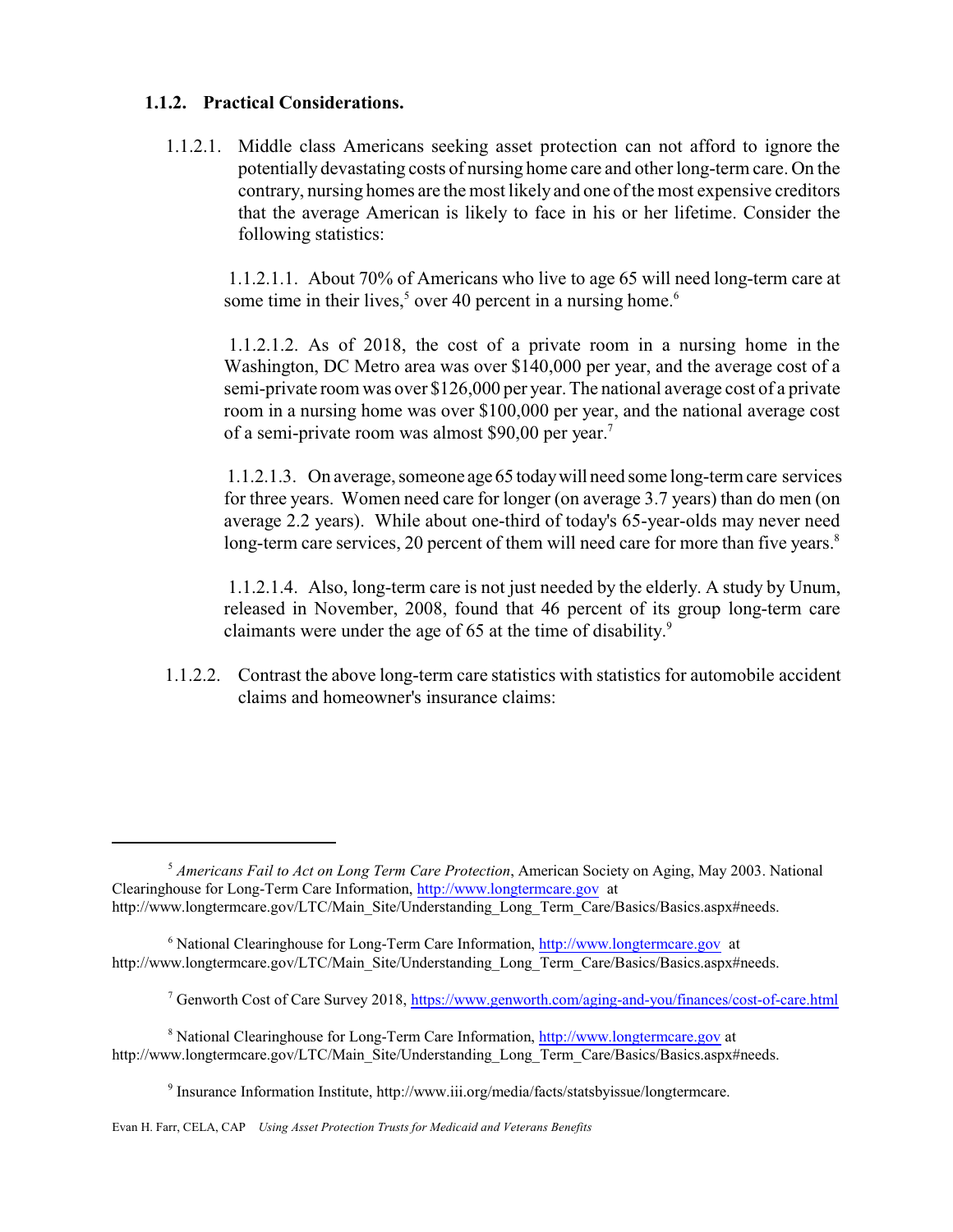1.1.2.2.1. Between 2005 and 2007, an average of only 7.2% of people per year filed an automobile insurance claim.<sup>10</sup>

 1.1.2.2.2. Between 2002 and 2006, an average of only 6.15% of people per year filed a claim on their homeowner's insurance.<sup>11</sup>

# **1.2. Using the Living Trust Plus® Income-Only Trust for Medicaid Asset Protection.**

#### **1.2.1. Basic Overview of Medicaid Asset Protection Planning.**

- 1.2.1.1. **Introduction.** A detailed understanding of Medicaid rules and Medicaid Asset Protection strategies is beyond the scope of this book.<sup>12</sup> However, a very basic understanding of the Medicaid lookback period and transfer penalty rules is essential to an understanding of the use of and importance of the Living Trust Plus® Income-Only Trust.
- 1.2.1.2. **Lookback Period.** For Medicaid eligibility purposes, since February 8, 2006, there has been a 5-year lookback period for uncompensated transfers.<sup>13</sup> This means that on an application for Medicaid benefits, there is a question which asks if the applicant or the applicant's spouse has made any uncompensated transfers made to an individual or to a trust within the previous 5 years. All such transfers must be disclosed to Medicaid, and failure to do so constitutes Medicaid Fraud, which is a criminal offense.
- 1.2.1.3. **Transfer Penalty.** Any uncompensated transfer of assets made within the 5-year lookback period results in a penalty period, which is a period of ineligibility for Medicaid long-term care. The period of ineligibility does not begin when the transfer is made, but rather when the person enters the nursing facility, applies for Medicaid, is "otherwise eligible" for Medicaid, meaning the person has countable

<sup>&</sup>lt;sup>10</sup> Insurance Institute for Highway Safety,<http://www.iii.org/media/facts/statsbyissue/auto,> based on data from the Highway Loss Data Institute.

<sup>&</sup>lt;sup>11</sup> Insurance Institute for Highway Safety,<http://www.iii.org/media/facts/statsbyissue/homeowners,> based on data from the Insurance Services Office.

 $12$  For a comprehensive treatise on Medicaid Asset Protection, including a small section on the use of income-only trusts, see Begley, Jr. & Hook, *Representing the Elderly or Disabled Client: Forms and Checklists with Commentary* ¶ 7.02 (WG&L 2007).

<sup>&</sup>lt;sup>13</sup> Prior to the enactment of the federal Deficit Reduction Act ("DRA"), Pub. L. No. 109-171 (2/8/2006), the lookback period was three years for outright transfers and 5 years for transfers to trust. This disparity in the treatment of transfers made pre-DRA transfers into irrevocable trusts much less attractive than they are now. For a good explanation of the background and history of income-only trusts, *see* Shirley B. Whitenack, Gary Mazart, and Regina M. Spielberg, *The Revival of the Income-Only Trust in Medicaid Planning*, Estate Planning J. (WG&L January 2009).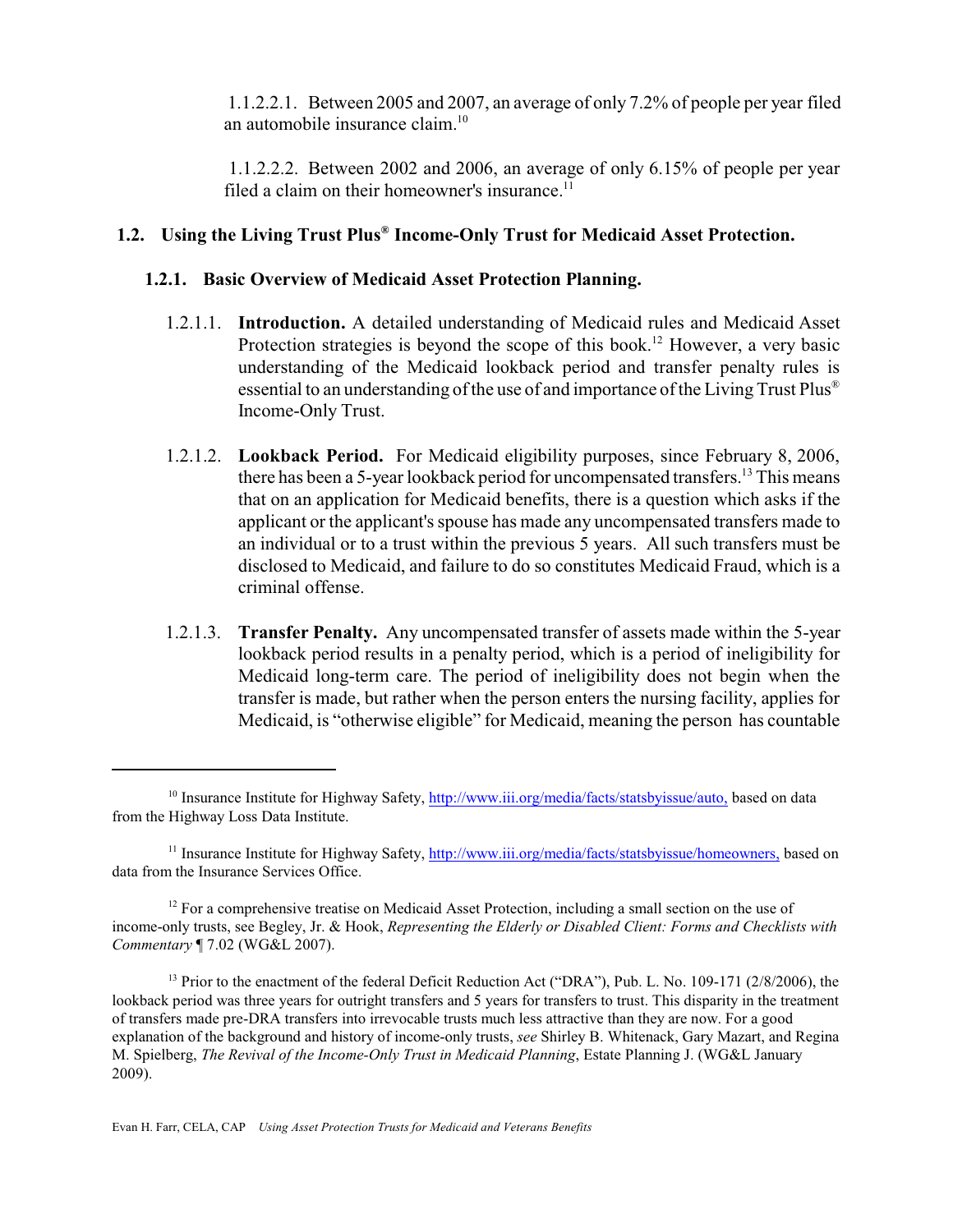assets of less than the minimum resource allowance (\$2,000 in most states) and is medically in need of nursing home care. The penalty period is calculated by dividing the amount of the transfer by an amount called the "penalty divisor," which differs from state to state. The penalty period resulting from an uncompensated transfer can be longer than 5 years.

- 1.2.1.4. **Example 1.** Joe transfers \$500,000 to a Living Trust Plus ® in January of 2009, and then enters a nursing home and applies for Medicaid in December of 2014. The penalty divisor for Joe's state is \$5,000. Joe is eligible for Medicaid but for the uncompensated transfer. By applying for Medicaid before the expiration of the 5 year lookback period, Joe must report the \$500,000 uncompensated transfer, which results in a 100-month penalty period, so Joe is not eligible for Medicaid long-term care until April, 2023.
- 1.2.1.5. **Example 2.** Same facts except Joe waits to apply for Medicaid until March of 2015. By applying for Medicaid after the expiration of the 5-year lookback period, Joe does not have to report the \$500,000 uncompensated transfer, meaning there is no penalty period and Joe is eligible for Medicaid in the month of application.

# **1.2.2. Purpose of Using the Living Trust Plus® Income-Only Trust.**

- 1.2.2.1. **Asset Protection**. The Living Trust Plus® Income-OnlyTrust is a means by which clients can transfer assets they wish to protect to a trust rather than directly to their children. Clients rightfully view transfers to trusts as protection, whereas transfers to adult children are typically viewed as gifts. Trusts provide clients with a sense of dignity and security.<sup>14</sup> Such transfers, whether to a Living Trust Plus® Income-Only Trust or directly to a child, are subject to the Medicaid five-year lookback period.<sup>15</sup>
- 1.2.2.2. **Independence**. By transferring assets to a Living Trust Plus® Income-Only Trust, income is paid directly to the trust settlor rather than to her children, allowing the settlor to maintain greater financial independence. When real estate is transferred to a Living Trust Plus®, the trust should enter into an occupancy agreement with the settlor so that the settlor retains the right to live in the real estate or receive the rental income from any rental property.
- 1.2.2.3. **Risk-Avoidance**. If a parent transfers assets directly to his children, certain risks must be anticipated: creditors claims against a child; divorce of a child; bad habits of a child; need for financial aid; loss of step-up in basis.

Evan H. Farr, CELA, CAP *Using Asset Protection Trusts for Medicaid and Veterans Benefits*

<sup>14</sup> Begley, Jr. & Hook, *Representing the Elderly or Disabled Client: Forms and Checklists with Commentary* ¶ 7.02 (WG&L 2007).

<sup>15</sup> *See supra*, section 1.2.1.2.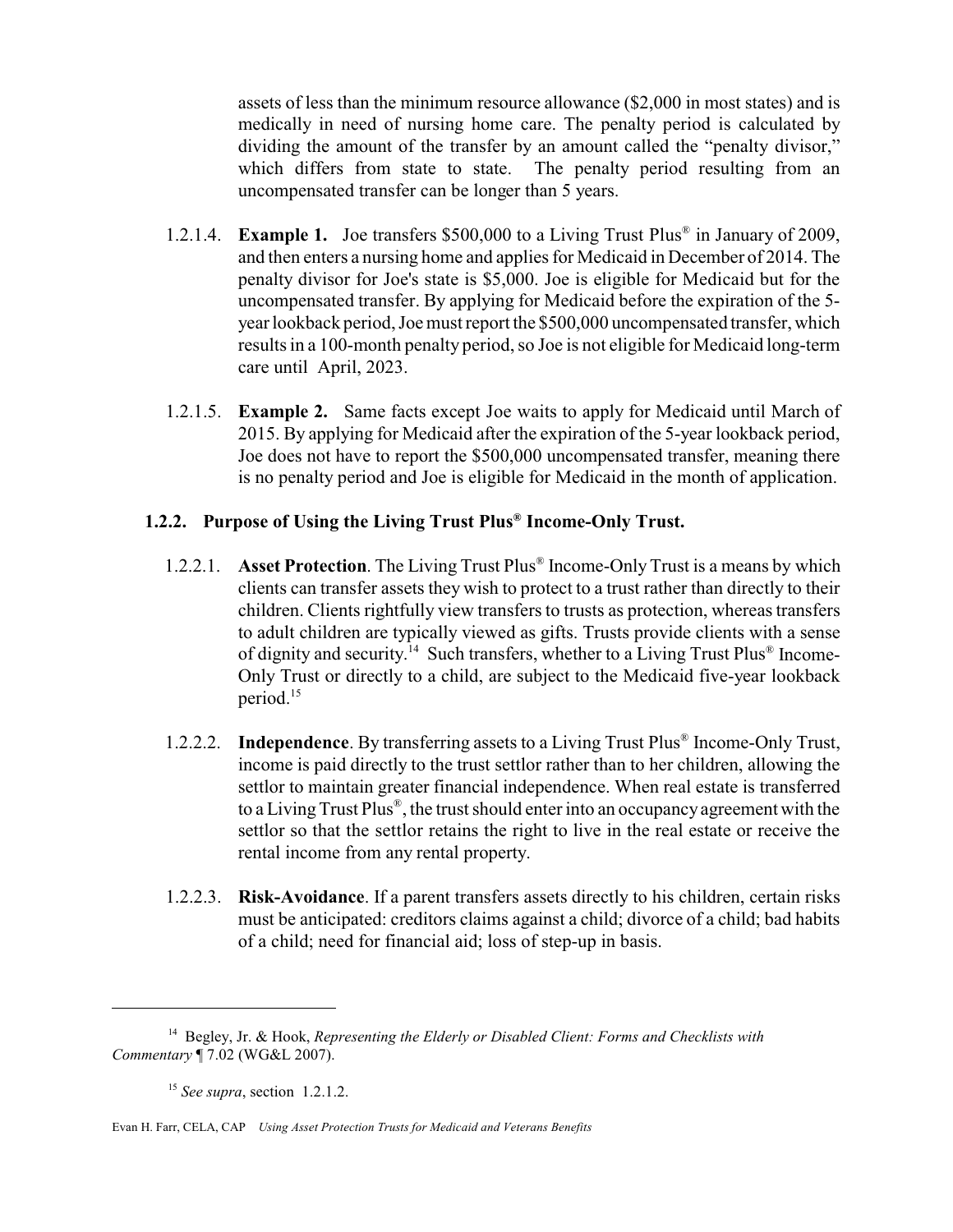1.2.2.3.1. A transfer to a Living Trust Plus® Income-Only Trust avoids all of these risks. $16$ 

#### **1.2.3. Statutory Authorization.**

1.2.3.1. The Living Trust Plus® Income-Only Trust is permitted under the federal Medicaid law OBRA '93, $17$  which states:

> "In the case of an irrevocable trust . . . if there are any circumstances under which payment from the trust could be made to or for the benefit of the individual, the portion of the corpus from which, or the income on the corpus from which, payment to the individual could be made shall be considered resources available to the individual."

- 1.2.3.2. Under OBRA '93, an individual is considered to have established a trust if the individual's assets were used to fund all or part of a trust and if the trust was established, other than by will,<sup>18</sup> by any of the following: the individual, the individual's spouse, a person (including a court or administrative body) with legal authority to act on behalf of the individual or the individual's spouse, or a person (including a court or administrative body) acting at the direction or request of the individual or the individual's spouse.<sup>19</sup>
- 1.2.3.3. The Living Trust Plus® Income-Only Trust is also permitted under the CMS State Medicaid Manual, which states that:

"In the case of an irrevocable trust, where there are any circumstances under which payment can be made to or for the benefit of the individual from all or a portion of the trust . . . [t]he portion of the corpus that could be paid to or for the benefit of the individual is treated as a resource available to the individual."<sup>20</sup>

 1.2.3.4. However, neither OBRA '93 nor the CMS State Medicaid Manual fully explain how or why irrevocable income-only trusts work, because the language of OBRA '93 and the CMS State Medicaid Manual is ambiguous. What did Congress mean

 $19$  42 USCA  $\S$  1396p(d)(2).

Evan H. Farr, CELA, CAP *Using Asset Protection Trusts for Medicaid and Veterans Benefits*

<sup>&</sup>lt;sup>16</sup> See infra, section 1.6.7, 1.11.7, for an explanation of why a transfer to a Living Trust Plus<sup>®</sup> avoids the loss of step-up in basis.

 $17$  42 U.S.C. § 1396p(d)(3)(B).

<sup>18</sup> The creation and funding of a testamentary trust is not a disqualifying transfer of assets. *See Skindzier v. Comm'r of Soc. Servs.*, 784 A2d 323 (Conn. 2001) .

<sup>&</sup>lt;sup>20</sup> CMS State Medicaid Manual, Section 3259.6.B.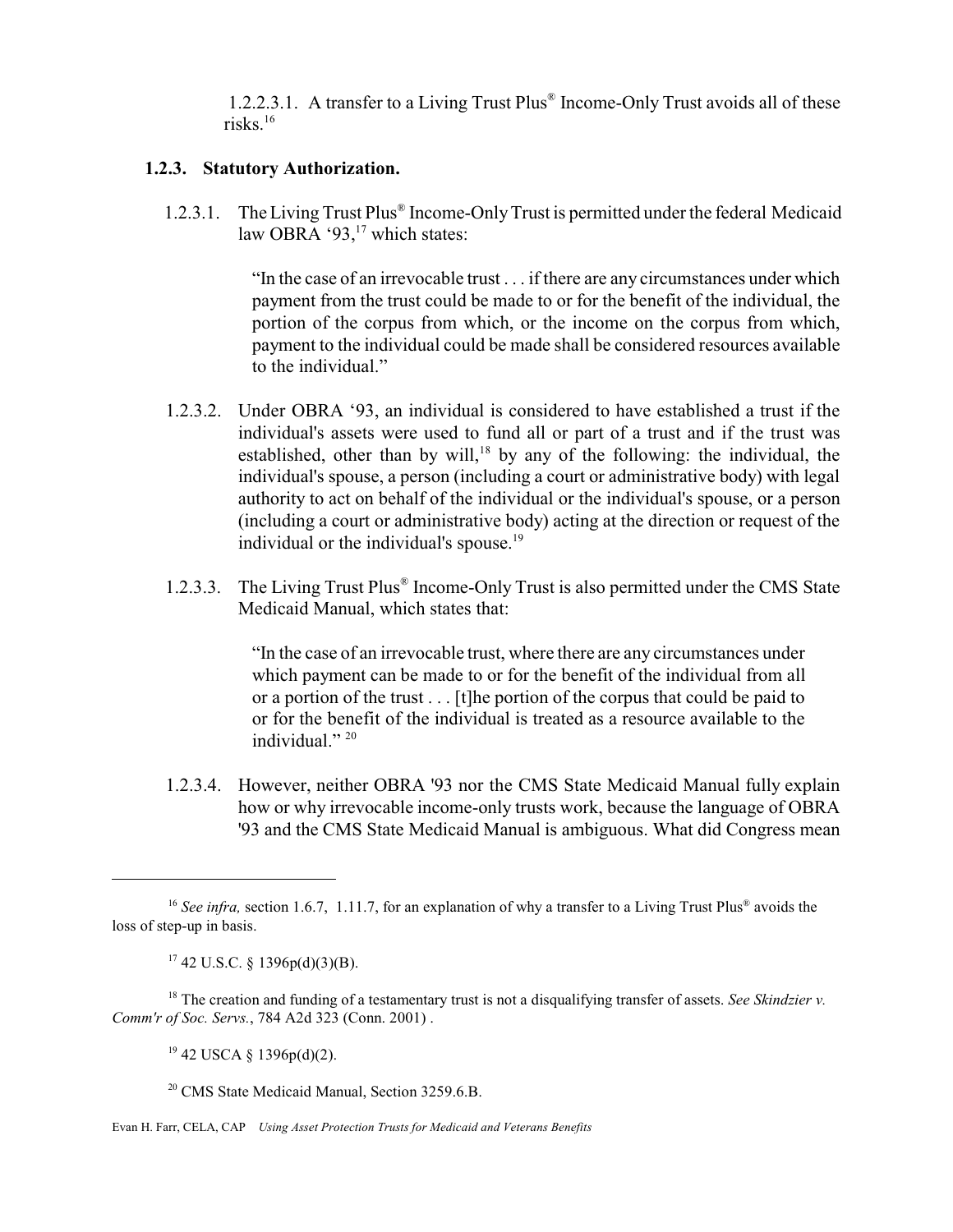when it wrote in OBRA '93 that "[t]he portion of the corpus that could be paid to or for the benefit of the individual is treated as a resource available to the individual." Does this mean that because the corpus is what generates the income, that the entire corpus is countable because the income can be distributed to the Trust Settlor? No, that is not what Congress or CMS intended, and this was fully and clearly explained via two letters -- the Streimer letter and the Richardson letter -- written by the then-heads of HCFA, the predecessor agency to CMS. The Streimer and Richardson letters, taken together, contain the full interpretation of OBRA '93 and, together with OBRA '93, still stand as the federal law governing irrevocable income-only trusts.

1.2.3.5. Under the Richardson letter, dated December 23, 1993<sup>21</sup>:

• "If there are any circumstances under which either income or trust corpus could be paid to the individual, then actual payments to the individual of either income or corpus are deemed 'income' for Medicaid eligibility purposes.

• "If trust corpus could be paid to an individual but is not, such asset is deemed an available resource for Medicaid eligibility purposes.

• "If no portion of the trust corpus may be distributed to an individual, *i.e.*, an 'income only trust,' then no portion of the trust is deemed a resource of the individual for Medicaid eligibility purposes.

• "Ifsome portion of the irrevocable trust corpus could be paid to an individual, and assets are transferred from the trust to someone other than the individual, then the individual is subject to the Medicaid three-year lookback."

"This left open the issue of whether a lookback period applied for transfers to or from an income-only trust. Even the Health Care Finance Administration (HCFA) was not sure which interpretation was correct.<sup>22</sup> HCFA finally clarified the rules in a letter dated February 25, 1998." <sup>23</sup>

<sup>21</sup> *Citing* Letter from Sally K. Richardson, Director of Medicaid Bureau, Health Care Financing Administration, Dep't of Health and Human Services, to Ellice Fatoullah, Esq., Elder Law Report, Vol. V, No. 7, p. 2, Dec. 23, 1993.

<sup>&</sup>lt;sup>22</sup> *Citing* Q & A 83, Summary of Verbal Q & A's from HCFA Central to the Regions (Nov. 4, 1993).

<sup>&</sup>lt;sup>23</sup> *Citing* Letter from Robert A. Streimer, Director, Disabled and Elderly Health Programs Group, Center for Medicaid and State Operation, Health Care Finance Admin., Dep't of Health and Human Services, to Dana E. Rozansky, Elder Law Report, Vol. IX, No. 9, p. 9, Apr. 1998.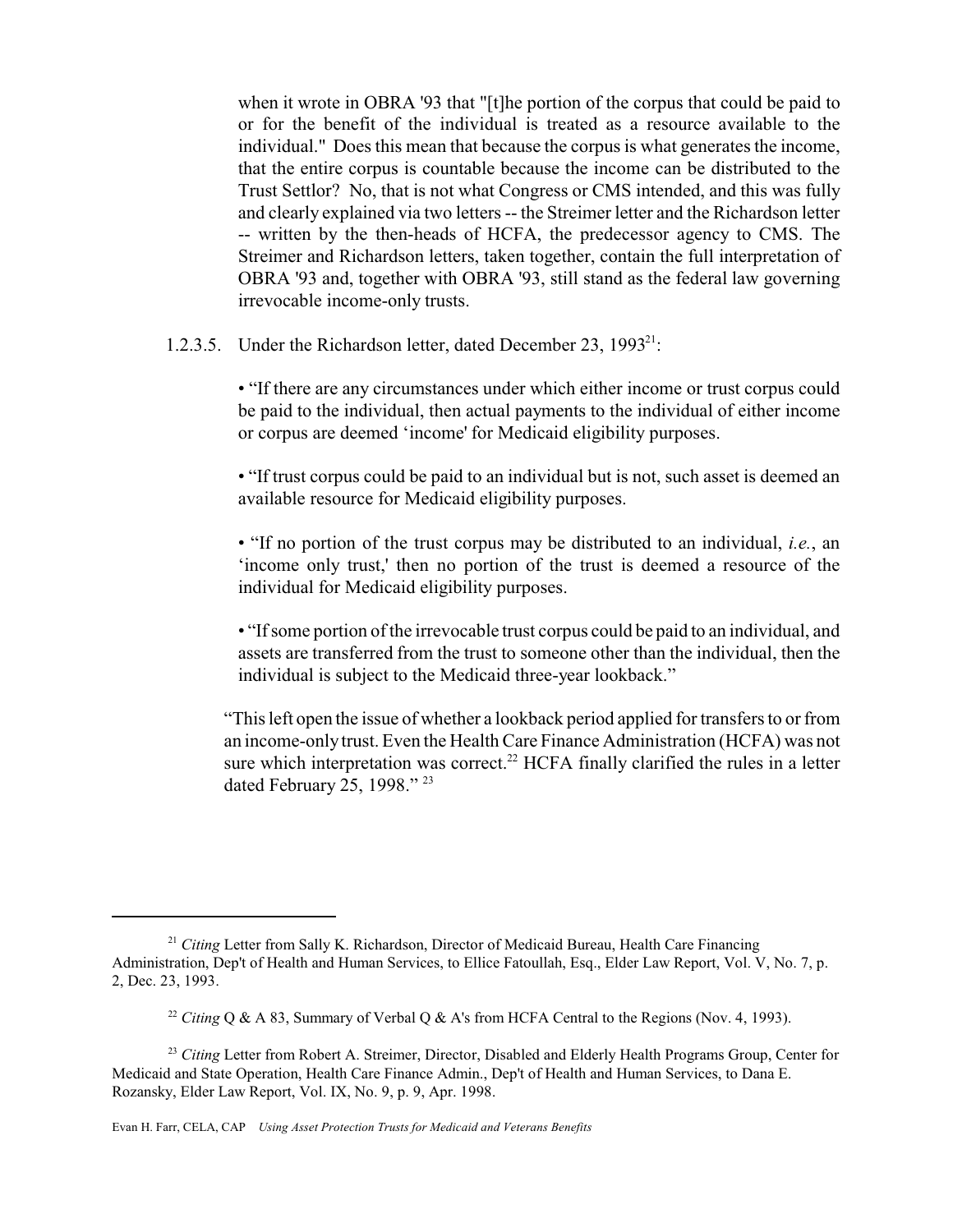1.2.3.5.1. The Streimer letter referenced above, $24$  clarified the rules by stating as follows:

#### 1.2.3.5.1.1. **For Transfers To an Income-Only Trust:**

"Transfersto an irrevocable trust with retained income onlyinterests are considered available only to the extent of the income earned. Otherwise, the assets are considered to have been transferred with a 5-year lookback period."

#### 1.2.3.5.1.2. **For Transfers From an Income-Only Trust:**

"[W]here assets in a trust can not be made available to the beneficiary, transfer of those assets to or for the benefit of someone other than the beneficiary does not incur a separate transfer penalty. Any penalty would have been assessed when the funds were placed in the trust."

#### **1.2.4. Administrative Actions Presumed Correct.**

- 1.2.4.1. The Richardson letter and the Streimer letter referenced above are administrative actions and therefore presumed to be accurate statements of the law because they constitute administrative action taken by a Federal administrative agency. It is presumed that all administrative actions are made in accordance with statutory provisions.
- 1.2.4.2. The management of the Medicaid laws is committed to the executive branch of government through duly designated officials charged with administering the Medicaid program – in this case HCFA (now CMS). Judgments of administrative officials are entitled to be regarded by the courts as presumptively correct  $\ldots$ ").<sup>25</sup> Moreover, an agency's expertise and experience only strengthens the presumption taken in its favor. $26$

<sup>26</sup> See, e.g., *Standard Oil Co. v. Department of Energy*, 596 F.2d 1029 (Temp. Emer. Ct. App. 1978).

Evan H. Farr, CELA, CAP *Using Asset Protection Trusts for Medicaid and Veterans Benefits*

<sup>&</sup>lt;sup>24</sup> Available at http://www.sharinglaw.net/elder/Streimer.pdf.

<sup>25</sup> *See, e.g., Bush v. Gore*, 531 U.S. 98, 116 (2000), stating that "[t]he election process . . . is committed to the executive branch of government through duly designated officials all charged with specific duties . . . . [The] judgments [of these officials] are entitled to be regarded by the courts as presumptively correct . . .". *See also Archdiocese of Portland V. County of Washington*, 458 P.2d 682, 684-685 (1969), stating that the actions of an administrative agency "will be presumed valid, reasonable, correct, taken in knowledge of material facts, justified by the facts, made upon full hearing or after giving all interested parties a reasonable opportunity to be heard and upon appropriate evidence duly considered and properly applied." *See also Fairfax Nursing Ctr., Inc. v. Califano*, 590 F.2d 1297, 1301 (4th Cir. 1979), discussing the "judicial presumption of legality of administrative action," *quoting Springdale Convalescent Center v. Mathews*, 545 F.2d 943, 955 (5th Cir. 1977); *Campaign Clean Water, Inc. v. Train*, 489 F.2d 492, 501 (4th Cir. 1973), vacated and remanded on other grounds, 420 U.S. 136, 95 S. Ct. 847, 43 L. Ed. 2d 82 (1975).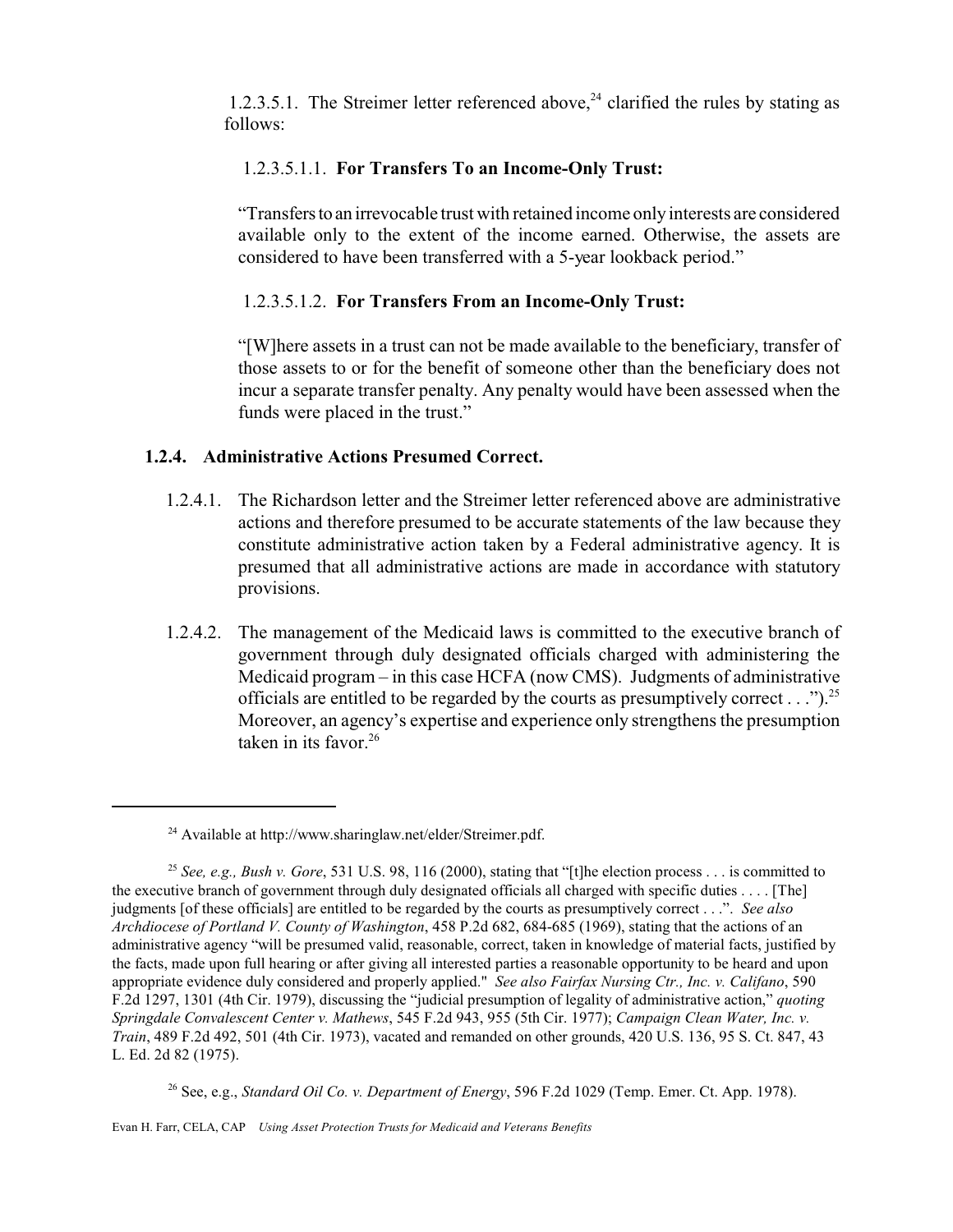#### **1.2.5. Corpus Distribution Provision.**

- 1.2.5.1. There can be absolutely no access to corpus by either the settlor or the settlor's spouse. If either spouse has direct access to corpus/principal, the trust is not an income-only trust, and the assets in the trust would be available to creditors and deemed "countable" for Medicaid eligibility purposes.<sup>27</sup>
- 1.2.5.2. The Living Trust Plus<sup>®</sup> Income-Only Trust is designed to permit the trustee, or a third party, to make distributions to beneficiaries. Through this mechanism, the trustee can stop income payments to a settlor who will be requiring Medicaid and can avoid estate recovery in those states that use a broad definition of "estate."<sup>28</sup> Through this mechanism, the beneficiaries could also, if they choose, make distributions of what was trust corpus/principal back to the settlor or for the benefit of the settlor.

 1.2.5.2.1. The disadvantage of distributing the assets from the Living Trust Plus® Income-Only Trust is that the opportunity for a "step- up" in basis will be lost.<sup>29</sup>

1.2.5.2.2. It is essential, of course, that there be no collusion between the settlor and the trust beneficiaries whereby the trust beneficiaries agree in advance to make principal distributions back to the settlor or for the benefit of the settlor.

 1.2.5.3. Care must be taken in considering whether to authorize a trustee who is not the settlor to make distributions of trust principal to himself. Authorization of such distributions would be considered a general power of appointment held by the trustee, and if the trustee predeceases the settlor, the value of the trust assets could be included in the estate of the trustee for estate tax purposes.<sup>30</sup> This can be avoided by requiring a trust protector or independent trustee to acquiesce in any transfers to the trustee.

- <sup>29</sup> Begley, Jr. & Hook, *supra* § 7.02[7][c].
- <sup>30</sup> Begley, Jr. & Hook, *supra* § 7.02[7][c].

<sup>27</sup> Begley, Jr. & Hook, *supra* § 7.02[7][b].

<sup>28</sup> *See supra*, section 1.2.9.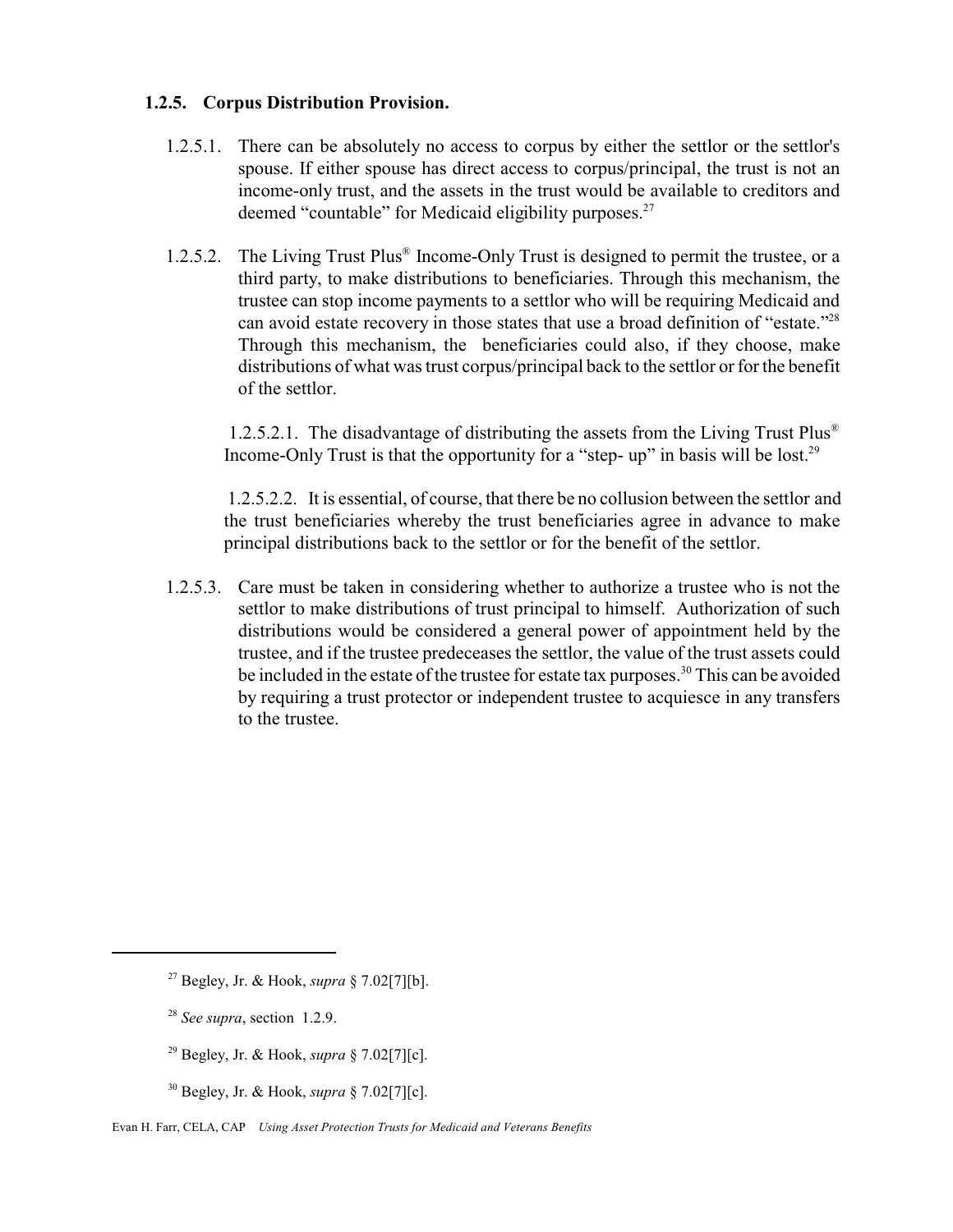#### **1.2.6. Cases Illustrating Prohibition of Retained Interest in Corpus.**

 1.2.6.1. A trust in which the settlor or the settlor's spouse retains an interest in the corpus/principal is not a income-only trust. The following cases illustrate this point: $31$ 

 1.2.6.1.1. In both *United States v. Ritter United States v. Ritter*, 558 F.2d 1165, 1167 (4th Cir. 1977), and *Petty v. Moores Brook Sanitarium*, 110 Va. 815 (1910), the trust settlor retained the right to have the trust corpus returned to the settlor in the discretion of the Trustee. This retained power to return of the corpus was clearly a significant factor for both courts in concluding that the trust assets were not protected from the creditor of the settlor.

1.2.6.1.2. *In Re Robbins*, 826 F.2d 293 (4th Cir. 1987) is a case arising in Maryland that was decided on the basis of the settlor's retained interest in the corpus of the trust. The Fourth Circuit held that under the terms of the trust, the trustee was authorized to apply the entire corpus for the support and maintenance of the settlors, and thus the entire corpus was subject to the claim of their creditors. *Id.* at 294.

1.2.6.1.3. In the Pennsylvania case of *In re Nolan*, 218 Pa. 135, 67 A. 52 (1907), the settlor retained the power to appoint the remainder and the trustee had the power to reconvey the property to the settlor. The Court held that no creditor protection was available.

1.2.6.1.4. In *Gayan v. Illinois Dept. of Human Services,*Ill. App. Ct., No. 3-02-0545 (Aug. 29, 2003), an irrevocable trust that allowed the trustee to distribute principal to pay for costs of custodial care not covered by Medicaid was found to be an available asset, the settlor's intent notwithstanding.

 1.2.6.1.5. In *Balanda v. Ohio Dept of Job and Family Services,* 2008-Ohio-1946 (April 24, 2008), an Ohio appeals court ruled that assets held in an irrevocable trust were available to a Medicaid applicant because the trustee had the discretion to make payments of trust principal for the benefit of the applicant and the applicant's spouse.

 1.2.6.1.6. In *Wisynski v. Wis. D.O.H. & Family Serv.,* Wis. App., Dist. 3, No. 2008AP1280 (Nov. 4, 2008), the irrevocable trust inovolved does not appear to have been written as an income-only trust, but the opinion is not clear on that issue, as it does not give any information about the trust other than to say that the Medicaid applicant named himself as a "beneficiary." The opinion does not explain whether the applicant named himself as a beneficiary of income, principal, or both. The use

<sup>&</sup>lt;sup>31</sup> Many of the cases cited in this section have been erroneously categorized by some commentators as income-only trusts, and therefore relied on to attempt to demonstrate that income-only trusts are not effective asset protection entities; however, as explained herein, none of the cases cited in this section were properly drafted as income-only trusts, as they all contained provisions allowing distribution of principal to the trust settlors.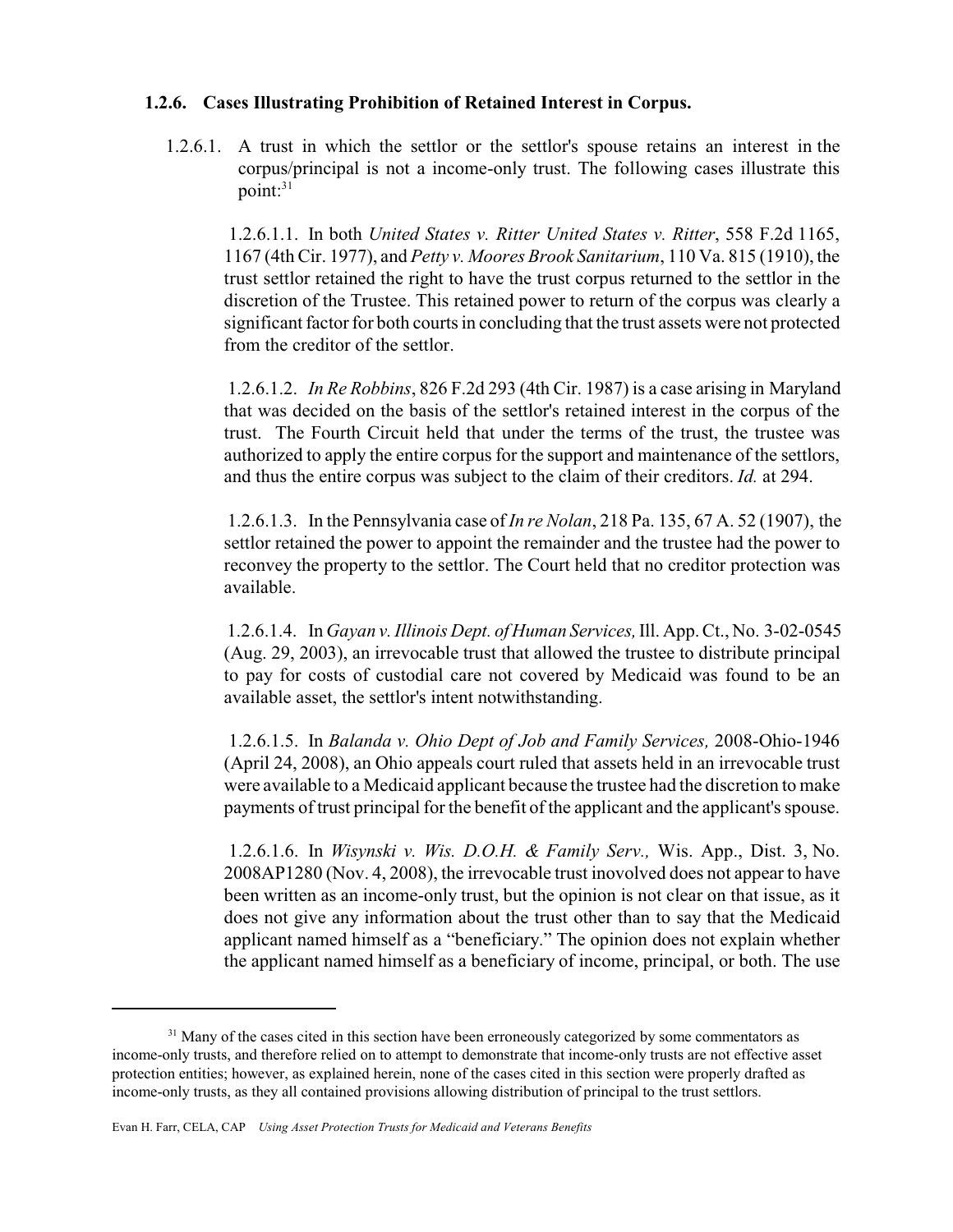of the term "beneficiary" without further limiting the language would imply that the applicant was a beneficiary of both income and principal, properly resulting in the trust principal being found to be available.

1.2.6.1.7. *Clifford and Ruth Oyloe v. North Dakota Department of Human Services*, 2008 ND 67; 747 N.W.2d 106; N.D. LEXIS 66 (April 17, 2008). This case, from the Supreme Court of North Dakota, involved a claim by the State Medicaid Agency ("Agency") that the assets of the applicant's irrevocable trust were countable for purposes of Medicaid.

 1.2.6.1.7.1. The Agency challenged the trust the grounds of a drafting error involving the proceeds that were paid into the trust after the sale of real estate. The trust gave the trustee discretion to sell the Oyloes' home and distribute the proceeds if the Oyloes no longer resided there. Paragraph 2(b) of the trust provided:

"During the joint lifetime of the Grantors, if there ever comes a time when neither of the Grantors is living in the personal residence of the Grantors transferred into trust and it is unlikely to ever be occupied by them again, the Trustee has the option to sell said personal residence and immediately distribute the proceeds from the sale in accordance with the terms of paragraph 1.(d) of this Agreement, subject only to the requirements of paragraph 4."

1.2.6.1.7.2. The crucial drafting error was that the trust agreement did not contain a paragraph 1.(d). Accordingly, the Court found the sales proceeds from the house could possibly be given back to the Grantor, meaning that the trust was actually not an income-only trust, but rather one that allowed principal distributions to the Grantor.

1.2.6.1.7.3. Importantly, the Agency did not take the position that the other trust assets were countable assets for Medicaid purposes.

1.2.6.1.8. *Boruch v. Nebraska Dept. Of Health &Human Servs.*, 11 Neb. App. 713, 659 N.W.2d 848 (2003). This case, from the Nebraska Court of Appeals, involved the appeal of a Medicaid applicant ("Lambert Boruch") of a determination by the State Medicaid Agency ("Agency") that the assets of Boruch's irrevocable trust were countable for purposes of Medicaid. According to the Court, "Lambert [Boruch] was the grantor and *beneficiary of the corpus* of the Trust, and his son, Ronald, was a co-successor trustee." The Court goes on to explain that "[t]he Trust was established as an irrevocable instrument and provided that the beneficiary, Lambert, was entitled to the use and possession of the real property, as well as the annual net income derived therefrom, for his lifetime." *Id.* at 714 (emphasis added). Clearly, this trust was not properly structured as an income-only trust, as the Court indicated that Boruch was the beneficiary of the corpus of the Trust, which is a feature that is absolutely prohibited in a properly-structured income-only trust such as the Living Trust Plus® Income-Only Trust.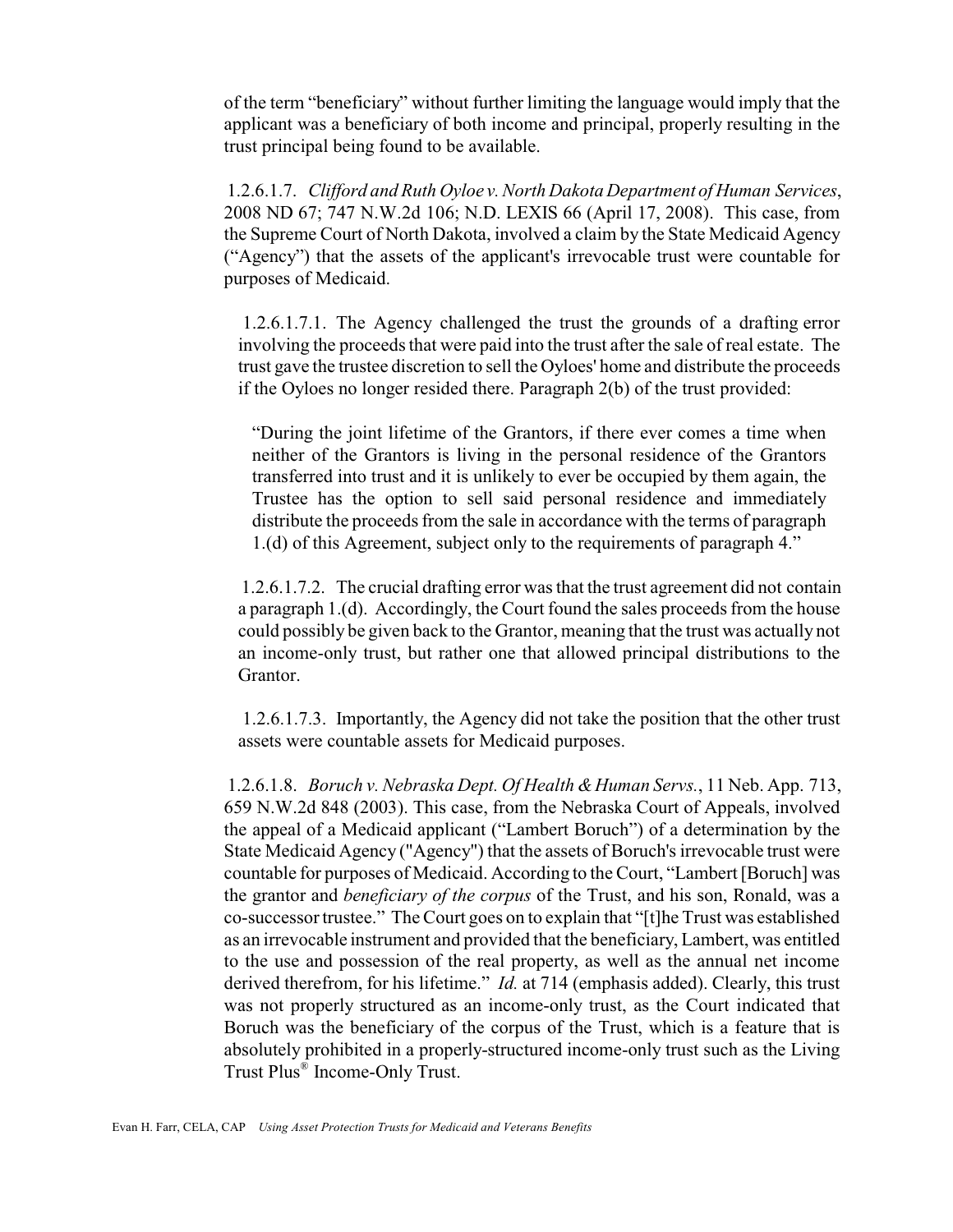1.2.6.1.9. Although there is a disturbing interpretation of the law in *Boruch* (stating that "if an individual establishes an irrevocable trust with his or her funds and is the beneficiary of or can benefit from the trust under any circumstances, the trust corpus is counted in the determination of Medicaid eligibility" *Id.* at 719), this interpretation of federal Medicaid law<sup>32</sup> is entirely aberrational and is not supported by the law. In any event, this aberrational finding can arguably be considered dicta in that the trust in question was clearly not properly structured as an income-only trust.

 1.2.6.1.9.1. The Court also indicated that the Medicaid applicant in Boruch was the "sole beneficiary" of the trust (*Id.* at 720), presumably meaning that there were no remainder beneficiaries of the trust, and in fact the Court's opinion gives no indication of any remainder beneficiaries named in the trust. An important feature of a properly-drafted income-only trust is that the corpus of the trust is immediately vested in the remainder beneficiaries (who therefore have the right to enforce the terms of the trust), while only the income interest is retained by the settlor. Even if the trust in *Boruch* had been a properly-structured income-only trust with the settlor ostensibly retaining no interest in the corpus, without any remainder beneficiaries there is no one to enforce the terms of the trust, and the trust is therefore analogous to a revocable trust whose assets are completely available for the purposes of Medicaid. Although this rationale was not articulated by the Court in *Boruch,* it is possible that this might have had an affect on the Court's decision.

#### **1.2.7. Income Distribution Provisions.**

- 1.2.7.1. Although neither the settlor nor the settlor's spouse can receive distributions from corpus, they can receive distributions of trust income. In this writer's opinion, and as defined in the Living Trust Plus® Income-Only Trust, "income" means interest, ordinary dividends,<sup>33</sup> rental income, royalties, and any other taxable income that does not qualify for capital gains treatment. The reason for excluding capital gains from the definition of income is that historically capital gains have been considered to be part of corpus/principal, and trustees were required to distribute only income to the income beneficiaries, retaining the principal/corpus and all capital gains realized by the trust for the ultimate benefit of the trust's remainder beneficiaries.<sup>34</sup>
- 1.2.7.2. This view of what constitutes "income" for purposes of the Living Trust Plus® Income-Only Trust is this writer's opinion based upon an abundance of caution developed over many years of dealing with Medicaid officials. It is also based on

 $32$  42 USC § 1396p(d)(3)(B).

<sup>33</sup> Perhaps also "qualified dividends," but *see* n.20 for a further discussion of allowable distributions of income.*.*

<sup>34</sup> *See* Barbara A. Sloan, T. Randolph Harris, and George L. Cushing, *When Income Isn't 'Income'—The Impact of the New Proposed Regulations Under Section 643*, Journal of Taxation (WG&L June 2001).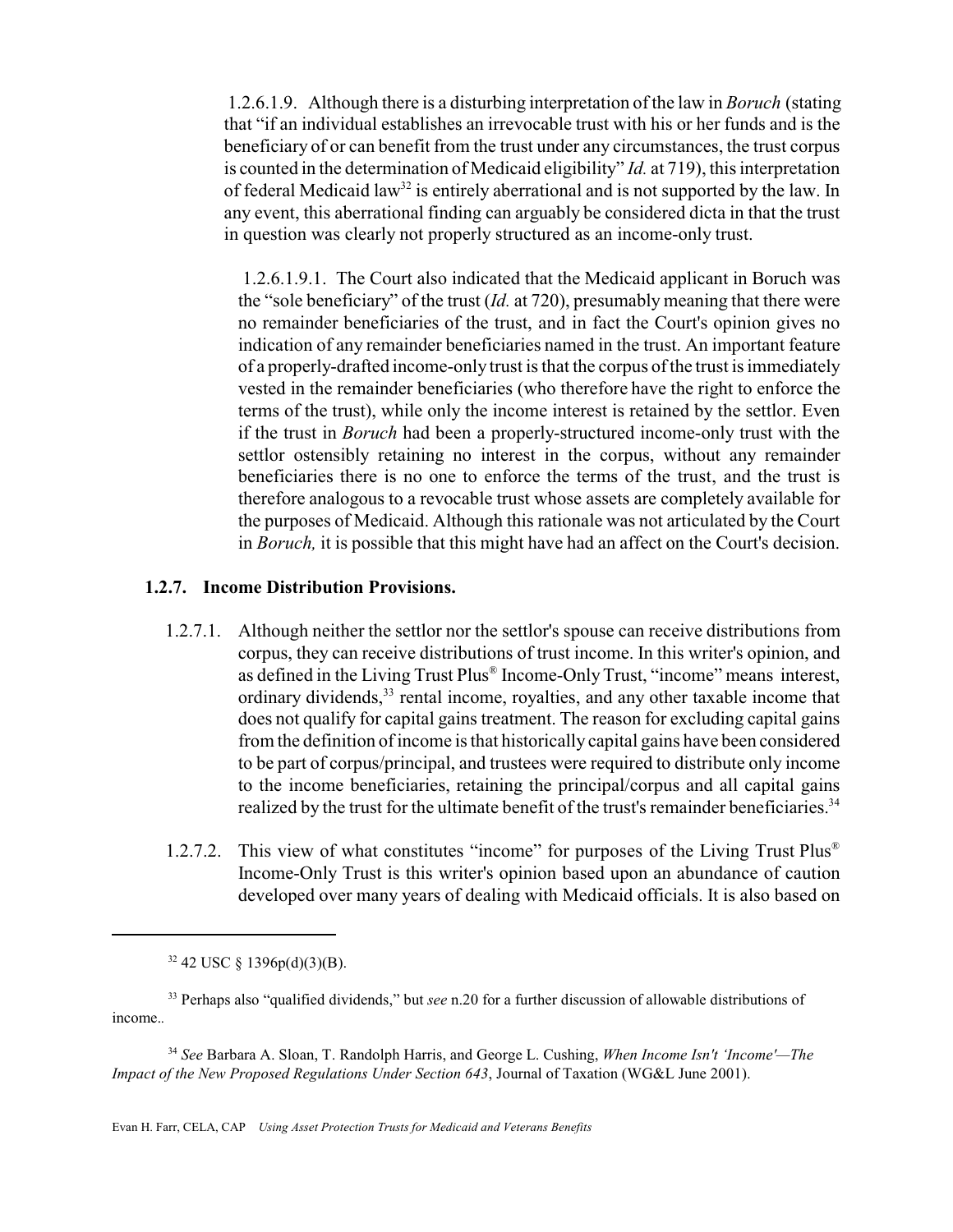the desire of most clients to protect as much of their assets as possible using the Living Trust Plus® Income-Only Trust, and defining capital gain as part of principal/corpus is consistent with this goal. Other commentators do not distinguish between different types of income in the context of an income-only trust, and some drafters of income-onlytrusts have historically treated distributions of capital gains as income distributions. Unfortunately, this is a verycomplex area made even more difficult by the fact that the definition of income for tax purposes is different from the definition of income for Medicaid purposes.

- 1.2.7.3. The IRS definition of income in the context of trusts states that the term "*income*, when not preceded by the words *taxable*, *distributable net*, *undistributed net*, or *gross*, means the amount of income of an estate or trust for the taxable year determined under the terms of the governing instrument and applicable local law." It further explains that "items such as dividends, interest, and rents are generally allocated to income and proceeds from the sale or exchange of trust assets are generally allocated to principal."<sup>35</sup>
- 1.2.7.4. The relevant Federal Medicaid law, OBRA '93,<sup>36</sup> states that the term "income" has the meaning given such term in 42 U.S.C. § 1382a, which in turn states, in the context of trusts, that income includes: "any earnings of, and additions to, the corpus of a trust established by an individual . . . and, in the case of an irrevocable trust, with respect to which circumstances exist under which a payment from the earnings or additions could be made to or for the benefit of the individual."<sup>37</sup>

#### **1.2.8. Adjustments Between Principal and Income.**

1.2.8.1. The trustee must be affirmatively prohibited from exercising any powers to adjust between income and principal, regardless of whether such powers are granted by common law or statute or both.

 1.2.8.1.1. The Trustee must not have the power adjust between income and principal.<sup>38</sup>

 1.2.8.1.2. Likewise, the Trustee must not have the power to convert the trust to a total return unitrust.

1.2.8.2. The importance of the above rules is demonstrated by a 2009 Massachusetts case,

 $36$  42 U.S.C. § 1396p(e)(2).

<sup>37</sup> 42 U.S.C. § 1382a(a)(2)(G).

<sup>38</sup> *Doherty v. Director of the Office of Medicaid*, 74 Mass. App. Ct. 439, 908 N.E.2d 390 (Mass. App., 2009).

<sup>35</sup> Treas. Reg. § 1.643(b)-1.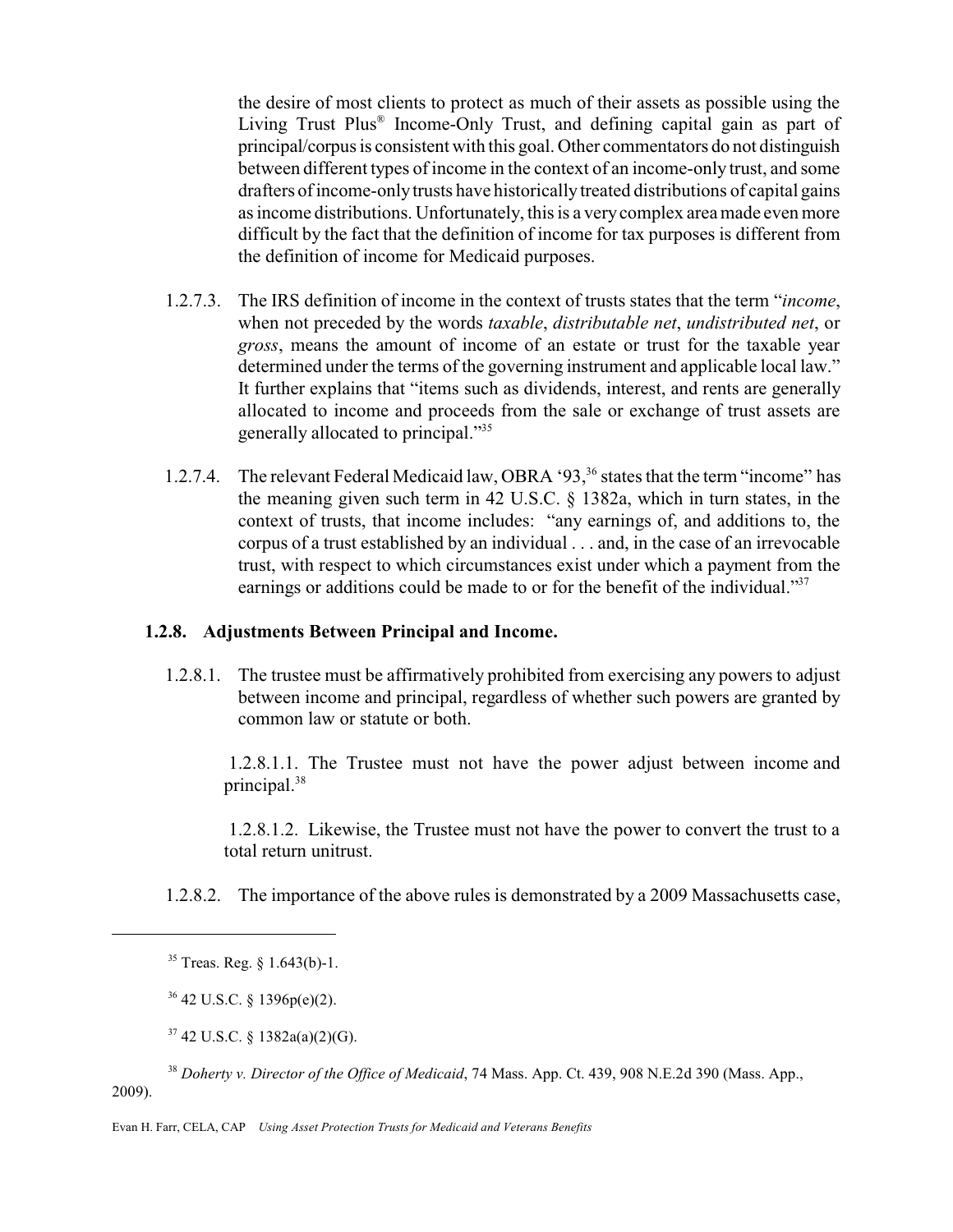*Doherty v. Director of the Office of Medicaid*, in which the Appeals Court of Massachusetts stated that "we take this opportunity to stress that we have no doubt that self-settled, irrevocable trusts may, if so structured, so insulate trust assets that those assets will be deemed unavailable to the settlor." However, the trust reviewed by the Court in *Doherty*, through ostensibly written as an income only trust, was utterly defective in that it allowed distributions of principal via adjustments between income and principal. Although the trust explicitly provided that the trustee may "make no distributions of principal from the Trust, to or on behalf of" the settlor, the trust also gave the trustee the power to "determine all questions as between income and principal and to credit or charge to income or principal or to apportion between them any receipt or gain."

#### **1.2.9. Medicaid Estate Recovery**.

- 1.2.9.1. Federal law requires states to institute programs to recover nursing home and long-term care Medicaid expenses paid after 10/1/93, from the estates of deceased Medicaid beneficiaries.<sup>39</sup> Whether estate recovery applies to assets held in an income-only trust depends, in part, on whether a state uses the narrow, "probate" definition of "estate" or a broad definition of "estate" that includes a living trust.<sup>40</sup>
- 1.2.9.2. At least 30 states use the narrow probate definition of estate in their Medicaid recovery program, while at least 14 states use an expanded definition of estate in their Medicaid recovery programs to include both probate and non-probate assets.<sup>41</sup>
- 1.2.9.3. In a situation involving an unmarried person, if the assets were transferred by the Medicaid recipient to a Living Trust Plus® Income-OnlyTrust for the benefit of the Medicaid recipient, the Medicaid recipient subsequently died, and the state had a narrow definition of "estate," the assets in the trust would not be subject to estate recovery. Given the same facts in a state with a broad definition of "estate," the assets in the trust may be subject to estate recovery. An argument could be made that the estate recovery statute applies only if there is a living trust in which the Medicaid recipient had a "legal interest" at the time of death. Because the beneficiary of a trust has an equitable interest rather than a legal interest, an argument can be made that the assets in the trust are not subject to estate recovery. A more conservative approach would be that the assets in the trust are subject to

<sup>39</sup> 42 U.S.C. §1396p(b). Pursuant to 42 U.S.C. §1396p(b)(2)(A), estate recovery may be made only after the death of the Medicaid recipient's spouse and may not be made if there is a surviving child who is a minor or who is disabled or blind.

<sup>40</sup> Begley, Jr. & Hook, *supra* at § 7.02[4].

<sup>41</sup> *See* Oppenheim and Moschella, *National Perspective on Expanded Estate Recovery: Case Law Analysis, Emerging Legislative Trends and Responsive Strategies for the Elder Law Attorney*, 1 NAELA J. 7 (Spring 2005).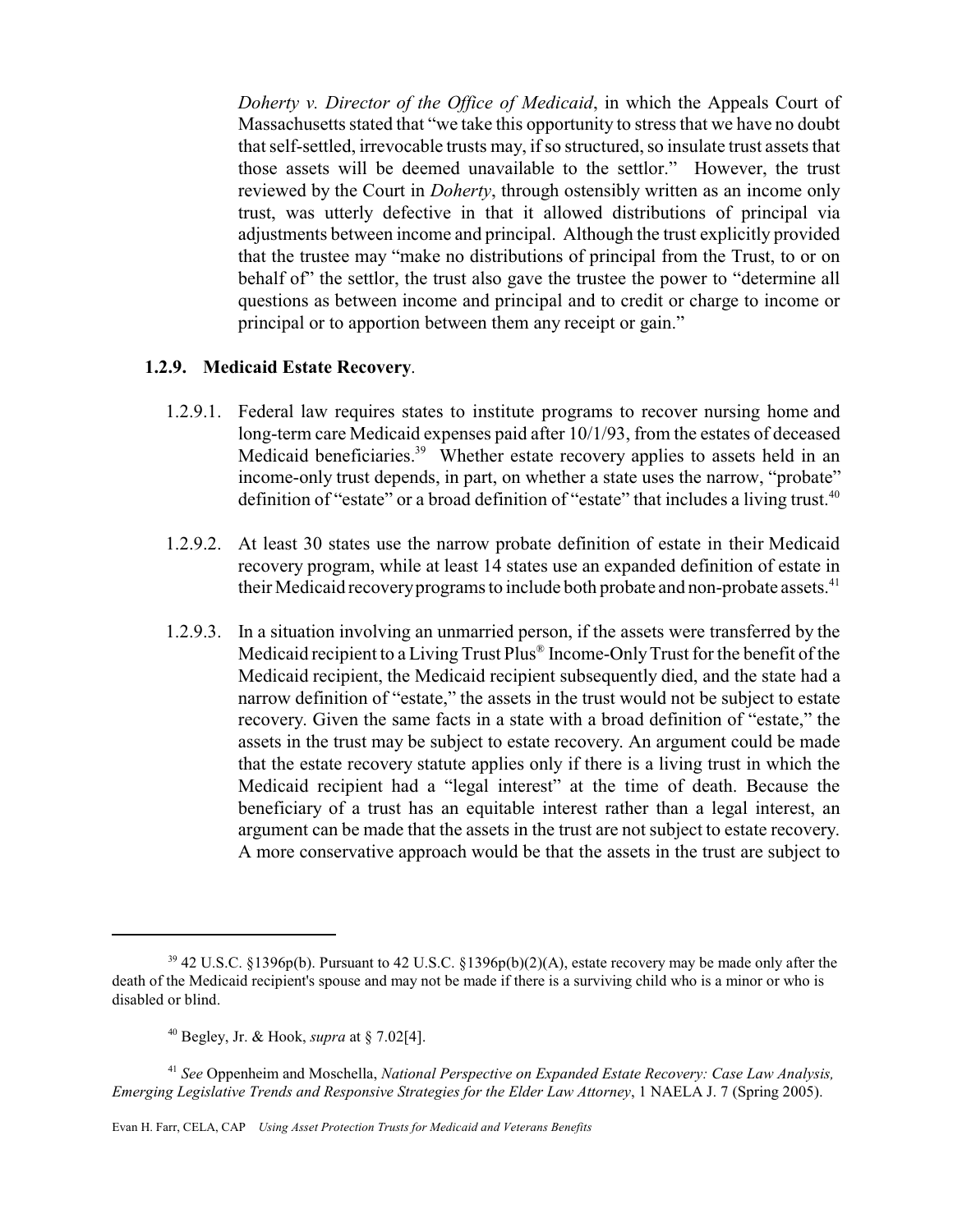estate recovery in those states that use a broad definition of "estate."<sup>42</sup>

- 1.2.9.4. A Living Trust Plus® Income-Only Trust established for the benefit of the spouse of a Medicaid recipient, in which the Medicaid recipient has no legal interest at death, should not be subject to estate recovery on the Medicaid recipient's death.<sup>43</sup>
- 1.2.9.5. However, some states with expanded definitions of estate recoverywill seek estate recovery against the estate of the spouse of the Medicaid recipient against assets in which the Medicaid recipient holds no legal interest at the time of his or her  $death<sup>44</sup>$
- 1.2.9.6. As discussed earlier, the Living Trust Plus® Income-Only Trust is be designed to permit the trustee, or a third party, to make distributions to beneficiaries. Through this mechanism, the trustee can stop income payments to a settlor who will be requiring Medicaid and can avoid estate recovery in those states that use a broad definition of "estate." Such distribution of assets and termination of income payments might be considered an uncompensated transfer (of the right to receive future income payments) if the Medicaid applicant participates in such termination (*e.g.*, if the Medicaid applicant is acting as trustee or co-trustee at the time of such distribution), but should not be treated as an uncompensated transfer so long as the Medicaid applicant is not involved in such distribution.
- 1.2.9.7. Nevertheless, a distribution of principal which terminates income was considered an uncompensated transfer of the right to receive future income payments (even though the Medicaid applicant was not the trustee) in a New Jersey case reported byWhitenack, Mazart, and Spielberg. 45 In that case, the Medicaid applicant was the grantor of an income-only trust. Prior to submitting a Medicaid application, the grantor's son/trustee terminated the trust and retained the assets. Medicaid argued that the entire principal of the trust, as well as the income generated, should be counted as available resources. The final agency decision found that the transfer of assets took place when the applicant/grantor gave up his right to principal and transferred the assets to the trust, and found that the trust termination created an additional transfer of the income right that triggered a penalty period of Medicaid

Evan H. Farr, CELA, CAP *Using Asset Protection Trusts for Medicaid and Veterans Benefits*

<sup>42</sup> Begley, Jr. & Hook, *supra* at § 7.02[4].

<sup>43</sup> *See* Shirley B. Whitenack, Gary Mazart, and Regina M. Spielberg, *The Revival of the Income-Only Trust in Medicaid Planning*, Estate Planning J. (WG&L January 2009).

<sup>44</sup> *See* Whitenack, Mazart, and Spielberg, *The Revival of the Income-Only Trust in Medicaid Planning*, *supra*., for a review of cases allowing expanded estate recovery from a trust.

<sup>45</sup> *J.S. v. Division of Medical Assistance and Health Services,* Docket No. HMA-4896-06. Final Agency Decision (3/22/07).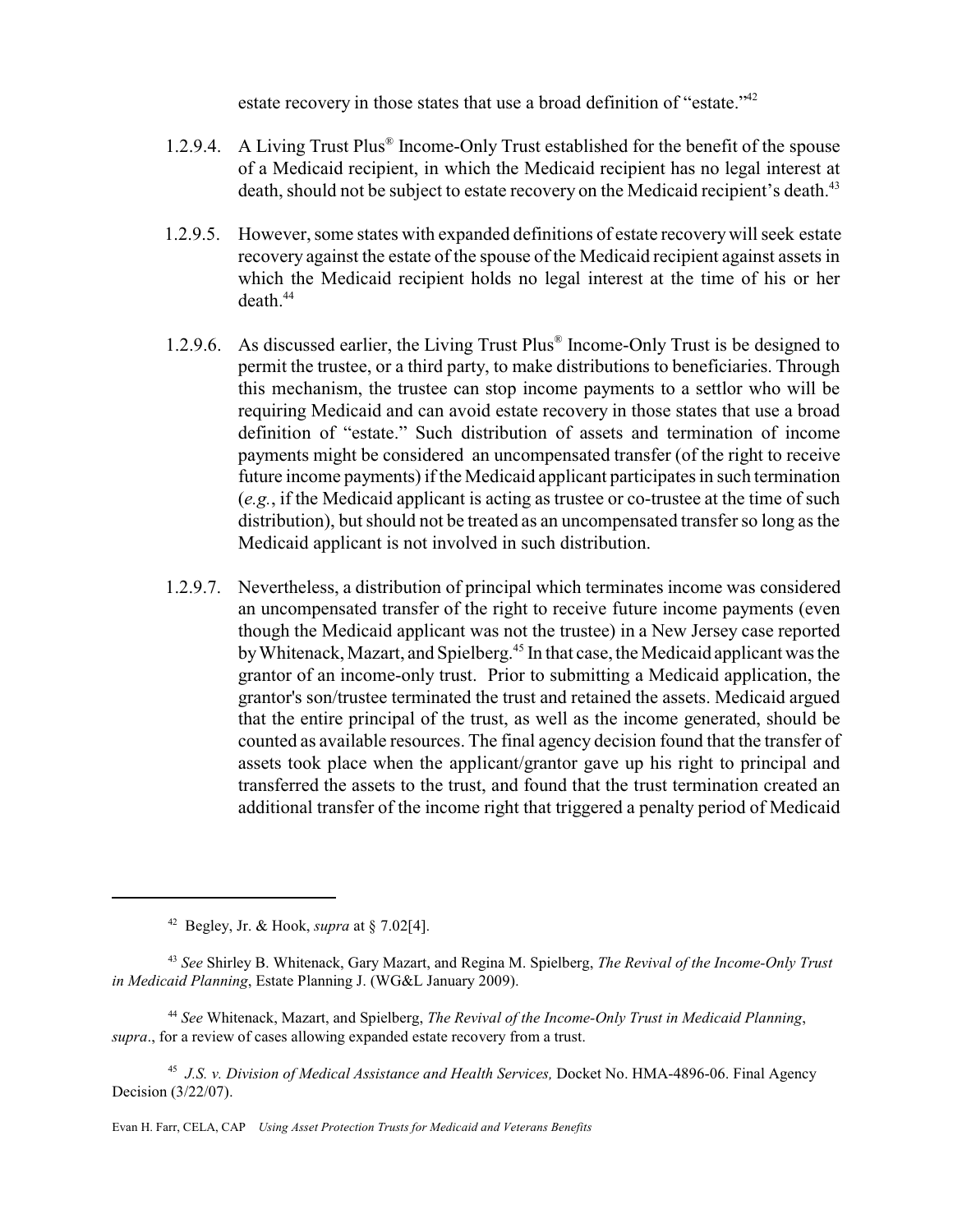ineligibility and was valued based on the life expectancy of the applicant/grantor.<sup>46</sup> This secondary finding – that the trust termination created an additional transfer of the income right – is eliminated by the Living Trust Plus® Income-Only Trust because the Living Trust Plus® Income-Only Trust makes clear that the trustee has no duty to invest the trust corpus in income-producing assets and is not bound by any type of prudent investor act.

#### **1.3. Can an Irrevocable Trust be Terminated?**

#### **1.3.1. Definition of** *Irrevocable***.**

- 1.3.1.1. Although the Living Trust Plus<sup>®</sup> is, by definition, irrevocable, it is important to understand that an "irrevocable" trust is simply a trust that can not be revoked unilaterally by the settlor. Under common law and under the Uniform Trust Code,<sup>47</sup> the term "revocable," as applied to a trust, means revocable by the settlor without the consent of the trustee or a person holding an adverse interest.
- 1.3.1.2. *See infra*, section 1.5.2.1.1., for a list of states in which the Uniform Trust Code has been enacted.

#### **1.3.2. Termination by Consent.**

1.3.2.1. Under the common  $law<sup>48</sup>$  and the statutes of many states, including under Section 411 of the Uniform Trust Code, a non-charitable irrevocable trust can be terminated upon consent of the settlor and all trust beneficiaries<sup>49</sup>

# **Warning:**

Be sure to avoid collusion between the settlor and the trust beneficiaries whereby the trust beneficiaries agree in advance that they will revoke the trust for the benefit of the settlor.

 1.3.2.2. Accordingly, the Living Trust Plus® can be terminated, and the assets returned to the settlor, if the settlor and all trust beneficiaries agree to the termination.

<sup>46</sup> *See* Whitenack, Mazart, and Spielberg, *The Revival of the Income-Only Trust in Medicaid Planning*, *supra*.

<sup>47</sup> Uniform Trust Code, Section 103 (Definitions).

<sup>48</sup> *See, e.g., Schroeder v. Woodward*, 116 Va. 506, 526-527, 82 S.E. 192, 199 (1914), which says that a trust "once created and accepted without power of revocation expressly reserved, can only be revoked by the consent of all the parties in interest." See also *Minot v. Tillon*, 64 N. H. 371, 10 Atl. 682; *Hallman v. McWilliams*, 70 Cal. 449, 11 Pac. 659; *Ewing v. Jones*, 15 L. R. A. 81.

<sup>49</sup> *See* Ian Marsh and Michael Ben-Jacob*, Irrevocable Trusts Can (Sometimes) Be Revoked,* Trusts and Estates Magazine (WG&L May 1, 2004).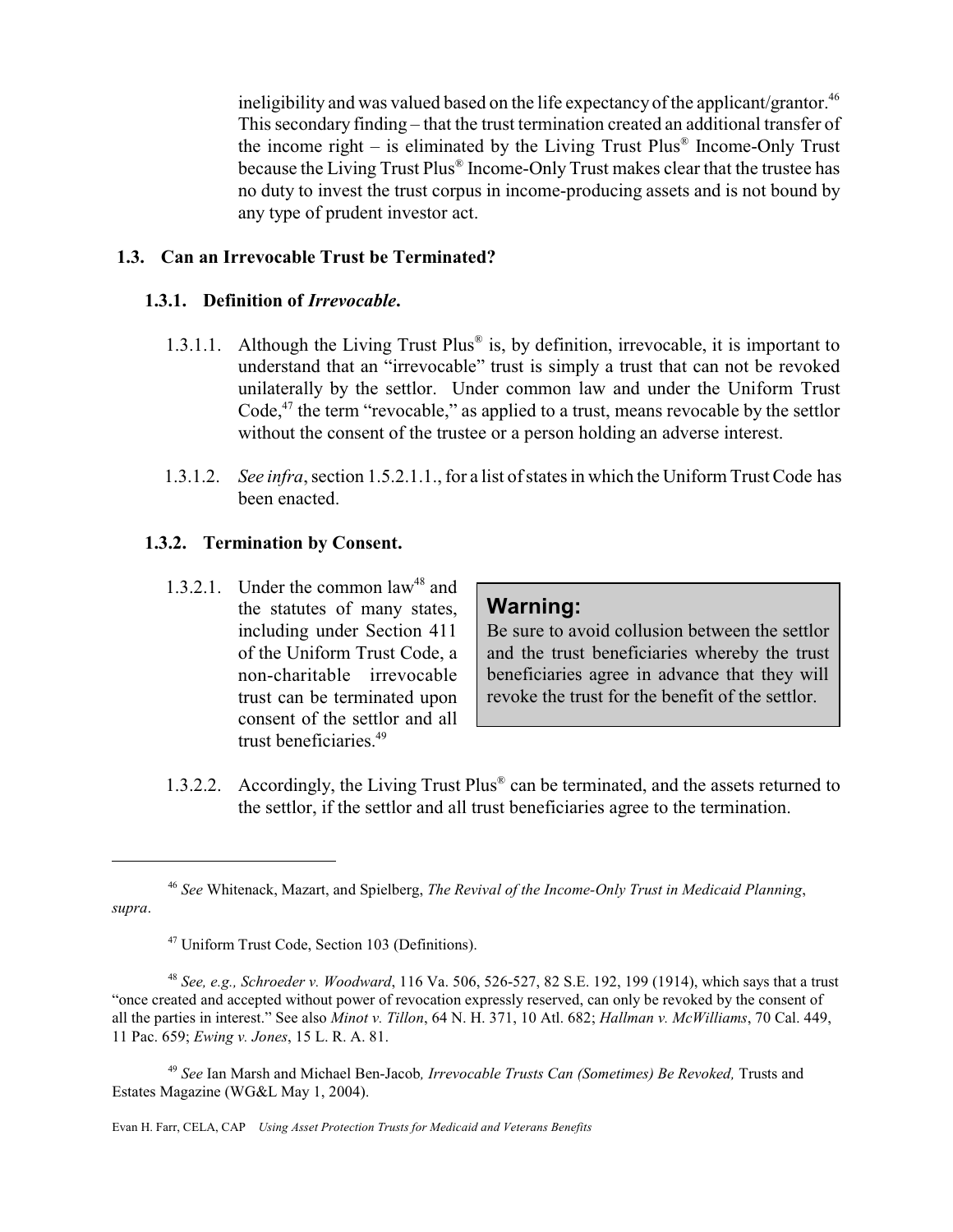1.3.2.2.1. It is important, of course, that there be no collusion between the settlor and the trust beneficiaries whereby the trust beneficiaries agree in advance that they will revoke the trust for the benefit of the settlor.

#### **1.4. Trustee Considerations.**

#### **1.4.1. Can settlor Serve as Trustee?**

- 1.4.1.1. The most common question asked by clients wanting to establish a Living Trust Plus<sup>®</sup> is whether they, as the settlor of the trust, can also act as the trustee of the trust.
- 1.4.1.2. Although many commentators and attorneys in private practice take the position that a settlor can not serve as the Trustee of an irrevocable trust established by the settlor, there is no legal support for this conclusion in connection with a properlydrafted Income Only Trust such as the Living Trust Plus® . It may be better from a practical standpoint for the settlor to not serve as trustee, but there is no legal prohibition against the settlor so serving.

#### **1.4.2. Trustee is a Fiduciary.**

- 1.4.2.1. It is basic hornbook trust law that a trustee stands in a fiduciary position with reference to the trust assets and cannot derive personal benefit from acting as trustee.<sup>50</sup> The trustee's creditors therefore have no claim to the trust assets to satisfy personal claims of the trustee. Clearly creditors can reach the income interest retained by the settlor, but creditors should not be able to reach the remainder interest in the trust because that interest is irrevocably vested in the remainder beneficiaries and the settlor has no ownership over the vested remainder.
- 1.4.2.2. This immediate vesting in the remainder beneficiaries is an important feature of a properly-drafted Income Only Trust such as the Living Trust Plus® , because without immediate vesting in remainder beneficiaries no one would have the right to enforce the terms of the trust, which would render the trust analogous to a revocable trust and would therefore provide no asset protection to the settlor.

#### **1.4.3. Settlor Can Remove and Replace Trustee.**

1.4.3.1. Just as a settlor can serve as the trustee of his own Living Trust Plus® Income Only Trust, so can the settlor retain the right to remove and replace someone else acting as trustee of the settlor's Living Trust Plus® Income Only Trust. The exact same logic applies.

<sup>50</sup> *See, e.g.,* Rev Rul 77-285, 1977-2 CB 213 (the trust instrument in question provided that the grantor could remove the trustee for any reason and substitute any other person – including the grantor – as trustee; held that even if the grantor becomes trustee, there would be nothing he could do to alter the amounts paid to recipients).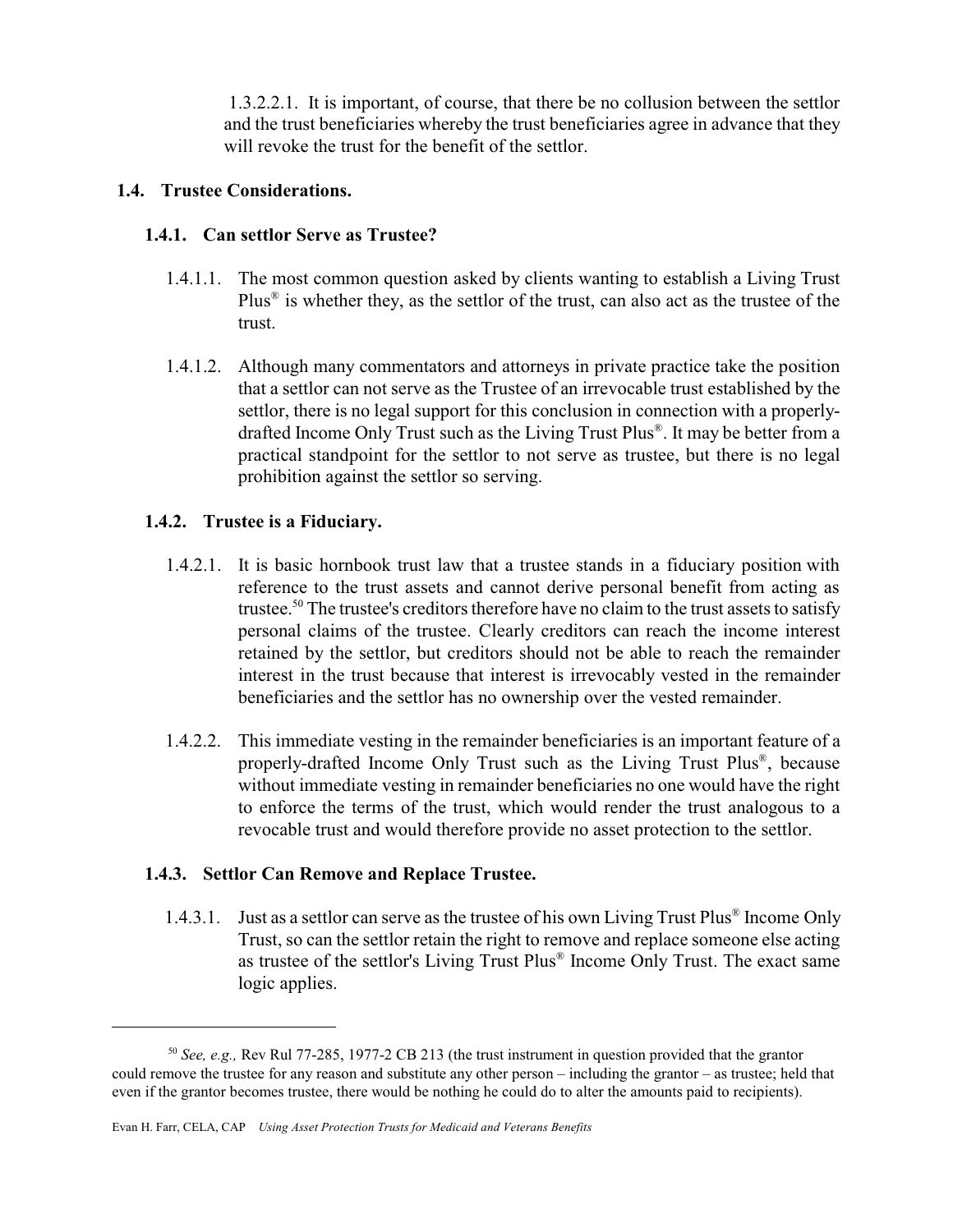### **1.4.4. Source of Confusion.**

1.4.4.1. It is this author's belief that the reason many attorneys avoid naming the settlor as a Trustee of an irrevocable trust is because many attorneys are most familiar with using

**Practice Tip:**

Consider giving the settlor of the income-only trust the right to remove and replace Trustees.

irrevocable trusts to hold life insurance, where the tax goal is to structure the trust so that the transfer to the trust is a completed gift so that the insurance proceeds are not brought into the settlor's estate pursuant to IRC  $\S 2042$ .<sup>51</sup>

- 1.4.4.2. Attorneys drafting irrevocable life insurance trusts typically do not allow the settlor to serve as the Trustee, based on the lingering fear that serving as trustee will be deemed by the IRS to constitute "incidents of ownership" over the life insurance policy, thereby bring the policy proceeds into the settlor's gross estate pursuant to IRC § 2042, which would defeat the purpose of the irrevocable life insurance trust. $52$
- 1.4.4.3. With the Living Trust Plus® Income Only Trust, there is no concern about the settlor having "incidents of ownership" over any of the trust assets, because the trust is intentionally designed so that the contents of the trust are brought back into the settlor's estate for tax purposes.

# **1.5. Statutes, Cases, and Commentary.**

# **1.5.1. Summary.**

 1.5.1.1. So long as the settlor retains rights to income only, then the underlying assets are protected from creditors, and are non-countable for Medicaid eligibility purposes, under the laws of most states. This statement is supported by the following sources:

# **1.5.2. Uniform Trust Code.**

 $51$  This bias is reflected by the rampant use of the pejorative term "defective" in referring to "Grantor" Trusts" as "Intentionally Defective Grantor Trusts" when in fact there is nothing "defective" about these trusts at all.

 $52$  This fear, however, seems to be ungrounded; since PLR 200123034 (6/11/2001), attorneys have been drafting self-trusteed ILIT's. In PLR 200123034, a Grantor's transfer of assets into a self-trusteed irrevocable life insurance trust with Crummey provisions was determined by the IRS to be a completed transfer. The IRS found that Grantor had no right, title or interest in or power, privilege or incident of ownership in regard to any trust property, even though the Grantor was serving as the trustee of the trust and the Grantor retained the right to remove a trustee during Grantor's lifetime. *See* discussion on the ABA-PTL Archives, October 2007, at http://tinyurl.com/5ysdj3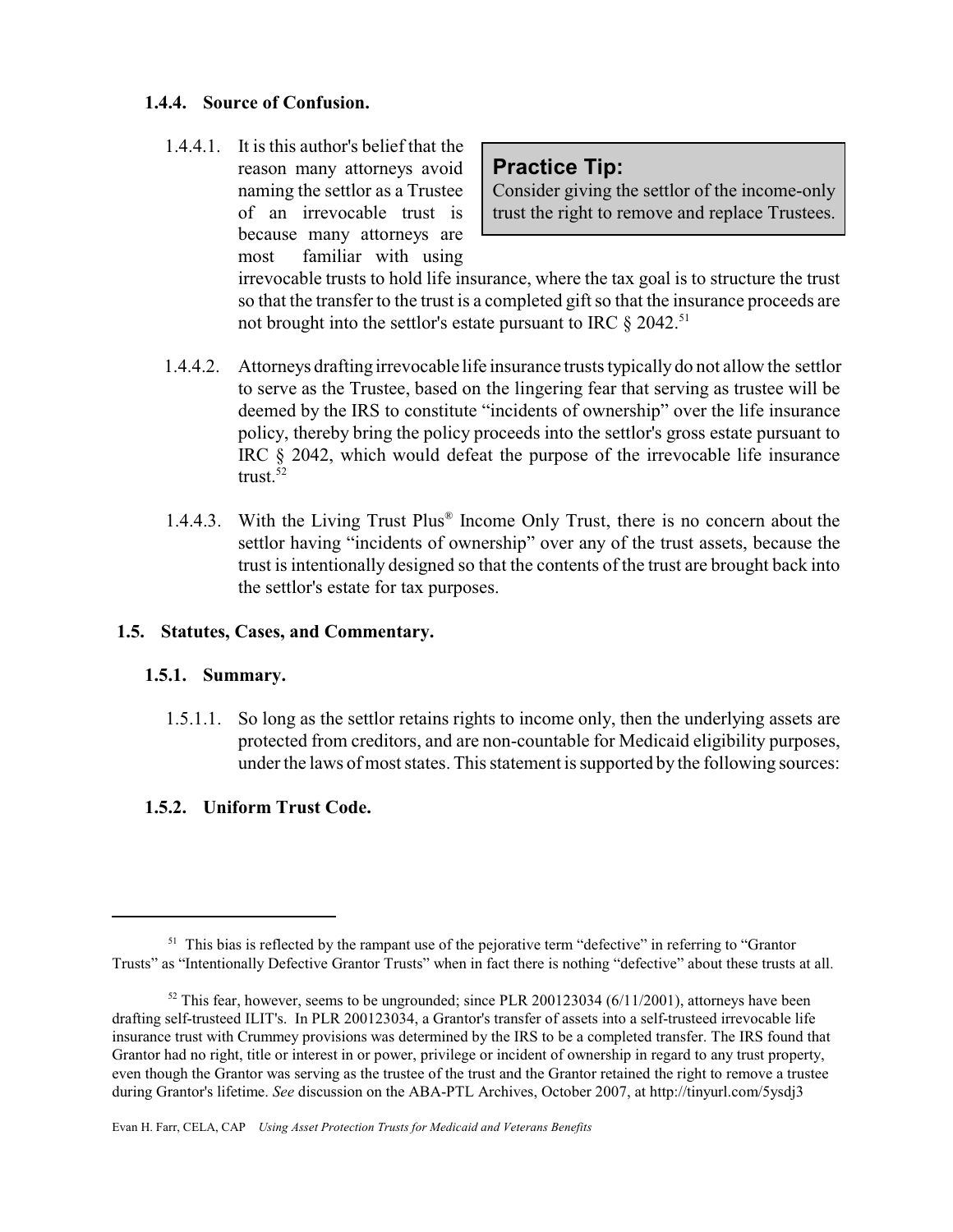1.5.2.1. Section 505(a)(2) of the Uniform Trust Code states that "with respect to an irrevocable trust, a creditor or assignee of the settlor may reach the maximum amount that can be distributed to or for the settlor's benefit."<sup>53</sup>

 1.5.2.1.1. As of May 2018, the Uniform Trust Code has been enacted in 32 jurisdictions: Alabama, Arizona, Arkansas, Colorado, District of Columbia, Florida, Kansas, Kentucky, Maine, Maryland, Massachusetts, Michigan, Minnesota, Mississippi, Missouri, Montana, Nebraska, New Hampshire, New Mexico, North Carolina, North Dakota, Ohio, Oregon, Pennsylvania, South Carolina, Tennessee, Utah, Vermont, Virginia, West Virginia, Wisconsin, Wyoming. It is under study in numerous other states.

 1.5.2.1.2. Section 505(a)(2) of the Uniform Trust Code has been adopted in all of the enacting states without any significant change.

#### **1.5.3. Restatement of Trusts, Second, Section 156.**

 1.5.3.1. The *Restatement (Second) of Trusts* Section 156 states the traditional rule as follows:

> "(1) Where a person creates for his own benefit a trust with a provision restraining the voluntary or involuntary transfer of his interest, his transferee or creditors can reach his interest.

> "(2) Where a person creates for his own benefit a trust for support or a discretionary trust, his transferee or creditors can reach the maximum amount which the trustee under the terms of the trust could pay to him or apply for his benefit."

#### **1.5.4. Treatises Supporting Income-Only Trusts for General Asset Protection.**

1.5.4.1. *Asset Protection Strategies, Planning with Domestic and Offshore Entities***, page 3, American Bar Association Section of Real Property, Probate and Trust Law, edited by Alexander A. Bove, Jr. (2002)**: "Another possibility is to create a trust for the benefit of the grantor and other family members, but to limit the grantor's interest in the trust. For example, the grantor could create a trust and direct the trustee to pay her the income and retain a testamentary special power of appointment over the principal. If the power was not exercised, the principal could

 $53$  According to the Comment to  $\S 505$  of the Uniform Trust Code, this section does not address possible rights against a settlor who was insolvent at the time of the trust's creation or was rendered insolvent by the transfer of property to the trust. This subject is instead left to the State's law on fraudulent transfers. A transfer to the trust by an insolvent settlor might also constitute a voidable preference under federal bankruptcy law. The Uniform Trust Code also does not address creditor issues with respect to property subject to a special power of appointment. For creditor rights against such interests, the Comment to § 505 refers the reader to Restatement (Property) Second: Donative Transfers Sections [REST 2d PROP-DT] §§ 13.1-13.7 (1986). See also Sections 1.2.3 and 1.2.5 *infra*.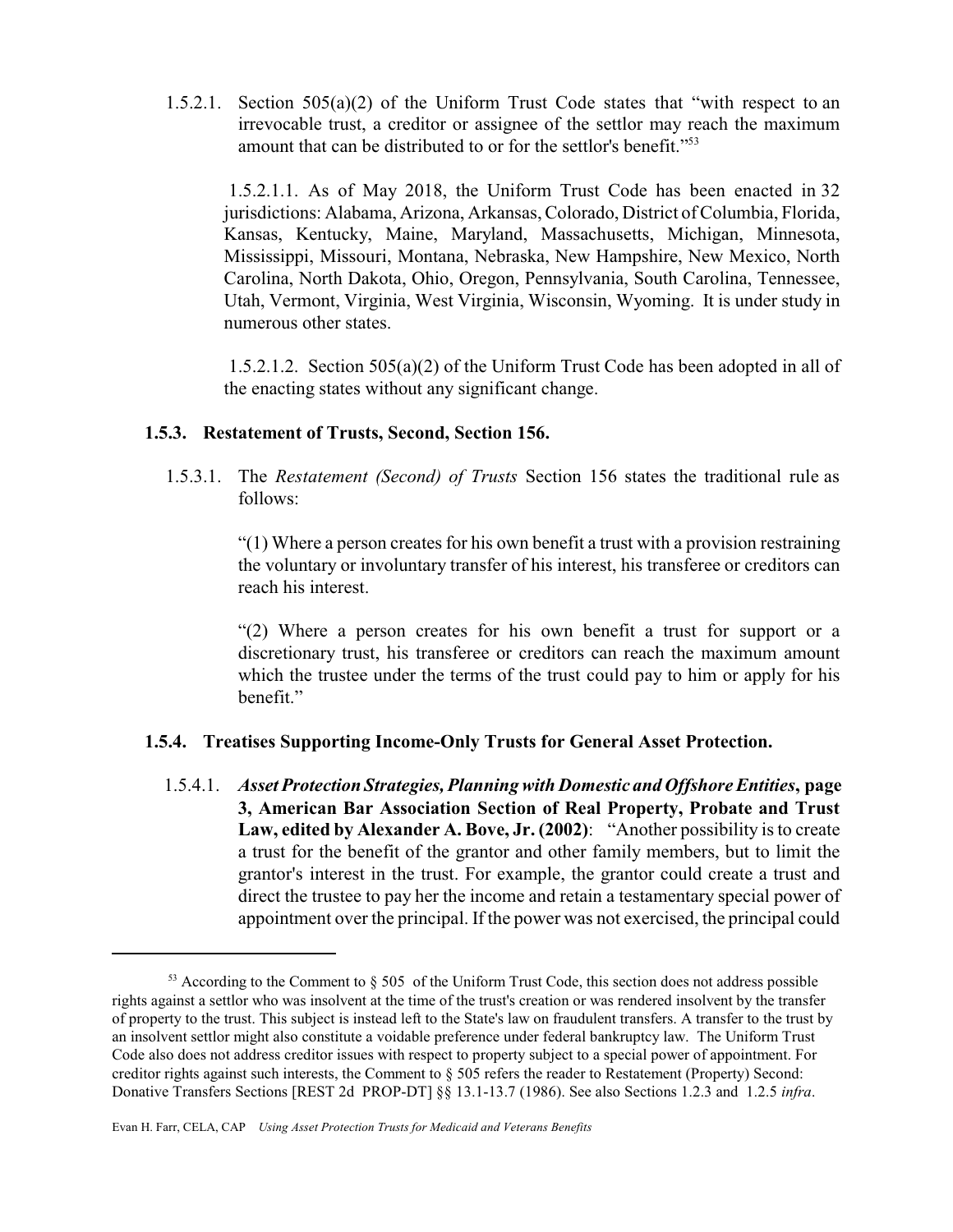pass to the children. Although the grantor's creditors could attach the income interest in such a trust, the principal would be protected under the laws of most states."

- 1.5.4.2. **Esperti, Peterson & Keebler,** *Irrevocable Trusts: Analysis With Forms* **§14.01 (WG&L 2007)**: "If the beneficiary cannot compel distributions, a creditor or transferee ordinarily cannot compel distributions either."
- 1.5.4.3. *Asset Protection: Legal Planning, Strategies and Forms***, by Peter Spero ¶ 6.08[2] (WG&L 2007)**: "Where the settlor retains only a limited interest in a trust, the portion thereof not retained is afforded some protection even though it is self-settled. The settlor's creditors can reach trust assets to the maximum extent that the trustee could distribute or applysuch assets for the settlor-beneficiary's benefit." *(citing* 2 A. Scott & W. Fratcher, *The Law of Trusts* (4th ed. 1987), § 156.2, at 175. *In re Shurley*, 115 F.3d 333 (5th Cir. 1997)).

"If the settlor-beneficiary creates a remainder interest in another person, then the settlor-beneficiary's creditors will not be able to reach the remainder interest if the trustee cannot reach the corpus for the settlor-beneficiary's benefit." (*citing* G. Bogert & G. Bogert, *Trusts and Trustees* (2d rev. ed. 1992), § 223, at 453).

- 1.2.2.6. *Asset Protection Strategies: Tax and Legal Aspects***, by Lewis D. Solomon and Lewis J. Saret (CCH Tax and Accounting, 2006):** "One strategy the planner should consider would be to establish an irrevocable trust that:
	- 1. Gives the settlor an income interest in the irrevocable trust.
	- 2. Gives the settlor a special power of appointment over the trust corpus, only in favor of the objects of the settlor's bounty (i.e. the settlor's spouse or children).
	- 3. Gives the trustee the discretionary power to distribute trust corpus among the objects of the settlor's bounty. . . .
	- 4. Includes a spendthrift provision in the trust instrument."

"This strategy has the following asset protection impact:

- 1. The settlor's retained income interest is exposed to the claims of creditors.
- 2. The settlor's creditor can not reach the trust corpus."

# **1.5.5. Treatises Supporting Income-Only Trusts for Medicaid Asset Protection.**

 1.5.5.1. **Begley, Jr. & Hook,** *Representing the Elderly or Disabled Client: Forms and Checklists with Commentary* ¶ 7.02[2] (WG&L 2008): Explains Richardson and Streimer letters referenced above.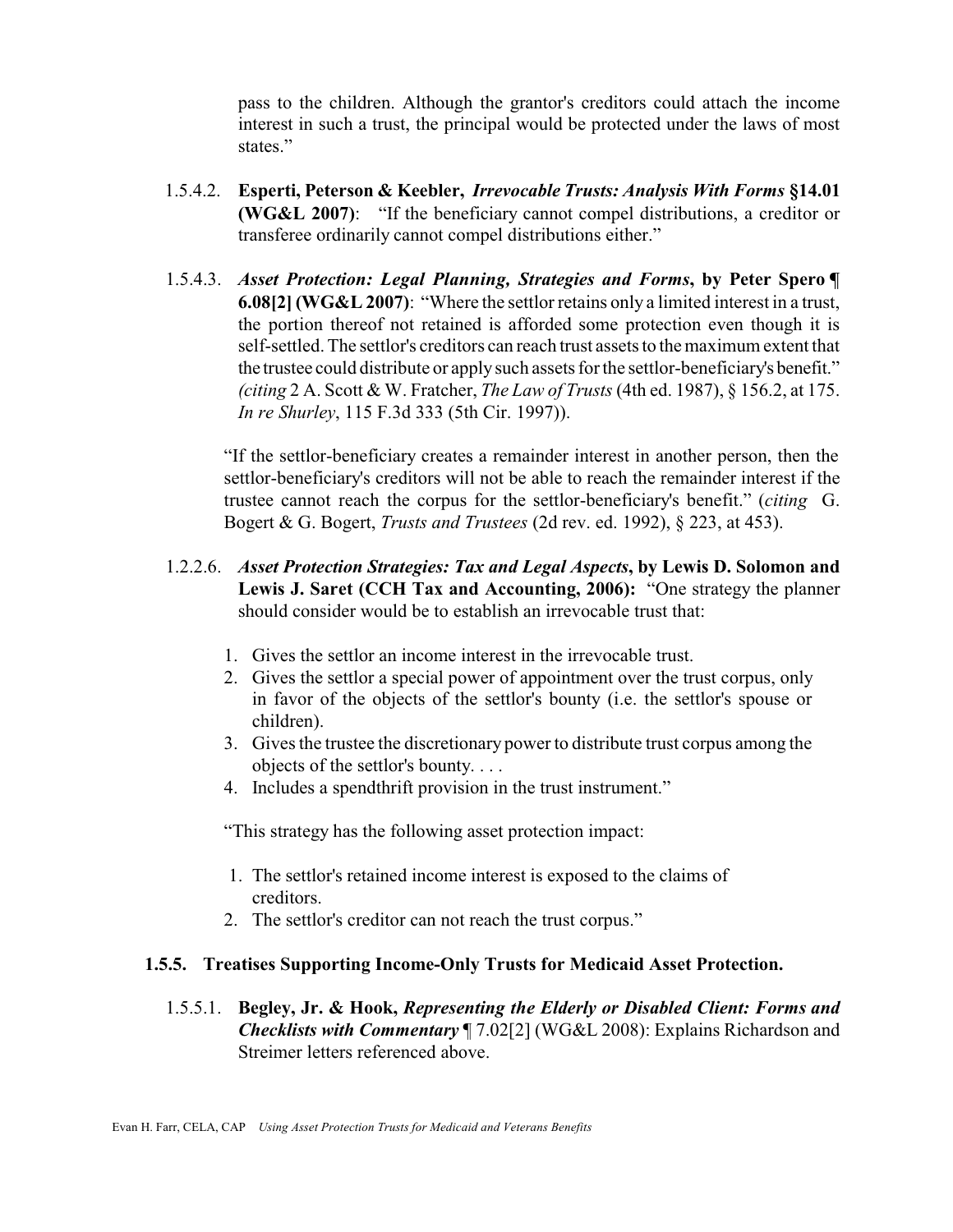1.5.5.2. **Frolik & Brown,** *Advising the Elderly or Disabled Client* (WG&L 2008)  $\P$ 14.04[5][c]: "If the grantor creates an irrevocable trust for his benefit or that of his spouse, the following rules apply:<sup>54</sup>

> • "If the principal is payable to the grantor or the grantor's spouse, the principal is considered an available asset whether distributed or not, and transfers to a third party trigger a 60-month look-back period (36-month period prior to February 8, 2006);

> • "If the principal cannot be distributed to the grantor or the grantor's spouse, it is not considered an available asset, but transfers to a third party trigger the 60-month look-back period;<sup>55</sup> and

> • "If income can be distributed to the grantor or the grantor's spouse, it is considered income of the grantor, but the principal, if otherwise not distributable to or for the benefit of the grantor or the grantor's spouse, is not considered an available asset."

 1.5.5.3. **Westfall & Mair,** *Estate Planning Law and Taxation*, ¶13.05 (WG&L 2009): "With regard to an irrevocable trust, OBRA '93 provides that the trust principal is considered a countable resource if there are any circumstances under which payments from the trust principal could be made to or for the benefit of the settlor. If, on the other hand, the trustee may pay income but no principal to the settlor, it appears (although this issue has not been clarified by all state Medicaid agencies) that the principal will not be countable" (citations omitted).

# **1.5.6. Cases Supporting Use of Properly-Drafted Income-Only Truts.**

- 1.5.6.1. *Ware v. Gulda***, 331 Mass. 68, 117 N.E. 2d 137 (1957).** Held that where a settlor created for the settlor's own benefit a discretionary income-only trust (no principal distributions to the settlor were allowed), a creditor of the settlor could reach for satisfaction of a claim the maximum amount which the trustee could pay to the beneficiary or apply for the benefit thereof.
- 1.5.6.2. *Paolozzi v. Commissioner***, 23 TC 182 (1954).** In this Tax Court case, the petitioner, Ms. Paolozzi, created a trust for herself where the trustee had discretionary power to distribute income only to the settlor. No principal distributions to the settlor were allowed in the trust. The Tax Court referred to both the above-quote Massachusetts Supreme Court case -- *Ware v. Gulda* -- and the

<sup>54</sup> *Citing* 42 USC § 1396p(d)(3)(B).

<sup>&</sup>lt;sup>55</sup> Note: this is an incorrect statement of the law, as it ignores the logical and presumptively correct interpretation of 42 USC § 1396p(d)(3)(B) by HCFA as evidenced in the Streimer letter referenced *supra* in section  $1.5.\overline{5}.1.$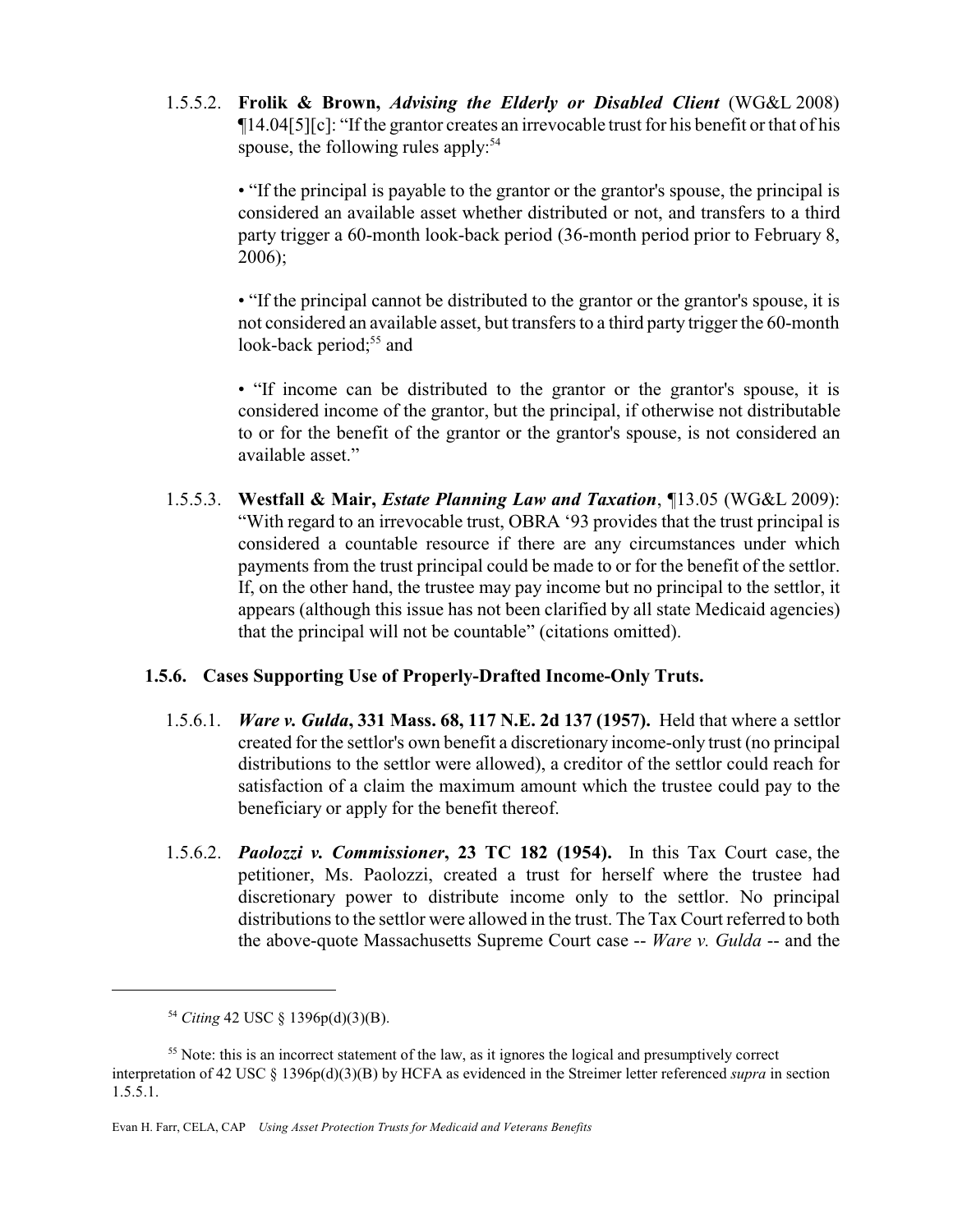above-quoted **Restatement of Trusts, Second** (section 1.5.3), in holding that the settlor's creditors could reach the maximum amount which, under the terms of the trust could be paid to the settlor. The Tax Court stated in its opinion:

The rule we apply is found in Restatement: Trusts  $\S 156 (2)$ : "Where a person creates for his own benefit a trust for support or a discretionary trust, his transferee or creditors can reach the maximum amount which the trustee under the terms of the trust could pay to him or apply for his benefit." It has substantial support in authority. *Greenwich Trust Co. v. Tyson*, 129 Conn. 211, 224, 27 A. 2d 166; *Warner v. Rice*, 66 Md. 436, 8 A. 84; *Hay v. Price*, 15 Pa. Dist. R. 144; *Menken Co. v. Brinkley*, 94 Tenn. 721, 728-729, 31 S. W. 92; *Petty v. Moores Brook Sanitarium*, 110 Va. 815, 817, 67 S. E. 355; 27 L. R. A., N. S., 800; *Scott, Trusts*, § 156.2; *Griswold, Spendthrift Trusts* (2d ed.) § 481.

- 1.5.6.3. *Estate of Uhl v. Commissioner,* **241 F. 2d 867 (7th Cir. 1957)**. In this Federal case arising out of Indiana, the United States Court of Appeals for the Seventh Circuit examined a trust that the decedent created during lifetime which did not require the trustee to pay him income but from which the trustee could pay him the income. The Seventh Circuit concluded that under Indiana law, which governed the trust, his creditors could not attach the trust assets.
- 1.5.6.4. **In the Matter of Irene Spetz v. New York State Department of Health, 190 Misc. 2d 297; 737 N.Y.S.2d 524; N.Y. Misc. LEXIS 29 (2002)**. This case arose out of the Supreme Court of New York, and involved a claim by the State Medicaid Agency ("Agency") that the assets of the applicant's spouse's irrevocable trust<sup>56</sup> were countable for purposes of Medicaid. The Agency challenged the trusts on several grounds:

 1.5.6.4.1. Although the terms of the trust made it irrevocable, Mr. Spetz (the Medicaid applicant's husband) reserved to himself the right to change the beneficiary. This right was limited, in that he was specifically prohibited from naming himself, his spouse, creditors of himself or his spouse, the estates of himself or his spouse or creditors of those estates. The Agency argued that because of this right, the trust assets were in the "control" of Mr. Spetz and, therefore, must be considered in determining the eligibility of Mrs. Spetz to receive Medicaid benefits. The Agency also argued that the trust assets were available to Mr. Spetz because he could control the trustees under threat of appointing different beneficiaries if they refuse to comply. They asserted that the retention of the right to change beneficiaries is equivalent to control over the corpus of the trust.

<sup>&</sup>lt;sup>56</sup> The trust at issue allowed distribution only to the beneficiaries. The trustees had no power to pay income to or for the benefit of the settlor or his spouse. Although this is slightly different from the typical income-only trust, which does allow income to the settlor, the design of the this trust otherwise seems virtually identical to most income-only trusts, and the findings and conclusions of law in this case apply equally to income-only trusts..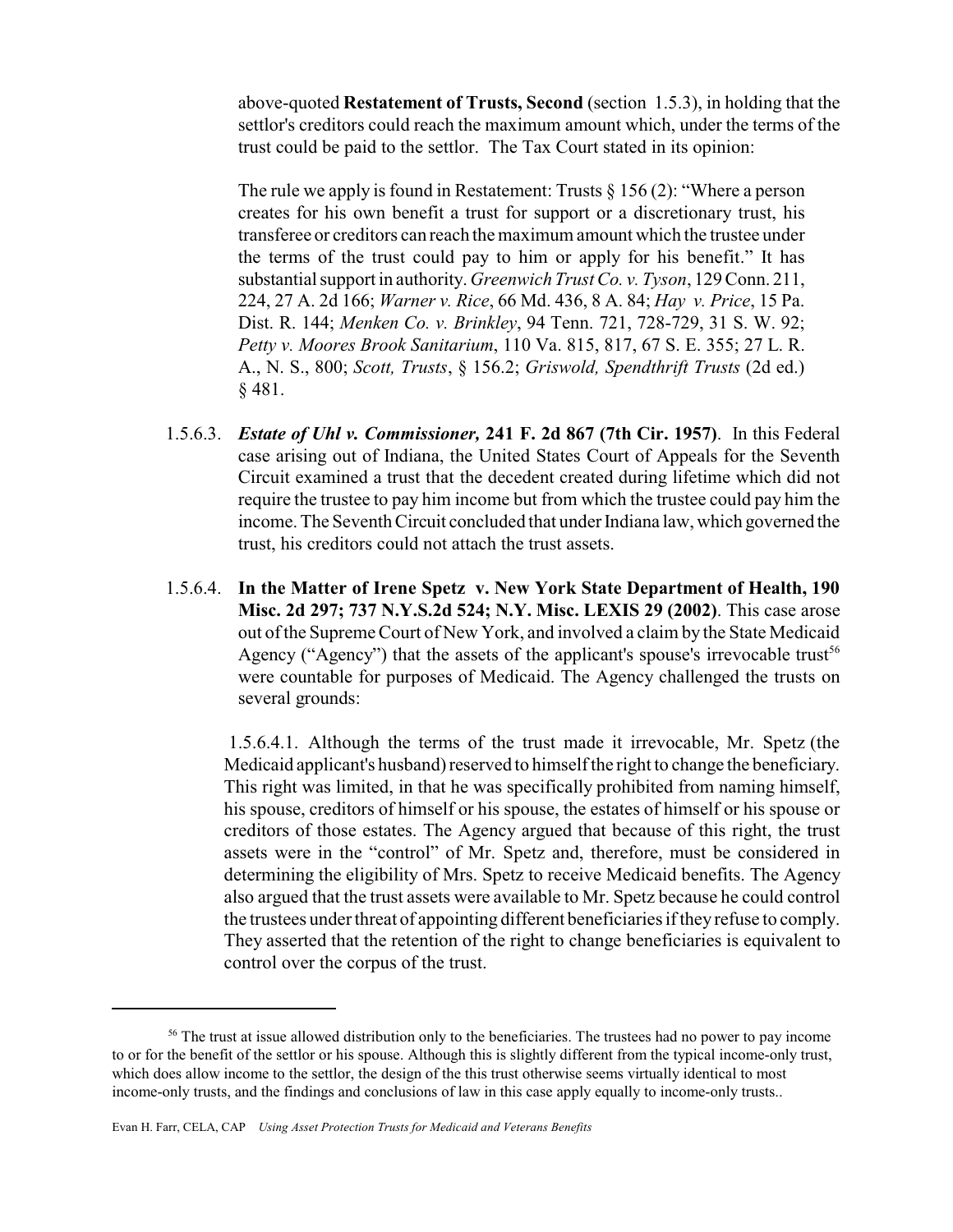1.5.6.4.2. The Court held that although it was conceivable that Mr. Spetz could bring pressure on the beneficiaries to make payments to or for Mrs. Spetz' benefit, the relevant law stated that the availability of assets, for Medicaid eligibility purposes, depends upon the "trustee's authority, under the specific terms of the trust agreement." The Court found that trustees of this trust had no such authority. The Court also stated that "[a]lthough the trustees and beneficiaries are currentlythe same people, that is not necessarily so under the terms of the trust, as respondents have pointed out, and, in any event, their roles as trustees and beneficiaries must be considered as legally separate."

 1.5.6.4.3. The Agency also argued that under New York law (section 7-1.9 of the Estates, Powers and Trusts Law, which is similar to section 411 of the Uniform Trust Code), any trust can be revoked, provided that the beneficiaries consent, in writing, to the revocation. Thus, the Agency argued, the assets of the trust should be considered available to the Medicaid applicant because her husband could seek the consent of the trust's beneficiaries to revoke the trust, thus placing the corpus of the trust back in his hands. This is especially true, the Agency argued, since Mr. Spetz could possibly use his power to change beneficiaries in collusion with someone willing to revoke the trust.

 1.5.6.4.4. The Court held that the speculative possibility of a revocation pursuant to New York law did not render the corpus of the trust "potentially available" to the petitioner, as there was no evidence presented that the beneficiaries would consent to such a revocation. "To hold otherwise would eviscerate the federal and state statutes providing, in detail, for the protection of assets through the use of irrevocable trusts, since everytrust would be presumed to be revocable under section 7-1.9." The Court also found that the "claim that Mr. Spetz could somehow use his power to change the beneficiary in collusion with someone willing to revoke the trust is entirely speculative."

 1.5.6.5. **Verdow v. Sutkowy, 209 F.R.D. 309 (N.D.N.Y. 2002)**. In this case, a federal court faced with a similar fact pattern to *Spetz,* except in the form of a federal class action, six elderly nursing home residents in New York State who created irrevocable, income-only trusts were denied Medicaid benefits because the trusts contained provisions reserving a limited power of appointment. County and state Medicaid officials determined that a limited power of appointment makes the assets of a trust an available resource for purposes of determining Medicaid eligibility.

1.5.6.5.1. The plaintiffs brought a suit under 42 U.S.C. § 1983 for themselves and others similarly situated against county and state Medicaid officials, alleging that consideration of the trust assets as an available resource is unlawful because there are no circumstances under which they could be paid the assets. Just as in *Spetz*, Medicaid officials argued that the plaintiffs could utilize their retained power to change beneficiaries to individuals amenable to revoking an otherwise irrevocable trust.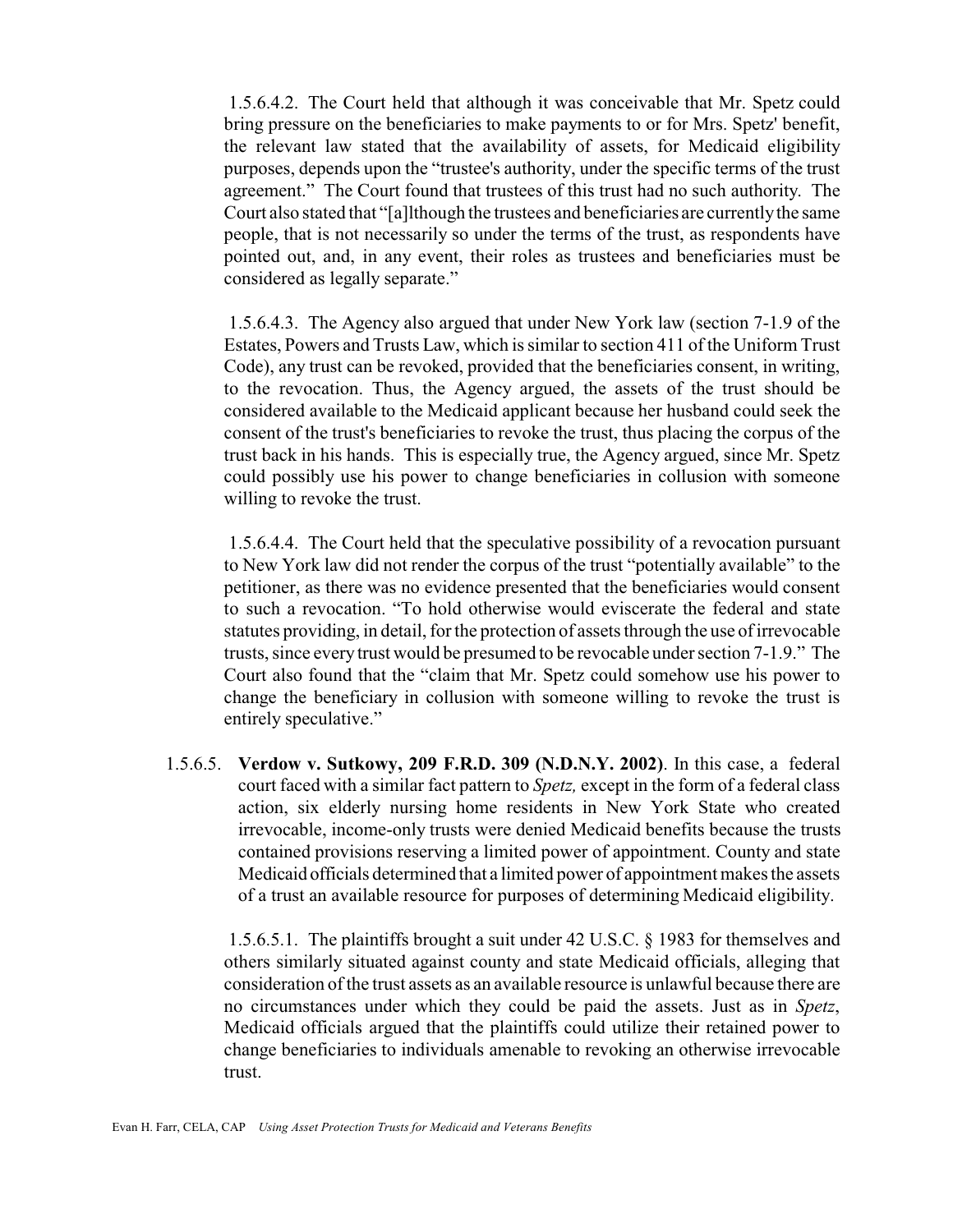1.5.6.5.2. The U.S. District Court for the Northern District of New York granted the plaintiffs' motions for class certification and summary judgment, holding that "defendant's denial of plaintiffs' Medicaid benefits because they allegedly are potential beneficiaries of self-settled trusts containing limited powers of appointment exceeds the limits of federal law." The court further ruled that "absent evidence of bad faith or fraud, the decision of whether or not to provide Medicaid benefits should not be based upon the remote possibility of collusion."

 1.5.6.6. All of the cases set forth in section 1.5.7 also support the conclusion that where a person creates a trust for his own benefit, his transferee or creditors can reach the maximum amount which the trustee under the terms of the trust could pay to him or apply for his benefit.

#### **1.5.7. Specific Features of the Living Trust Plus® Income Only Trust.**

#### 1.5.7.1. **Retained General Powers Prohibited.**

1.5.7.1.1. When a person transfers property in trust for himself for life and reserves a general power to change the beneficiaries, the interest subject to such retained power (even if the power is not exercised), and the settlor's retained life interest, can both be subjected to the payment of the claims of creditors of such person and claims against his estate to whatever extent other available property is insufficient for that purpose. *United States v. Ritter*, 558 F.2d 1165, 1167 (4th Cir. 1977).

 1.5.7.1.2. In *Petty v. Moores Brook Sanitarium*, 110 Va. 815 (1910), the decedent created a "spendthrift trust" for his own benefit and retained a general power of appointment over the remainder. In denying creditor protection to the trust, the Court stated that "[in all trusts there must be a *cestui que trust*, and it is manifest from the deed that [the decedent] was to have the sole beneficial use of the property conveyed, certainly during his life, with power to dispose of what remained at his death by will." *Id.* at 817.

#### 1.5.7.2. **Retained Limited Powers.**

 1.5.7.2.1. A trust settlors often retains a limited power to change beneficiaries for a variety of purposes:

1.5.7.2.1.1. To maintain the ability to respond to changing family circumstances;

1.5.7.2.1.2. To respond to changing financial needs;

1.5.7.2.1.3. To prevent the imposition of a gift tax;

1.5.7.2.1.4. To ensure a step-up in tax basis on his or her death.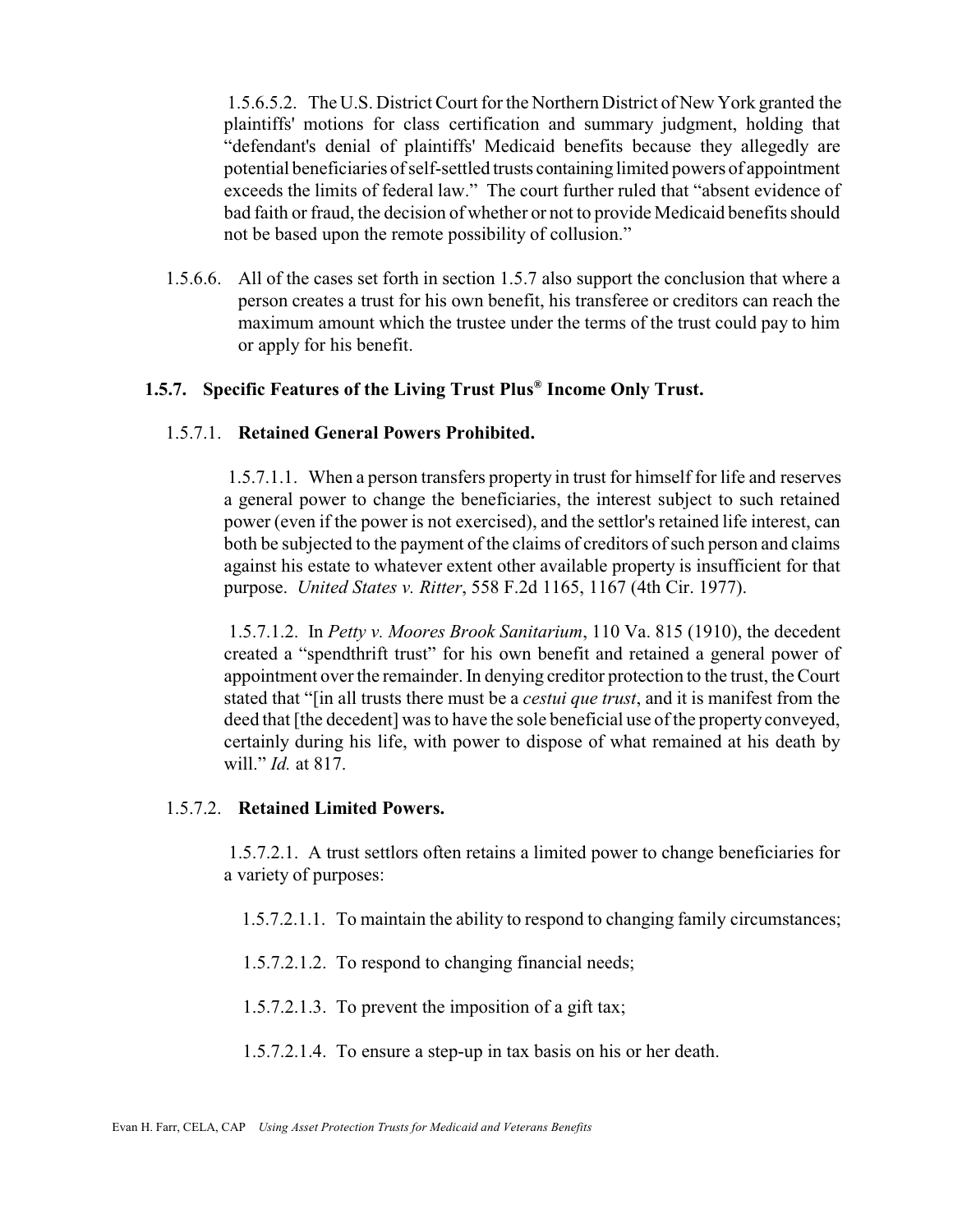1.5.7.2.2. As a matter of both common law doctrine and the practicalities of the situation, the donee of a limited power of appointment is not the owner of the appointive assets. The donee is in a fiduciary position with reference to the power and cannot derive personal benefit from its exercise. The donee's creditors have no more claim to the appointive assets than to property which the donee holds in trust. It is immaterial whether or not the donee exercises the power. $57$ 

 1.5.7.2.3. If the donee formerly owned the appointive assets covered by the non-general power *and transferred them in fraud of the donee's creditors*, reserving the non-general power, *the creditors can reach the appointive assets under the rules relating to fraudulent conveyances*. The fact that a non-general power was reserved by the donee in such fraudulent conveyance does not increase or decrease the ability of the creditors to reach the appointive assets.<sup>58</sup>

 1.5.7.2.4. **Illustration:** O by deed transfers property to T in trust. T is directed to pay the net income to O for life. In addition, T is directed "to distribute the trust property to, or hold the same for the benefit of, O's issue who are living from time to time, in such amounts and proportions and for such estates and interests and outright or upon such terms, trusts, conditions, and limitations as O shall appoint during O's lifetime; and on O's death, to the extent the trust property is not otherwise disposed of by an exercise of O's power to appoint, the trust property shall pass to O's issue then living, such issue to take *per stirpes*, and if no issue of O is then living, to the X charity."<sup>59</sup>

1.5.7.2.5. **Explanation:** O is both the donor and donee of O's non-general power to appoint. O's creditors can reach the life income interest under the trust which O owns. They can also reach the property that is subject to O's non-general power **if the transfer is in fraud of O's creditors under the governing law as to fraudulent conveyances**. 60

1.5.7.2.6. **Gift in Default of Appointment to Donee's Estate**: If the gift in default of appointment is to the donee's estate, the donee's power, though in form a

<sup>59</sup> REST 2d PROP-DT § 13.1(b).

<sup>60</sup> REST 2d PROP-DT § 13.1(b)*.*

Note that the rule of REST 2d PROP-DT §13.1 applies to non-general powers, i.e., powers that are not exercisable in favor of any one or more of the following: the donee of the power, the donee's creditors, the donee's estate, or the creditors of the donee's estate. *See* Reporter's Note to § 13.1.

Note also that in bankruptcy law, where there has been a tendency to go further in allowing creditors access to property over which the debtor has a power of appointment than under the common law, property covered by a non-general power has never been subject to the claims of creditors. See *Drummond v. Cowles*, 278 F. Supp. 546 (D. Conn. 1968) and the Reporter's Note to REST 2d PROP-DT, § 13.6, item 3.

 $57$  REST 2d PROP-DT § 13.1(b), cmt. a.

<sup>58</sup> REST 2d PROP-DT § 13.1(b).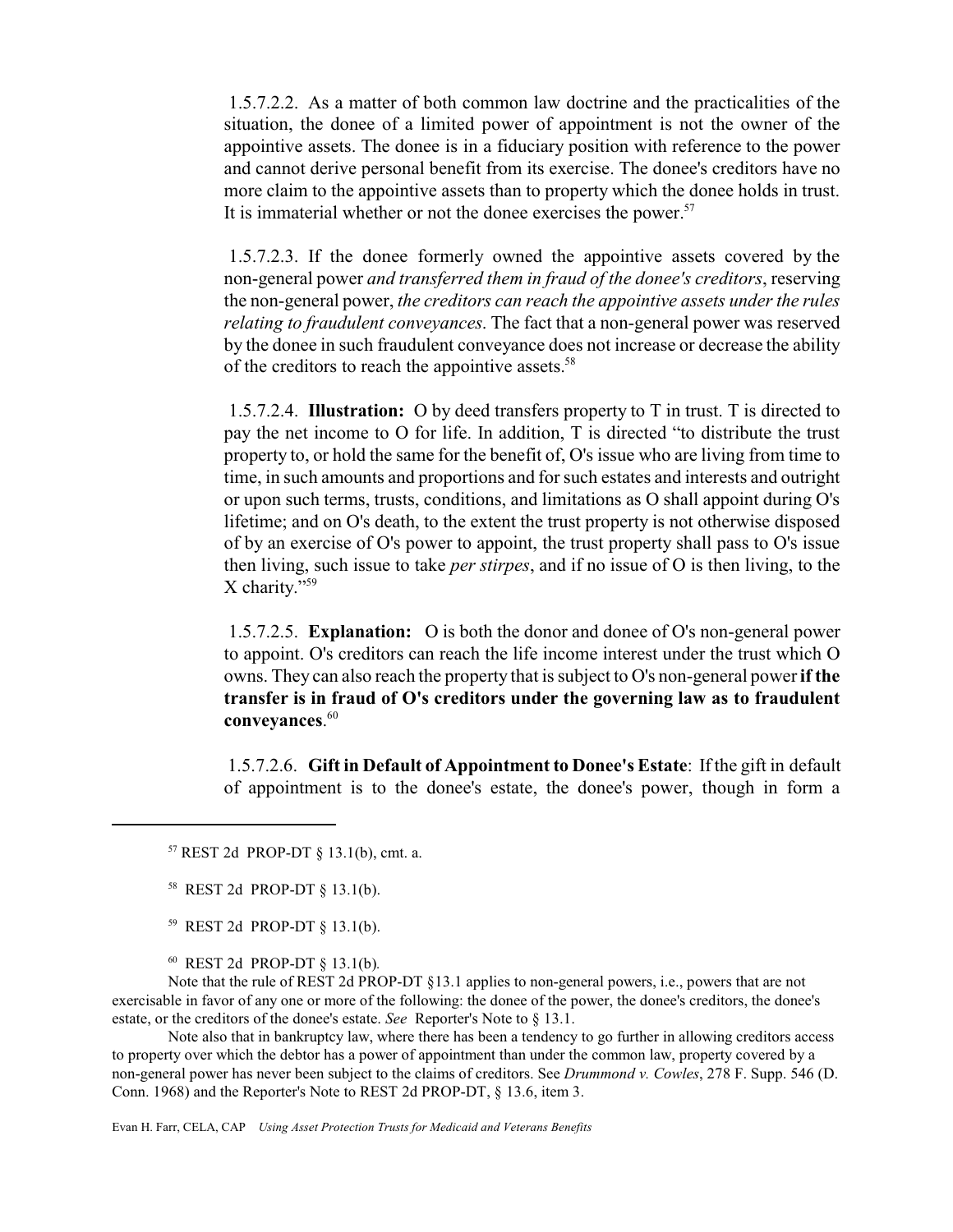non-general power, is in substance a general power, and is therefore not protected from the donee's creditors.<sup>61</sup>

 1.5.7.2.7. **Supportive Case Law:** Commenting on the limited number of cases involving the point, the American Law of Property concludes that this is likely due to "a general acknowledgment of the rather obvious principle" that property under a non-general power is not available to creditors of the donee.<sup>62</sup>

 1.5.7.2.7.1. One of the few cases is *Egbert v. De Solms*, 218 Pa. 207, 67 A. 212 (1907). In that case a husband and wife executed a trust whereby the wife was to receive the income from the trust during her lifetime, to be followed after her death by a life interest for the husband, and at his death the principal to be divided among their issue in such shares as the husband should by will appoint. The court held that while the income payable to the parents was subject to the payment of their debts, the issue's remainder estate could not be defeated. "Except as against existing creditors, or those in specific contemplation in the immediate future, the [settlors] could have conveyed a present absolute estate to their children; and *a fortiori* they could convey an estate in remainder." *Id.* at 209, 67 A. at 212-13.

 1.5.7.2.7.2. The fact that a donee exercises the power, while significant when dealing with a general power, makes no difference when the power is a limited one; creditors cannot reach the appointive property in either case.

1.5.7.2.7.2.1. In *Prescott v. Wordell*, 319 Mass. 118, 65 N.E.2d 19 (1946), the executors contended that, because the donee exercised her non-general power in her will, the will had the effect of making the appointed property assets of her estate in so far as her creditors were concerned. The court, pointing to § 326 of the first Restatement of Property, held that since the donee had no power to appoint to her own estate or for the benefit of her creditors, her exercise of the power did not subject the appointed property to the payment of her debts.

1.5.7.2.7.2.2. The Maryland high court in *Price v. Cherbonnier*, 103 Md. 107, 63 A. 209 (1906), held invalid an attempted testamentary appointment to certain creditors since they were not objects of the donee's non-general power. Further, the attempted exercise did not render the property assets of the estate subject to the claims of creditors. Dictum to the same effect (that ineffectively appointed property under a non-general power cannot be reached by the donee's creditors) appears in *Fiduciary Trust Co. v. First National Bank of Colorado Springs*, 344 Mass. 1, 7, 181 N.E.2d 6, 10 (1962).

<sup>61</sup> REST 2d PROP-DT §13.1(c).

<sup>62</sup> REST 2d PROP-DT §13.1(c), citing 5 *American Law of Property* § 23.15 (A.J. Casner ed. 1952).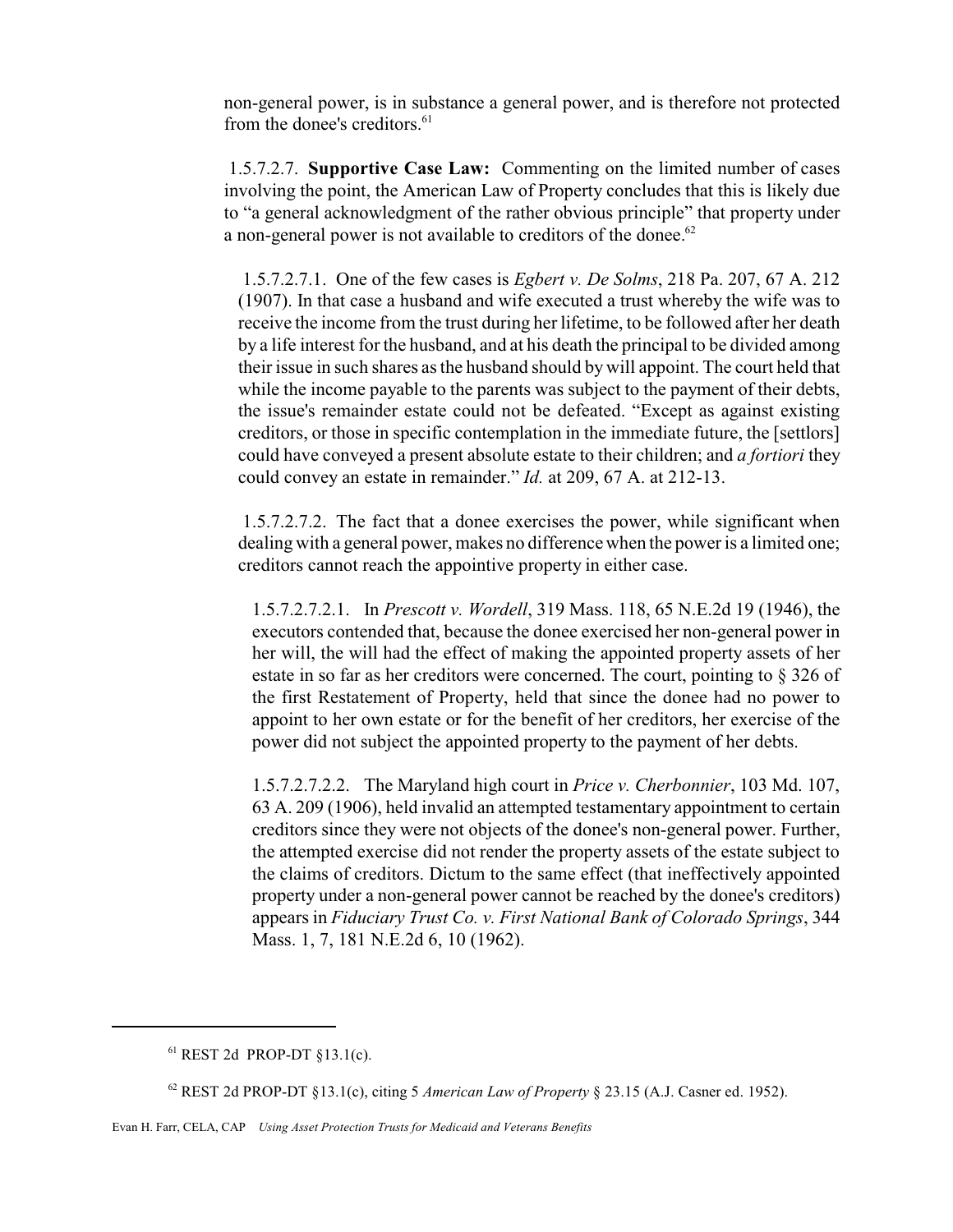1.5.7.2.7.2.3. In a more recent Maryland case, the Court held that a settlor's retained limited power of appointment is not sufficient to allow the creditor to seize trust assets. In *United States v. Baldwin*, 283 Md. 586, 391 A.2d 844 (1978), Baldwin had transferred property to a trust, reserving to himself the right to receive the income from the trust property for life and a power of appointment by will to designate those persons who would receive and enjoy the remainder after his death. The Maryland Court of Appeals held in *Baldwin* that the power of appointment, under Maryland law, was a special or limited power which did not permit Baldwin to appoint the corpus to his own estate or to his creditors. Such a limited power of appointment of the corpus, coupled with the life estate, did not give Baldwin such a property interest in the corpus as to subject it to the claims of his creditors. *Id.*

1.5.7.2.7.2.4. The Connecticut case of *Ahern v. Thomas*, 248 Conn. 708, 739, 733 A.2d 756, 775 (1999) involved a nursing-home resident who appealed denial of her Medicaid application following administrative determination that the principal of the trust she had established was an available resource for purpose of calculating her Medicaid eligibility. The trial court reversed. Affirming, the Connecticut high court held that because the trust instrument did not provide trustees with authority or discretion to distribute trust principal to settlors, the principal of the trust was not an available resource.

1.5.7.2.7.2.5. In another Connecticut case, after a dissolution of marriage was granted, a Connecticut intermediate appeals court reversed and remanded, holding that no portion of the husband's spendthrift trust assets could be included in the marital estate and awarded to the wife, as the husband had only a limited power of appointment and no interest in the appointive assets of the trust. *Cooley v. Cooley*, 32 Conn. App. 152, 161, 628 A.2d 608, 614, *cert. denied* 228 Conn. 901, 634 A.2d 295 (1993).

1.5.7.2.7.2.6. In a Georgia case, *Avera v. Avera*, 253 Ga. 16, 315 S.E.2d 883 (1984), a settlors created a trust whereby he would receive the income of the trust while retaining a limited power of appointment. The trustee could invade the corpus of the trust for the settlor's benefit, but that power was subject to an ascertainable standard. The Supreme Court of Georgia held that principal of the trust could not be invaded to satisfy a claim against the settlors arising out of a divorce since the trustee's discretion to make distributions to the settlors was limited by an ascertainable standard. The court so held even though the settlors retained a limited power of appointment. The court also noted that there was always one other beneficiary of the trust, even though the settlors could change that beneficiary. 63

<sup>63</sup> REST 2d PROP-DT §13.1© (also citing *DiMaria v. Bank of Cal. Nat'l Ass'n*, 237 Cal. App. 2d 254, 46 Cal. Rptr. 924 (1965) (self-settled trust could not be reached where trustee's power to invade and distribute to settlor/beneficiary was limited by an ascertainable standard)).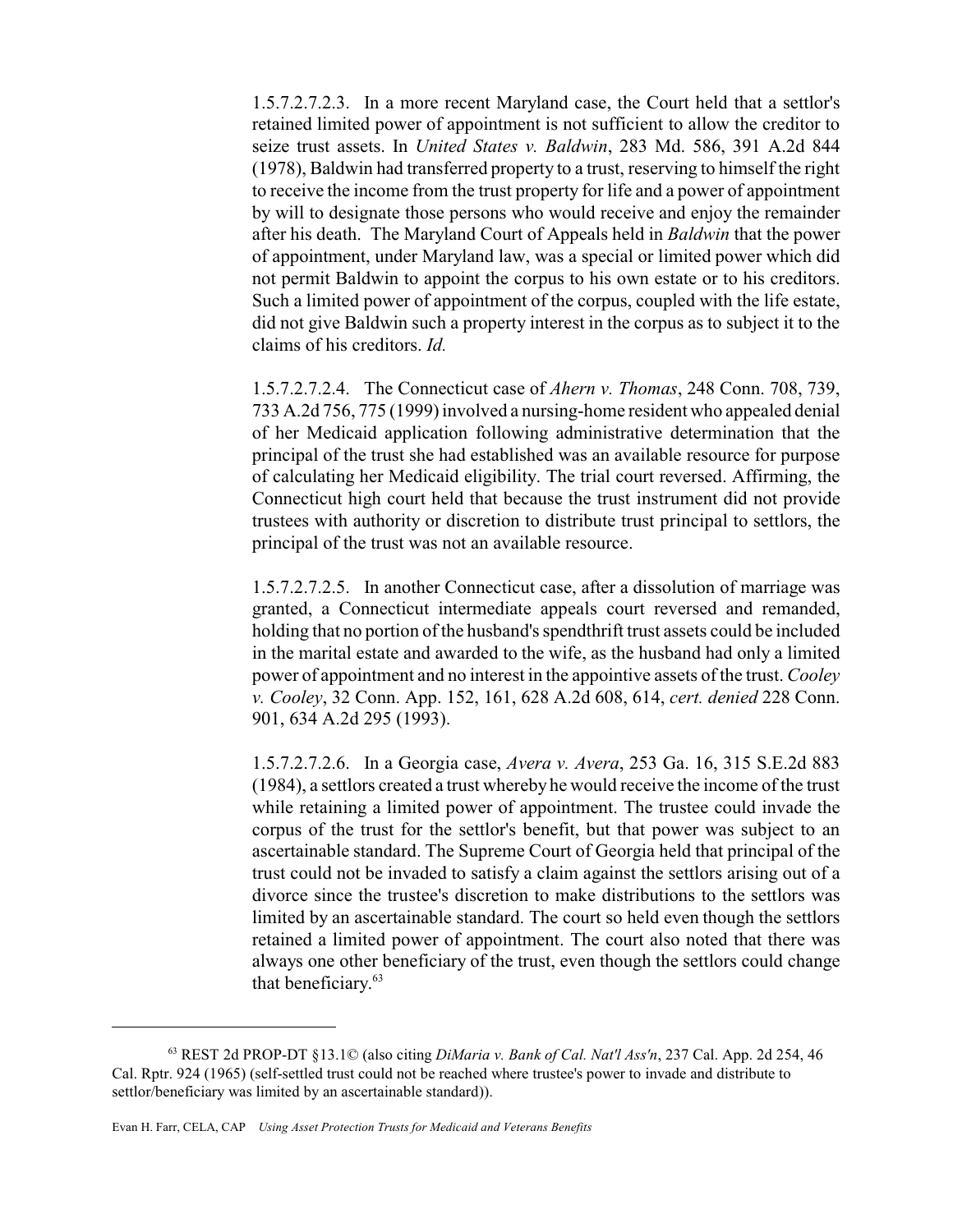1.5.7.2.7.2.7. The New York case of *Spetz<sup>64</sup>* and the New York federal case of Sutkowy,<sup>65</sup> both previously discussed, were Medicaid cases involving irrevocable trusts with retained lifetime limited powers of appointment. The Medicaid Agency in both cases claimed that the settlors could use their retained lifetime limited power to change the beneficiaries to individuals willing to revoke the trust. Both courts, relying on the same logic, rejected this argument as being entirely speculative, holding that denial of Medicaid benefits could not be based upon a remote possibility of collusion absent bad faith or fraud.<sup>66</sup>

#### 1.5.7.2.8. **Case Allowing Annuity to be Owned by Trust**

1.5.7.2.8.1. In **Heyn v. Director of the Office of Medicaid** (Mass. App. Ct., No. 15-P-166, April 15, 2016), the Massachusetts Court of Appeals ruled that the state Medicaid agency erred when it determined that the assets in an irrevocable income-only trust were countable because, in the agency's opinion, the trustee's ability to purchase an annuity with trust assets allowed the trustee to distribute trust principal to the beneficiary. The court found that "[o]ut of each annuity payment, only the investment income portion would be available for distribution to the grantor from the trust; that portion of each payment representing a return of capital would be required by the trust instrument to be retained in the trust. The income portion available for distribution in such circumstances would be no different in character than interest earned on a certificate of deposit . . . In all events, the trust principal is preserved in the trust, and is not available for distribution to the grantor under the governing provisions of the trust."

#### 1.5.7.2.9. **Cautionary Case Law.**

1.5.7.2.9.1. According to treatise author Peter Spero (a certified specialist in tax law and a member of the California bar), the retention of a limited power of appointment by a transferor will be taken into account by courts in determining whether the transfer of property is effective or an avoidable fraudulent transfer.<sup>67</sup>

1.5.7.2.9.1.1. **Note:** This writer, as supported by REST 2d PROP-DT §13.1, believes that Mr. Spero, and many of the courts in the opinions he cites (presented below), have misconstrued the doctrine of fraudulent conveyance by improperly intertwining the conveyance itself with the retained powers held by the conveyor, which are two completely separate issues and must be viewed separately.

- <sup>66</sup> *Supra*, sections 1.5.6.4 and 1.5.6.5.
- <sup>67</sup> Spero, *Asset Protection: Legal Planning, Strategies and Forms* ¶13.10[3].

<sup>64</sup> *See supra*, section 1.5.6.4.

<sup>65</sup> *See supra*, section 1.5.6.5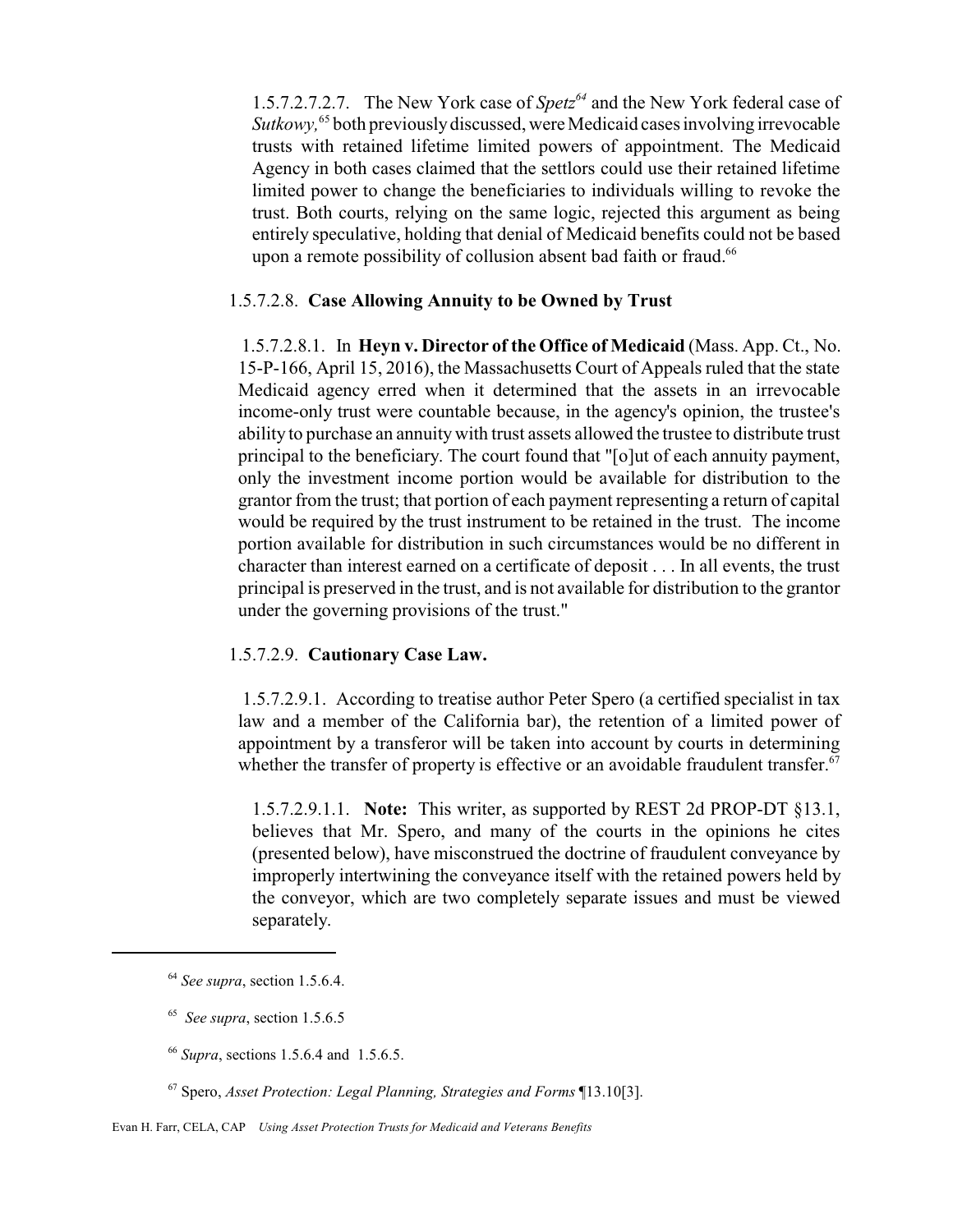1.5.7.2.9.2. In resolving this issue, Mr. Spero states that "courts often consider the incidents of ownership, which include not only present enjoyment, but also the power to ultimately dispose of the property. The more incidents of ownership the settlors retains, the more likely the arrangement will not be effective to secure the property from the settlor's creditors."<sup>68</sup>

1.5.7.2.9.2.1. **Note:** Again, this writer believes that Mr. Spero and some courts are confused. This writer, as supported by REST 2d PROP-DT §13.1, disagrees that "the power to ultimately dispose of the property" is necessarily an "incident of ownership." If the "power to ultimately dispose of the property" is bestowed via a **general** power, then it would certainlyconstitute an "incident of ownership" sufficient to subject the trust the property to creditors of the power holder. However, if the "power to ultimately dispose of the property" is bestowed via a **limited** power, then it would not constitute an "incident of ownership" and therefore should not subject the trust the property to creditors of the power holder.

1.5.7.2.9.2.2. In the Pennsylvania case of *In re Nolan*, 218 Pa. 135, 67 A. 52 (1907) *(see supra* Section 1.2.6), the settlors retained the power to appoint the remainder **and the trustee had the power to reconvey the property to the settlors**. In holding that no creditor protection was available, the court unfortunately did not specifically refer to the trustee's power to reconvey the property to the settlors, but this author believes that it was exactly that power to reconvey that caused the court to negate the asset protection nature of the underlying trust. The Court stated:

"It is against public policy, and not consonant with natural justice and fair dealing as between debtor and creditor, that a settlors should be permitted to play fast and loose with his property, in such a manner as to have the use of the income during life, and the right to disposing of the principal by will at any subsequent time he chooses to exercise the power, thus giving him all of the substantial benefits arising from the ownership thereof while he has safely put his property beyond the reach of creditors." 69

1.5.7.2.9.3. Similarly, in *First National Bank v. Schwab*, 194 So. 307, 309 (1940), the settlors transferred property to a trust while retaining a life estate, and the power to change the trustee and beneficiary. The court held that these retained powers

<sup>68</sup> Spero, *Asset Protection: Legal Planning, Strategies and Forms* ¶13.10[3].

<sup>69</sup> Spero, *Asset Protection: Legal Planning, Strategies and Forms* ¶13.10[3]. Note that the *In re Nolan* Court did not mention in its holding that the trustee had the power to reconvey the property to the settlors. This writer presumes that it was the trustee's power to reconvey the property to the settlors, in addition to the limited power of appointment, that irked the Court and resulted in this anomalous holding.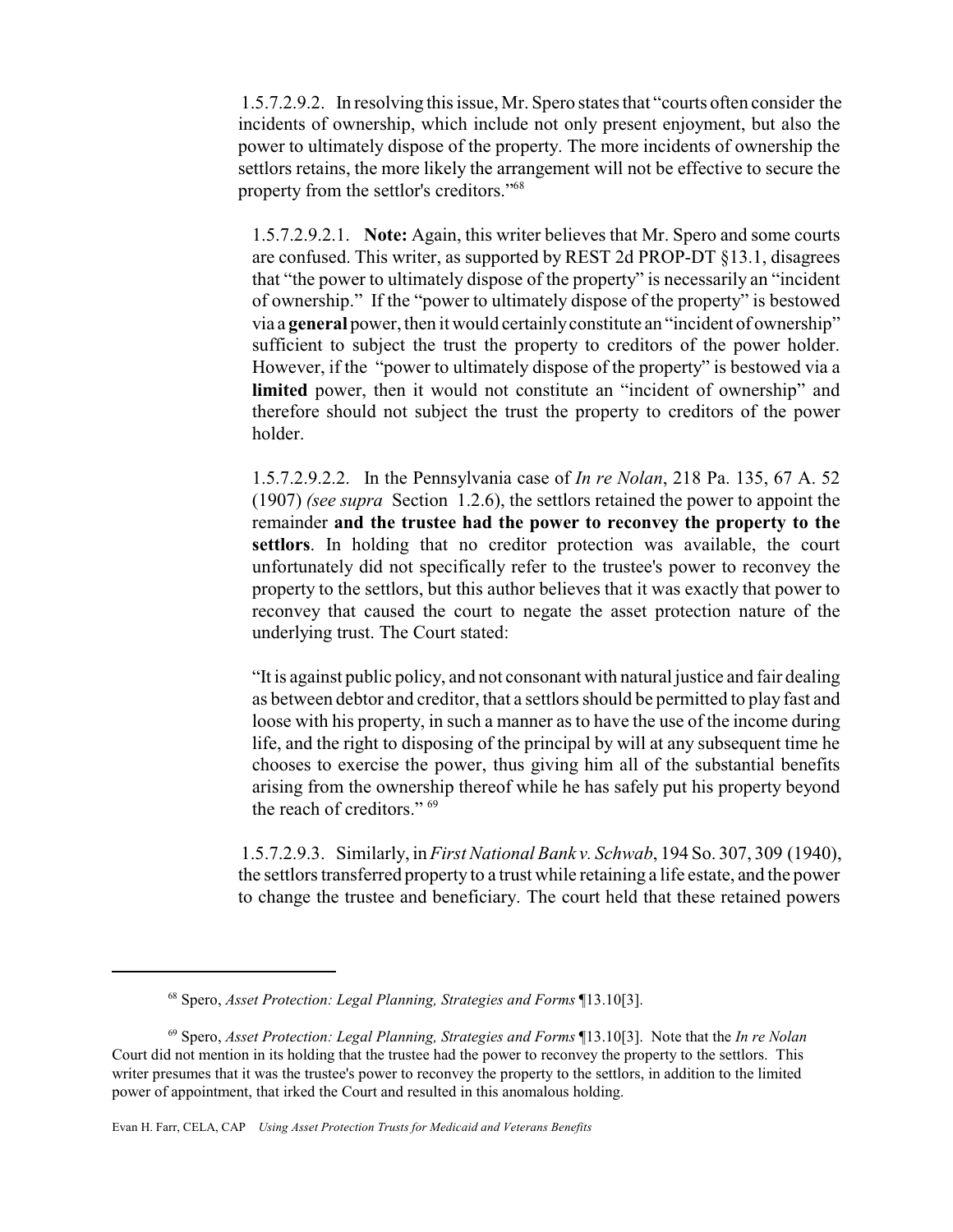established that he did not intend to place property out of his control and that the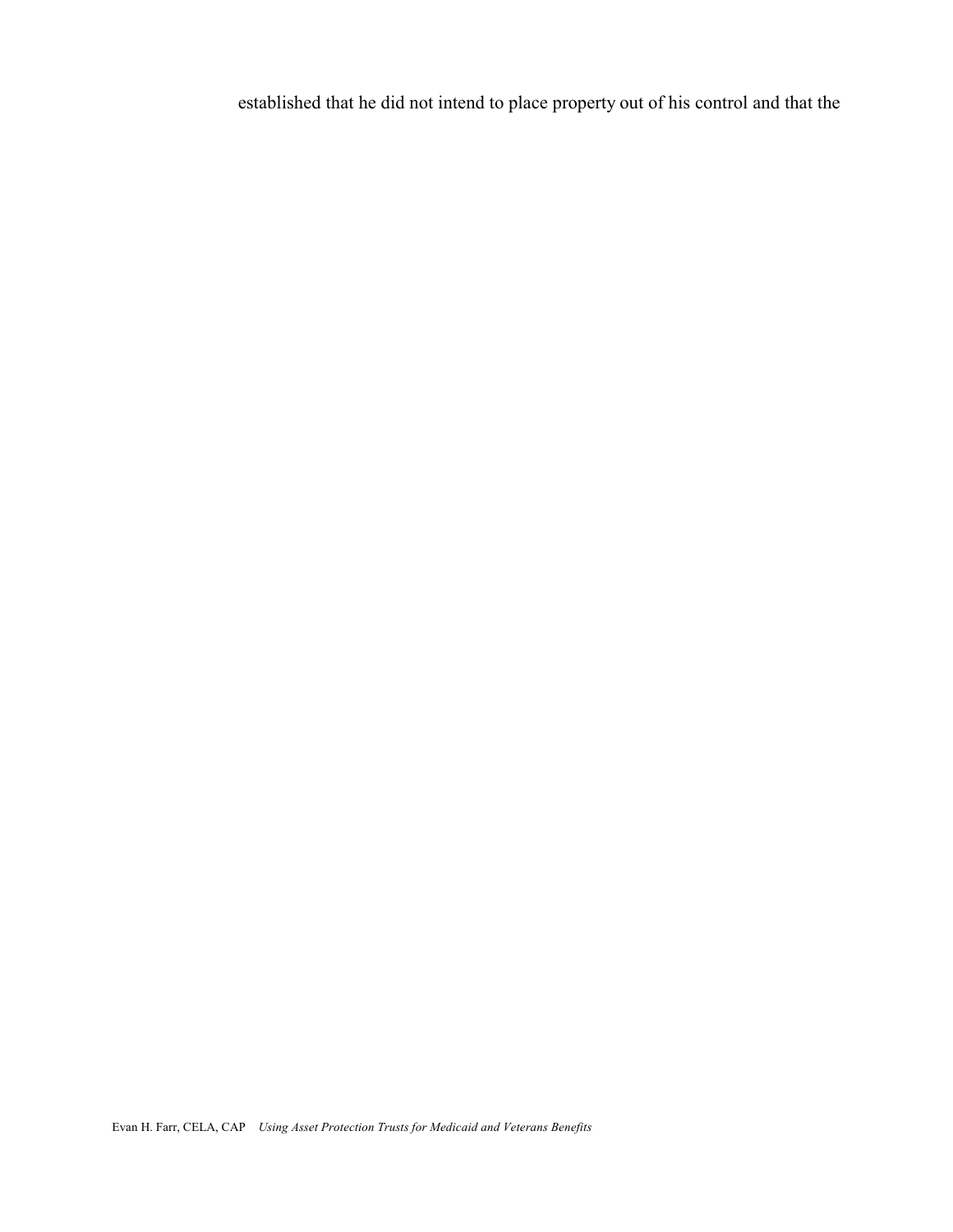transfer was a mere contrivance that was not effective with regard to his creditors.<sup>70</sup>

 1.5.7.2.9.4. Further, Mr. Spero says that "it has been observed that a power to change beneficiaries is similar to a power to terminate the trust and revest corpus in the settlors, since generally the beneficiaries and the settlors can terminate the trust. If the settlors selects the beneficiary, such as a close relative, in advance, and creates an agreement or understanding with the beneficiary, he would effectively have the power to revoke the trust."<sup>71</sup>

1.5.7.2.9.5. However, absent proof of such advance agreement or understanding, and absent proof that the beneficiaries would actually consent to such a revocation, it is extremely unlikely that a court would invalidate such trust. As the Court noted in the case of *Spetz v. New York State Department of Health*, 72 to hold otherwise would eviscerate the federal and state statutes providing, in detail, for the protection of assets through the use of irrevocable trusts, since every trust would be presumed to be revocable under section 411 of the Uniform Trust Code and related state statutes and common law.

1.5.7.2.9.6. **Cautionary Cases About Retaining the Right toLive in the Home.** In *Doherty v. Dir. of the Office of Medicaid* (74 Mass.App.Ct. 439, 441, 908 N.E.2d 390, 2009) the court held that if an irrevocable trust allows the Medicaid applicant to use and occupy the home, then home is an 'available' asset. This is why in the Living Trust Plus® we never have the trust permit the settlors to reside in the property.Butmore importantly, in *Doherty*, the Appeals Court concluded the trust's principal was a countable asset because the trust, despite some language restricting the grantor's access to the principal, allowed the trustees to invade the trust's principal and income when necessary to ensure the grantor's "quality of life," "comfort," and "respond to her changing life needs."

1.5.7.2.9.6.1. Clearly all of these provisions allowing the trustees to invade the trust's principal when necessary to ensure the grantor's "quality of life," "comfort," and to "respond to her changing life needs" are inconsistent with a Medicaid Asset Protection Trust.

1.5.7.2.9.7. In *Nadeau v. Director of the Office of Medicaid* (Mass. Super. Ct , No.

<sup>72</sup> *See infra* section 1.5.6.4.

<sup>&</sup>lt;sup>70</sup> In the *Schwab* case, the settlor not only retained a limited power of appointment, but also the trustee was given the power to reconvey the property to the settlor. This writer presumes that it was the trustee's power to reconvey the property to the settlors, in addition to the retained limited power of appointment, that particularly irked the Court and resulted in this anomalous holding.

<sup>71</sup> Spero, *Asset Protection: Legal Planning, Strategies and Forms* ¶13.10[3], *citing* annotation, "Exercise of Power to Appoint Validity," 115 A.L.R. 930, 937 (1938) (an appointment under a limited power is void if made pursuant to a prior agreement that the property appointed will be paid back to the appointer).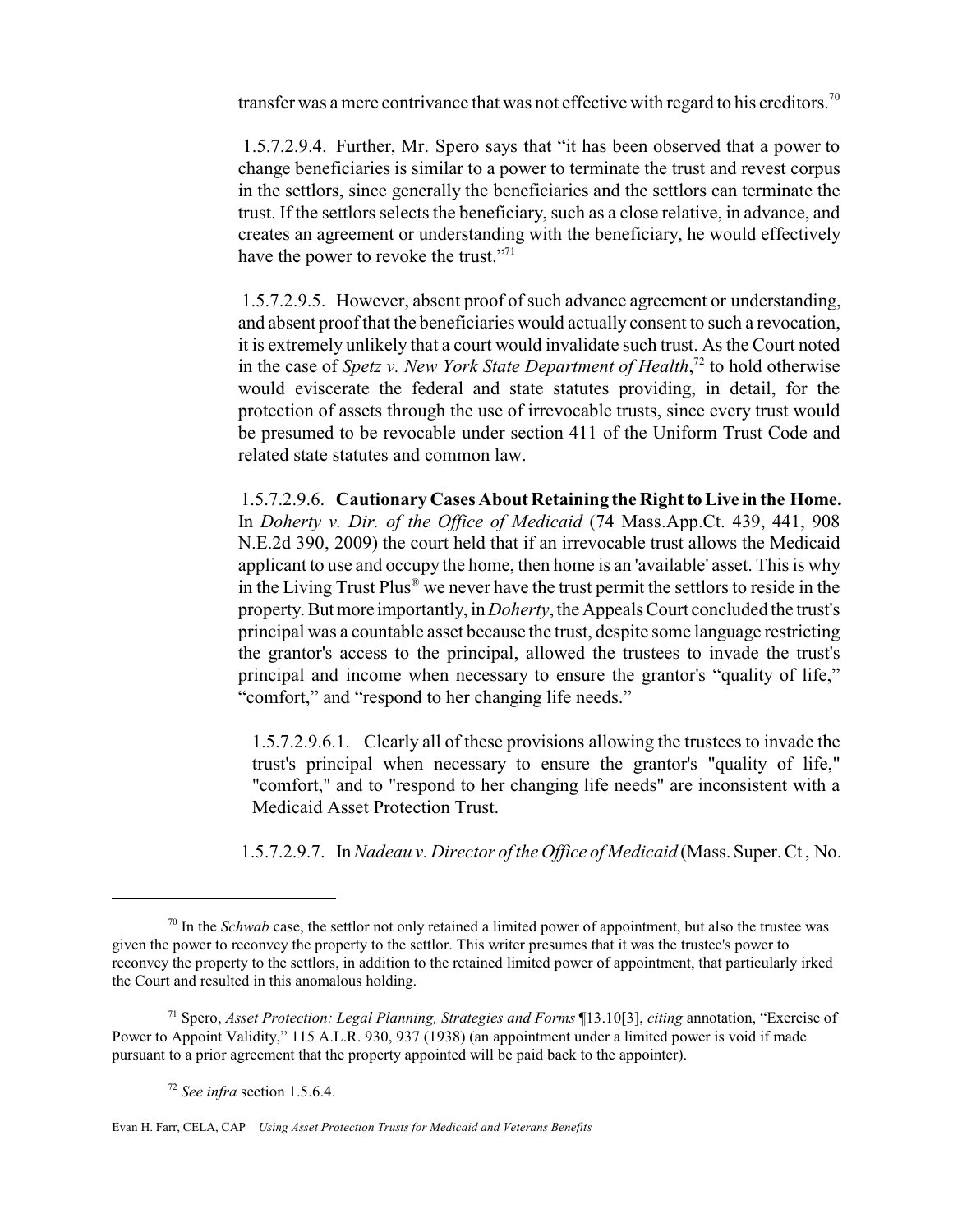14-CV-02278C, Dec. 30, 2015)<sup>73</sup>, Lionel and Jacqueline Nadeau, husband and wife, transferred their primary residence in Massachusetts into an irrevocable income only trust on March 27, 2001. The principal was to be held in trust until the termination of the trust upon the death of the surviving spouse or when the trustee, in her sole discretion, determined that the trust should be terminated. Upon termination, the principal of the trust was to be distributed to the Nadeaus' children. In the trust instrument, the Nadeaus specifically retained the ability to use and occupy their residence. The Nadeaus also retained the ability to appoint "all or any part of the trust property then on hand to any one or more charitable or non-profit organizations over which [they] have no controlling interest.<sup>74</sup>" The trust also provided that the trustee could distribute principal to the Nadeaus "to the extent that the income of the trust generates a tax liability" to enable the Nadeaus to pay any tax liability generated by the income distributions<sup>75</sup>. In 2014, Mr. Nadeau was admitted to a nursing home and applied for Medicaid benefits in Massachusetts. His application was denied because of excess resources as a result of the value of the residence held in trust. In upholding the denial of the Medicaid application, a hearing officer reasoned that the use and occupancy clause rendered the assets of the trust available to Mr. Nadeau, and thus that the corpus was fully countable to him, despite his having no ability to receive distributions of trust principal. The hearing officer declined to apply the "any circumstances" test and instead determined that because "the appellant's former home is available to appellant by virtue of the fact that he can use and occupy the home and he is an income beneficiaryof the Trust which is funded with the home," the state Medicaid regulations direct that such principal is countable for Medicaid eligibility purposes. The Mass. Superior Court upheld the decision of the hearing officer.

 1.5.7.2.9.8. **Cautionary Case About Retaining a Life Estate in the Home.** In another problematic Massachussets case, *Daley v. Sudders* (Mass. Super. Ct., No. 15–CV–0188–D, Dec. 24, 2015)<sup>76</sup>, a Massachusetts trial court made a very bad ruling that a Medicaid applicant's irrevocable trust was an available asset because the applicant retained a life estate in the condominium owned by the trust. In December 2007, Mr. and Mrs. Daley transferred their condominium into an

<sup>75</sup> This author believes this type of provision is problematic because it clearly allows distribution of principal which is inconsistent with a Medicaid Asset Protection Trust because it does not pass the "any circumstances" test.

<sup>73</sup> <https://www.dropbox.com/s/i5rkr7nqqt7zsij/Nadeau%20Superior%20Court%20Case%202015.pdf?dl=0>

 $74$  This author believes this type of provision is problematic for many reasons, including the fact that a trust naming possible charitable beneficiaries cannot be terminated upon consent of all "interested parties" without involving the State Attorney General to protect the interest of possible charitable beneficiaries. Also, many nursing homes are non-profit entities which means it is conceivable that money could be distributed to a non-profit nursing home which could somehow be seen to benefit the Settlor if the Settlor is a resident of that nursing home. This in fact was mentioned by the court on appeal, discussed later.

<sup>76</sup> <http://masscases.com/cases/sjc/477/477mass188.html>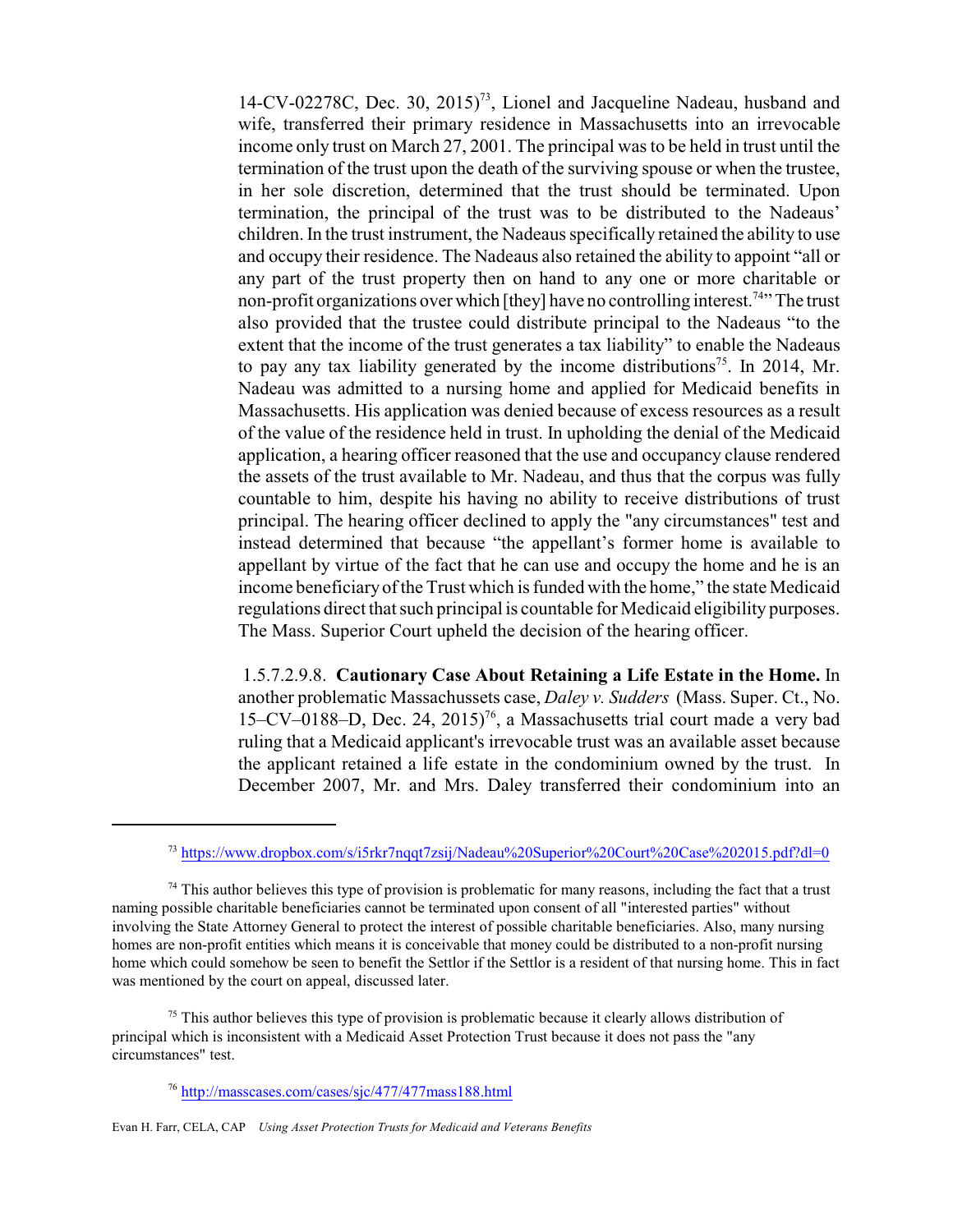irrevocable trust naming their son and daughter as trustees. The deed retained a life estate for Mr. and Mrs. Daley permitting them to live in the condominium, which they did for six years, when Mr. Daley had to move to a nursing home in December 2013. His application for Medicaid benefits was subsequently denied because the trust was considered a countable asset. On appeal to the Superior Court, the Court upheld Medicaid's denial, citing the above decision in *Doherty v. Dir. of the Office of Medicaid* (74 Mass.App.Ct. 439, 441, 908 N.E.2d 390, 2009) to the effect that: "If a Medicaid applicant can use and occupy her home as a life tenant, then her home is 'available.'" The court concluded that Mr. and Mrs. Daley's condominium was available to them because they retained life estates under the deed, and continued to use and live in it after establishing the Trust. In other words, the Court here took a provision in the deed retaining property rights for Mr. and Mrs. Daley to invalidate a trust which apparently did not give them the right to use and occupy the condominium. This is unlike the Doherty trust in which the right to use and occupy the property was in the trust rather than the deed.

 1.5.7.2.9.9. However, and this may be the real point of the case, the Court then reviews certain provisions in the trust which permit the trustees to use income and principal to pay certain trust expenses -- taxes, insurance premiums -- and a right of substitution, to conclude that "the Daleys had access to both the Trust principal and income." The right of substitution is fatal in this author's opinion, because the right to substitute assets of equal or greater value clearly (in the warped mind of Medicaid eligibility workers) allows the Settlors to "obtain principal" from the trust, even though it is by way of substitution and our lawyer minds rebel sharply against this concept.

 1.5.7.2.9.10. **Happy Ending with Regard to the Real Estate Issues in Nadeau and Daley.** Thankfully, the Daley case was appealed to the Supreme Judicial Court of Massachusetts, and in *Daley v. Sec'y of the Exec. Office of Health & Human Servs.*, 477 Mass. 188, 74 N.E.3d 1269 (Mass 2017), the state's highest court granted Daley's application for direct appellate review and, on it's own motion, transferred Lionel C. Nadeau's appeal to this court to be decided together. The Supreme Judicial Court of Massachusetts found that "neither the grant in an irrevocable trust of a right of use and occupancy in a primary residence to an applicant nor the retention by an applicant of a life estate in his or her primary residence makes the equity in the home owned by the trust a countable asset for the purpose of determining Medicaid eligibility for long-term care benefits." The Supreme Judicial Court of Massachusetts vacated both the Daley and the Nadeau judgments and remanded the matters to MassHealth for findings regarding two other possible sources of countable assets contained in the trusts.

1.5.7.2.9.10.1. In the remand, the Court pointed out that both the DaleyTrust and the Nadeau Trust allowed the trustee to pay the grantor's tax liability arising from income distributions to the grantors from the corpus of the trust (which, I believe, could be a dealbreaker, because these provisions clearly violate the "any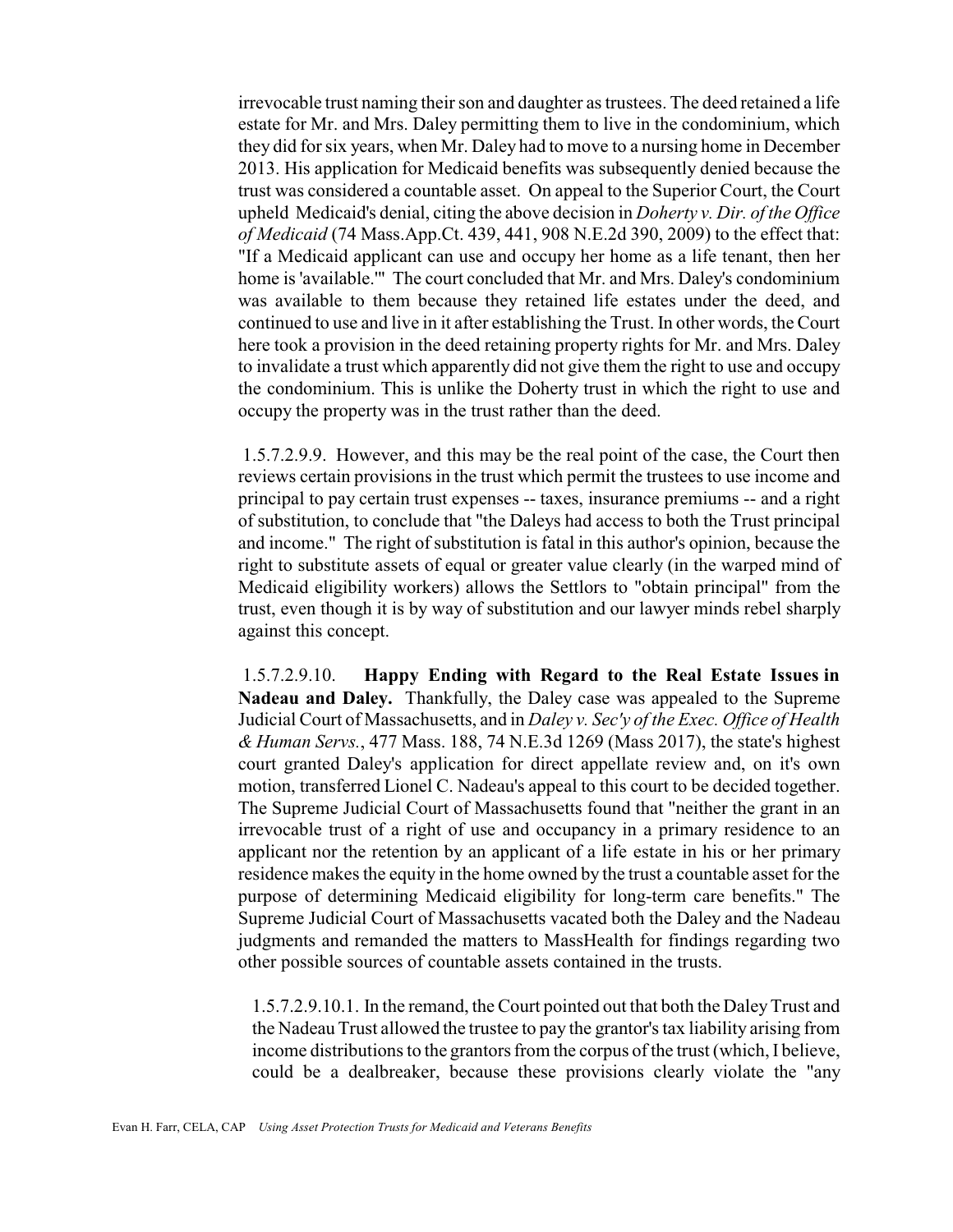circumstances" test) and the court remanded both cases to MassHealth to determine whether this portion of the corpus is a countable asset under the "any circumstances" test and to ascertain under  $\S$  1396p(d)(3)(B)(i) the size of the "portion of the corpus from which ... payment to the individual could be made."

1.5.7.2.9.10.2. Also in the remand of the Nadeau case to MassHealth, the Supreme Judicial Court of Massachusetts told the agency to consider whether Mr. Nadeau's ability to appoint assets to a nonprofit organization or charity could be interpreted to mean that the corpus could be appointed for his care costs. The Court noted that up to one-fourth of nursing homes in the state were nonprofit organizations and therefore it was at least conceivable that the power of appointment for the payment of care costs could be exercised in favor of a grantor in a nonprofit nursing home. According to the author of a NAELA Case Note<sup>77</sup> on these two cases, "a favorable Board of Hearings decision on this case was released in August 2017.<sup>78</sup>"

1.5.7.2.9.11. **Another cautionary case came fromNewHampshire's highest court on July 12, 2016** (*Estate of Thea Braiterman, N.H., No. 2015-0395*), ruling that aMedicaid applicant's irrevocable trust was an available asset, even though the applicant was not a beneficiary of the trust, because the applicant supposedly retained a degree of discretionary authority over the trust assets. Ms. Braiterman created an irrevocable trust in 1994, naming herself and her son as trustees and her children as beneficiaries. In 2008, Ms. Braiterman resigned as trustee, but the trust authorized her to appoint additional and successor trustees, including appointing herself. The trust also gave Ms. Braiterman the ability to appoint any part of the income of the trust to any of the beneficiaries and, as interpreted by the court, *did not limit her ability to impose conditions on the appointment of principal to the beneficiaries*. Ms. Braiterman entered a nursing home and applied for Medicaid. The state determined that the trust assets were countable resources and denied her benefits. After a hearing, Ms. Braiterman appealed the agency's decision to court. The New Hampshire Supreme Court affirmed the denial of benefits, holding that the trust was an available asset because the court believed that Ms. Braiterman retained a degree of discretionary authority over the trust. The court correctly pointed out that an irrevocable trust is a countable asset if there are *any* circumstances in which payment can be made to the applicant. The court rules that there was nothing in the trust "to preclude [Ms. Braiterman] from requiring her children, as a condition of their receipt of the Trust principal, to use those funds for her benefit."

1.5.7.2.9.12. The*Braiterman* courtspecificallyaddressed the *Verdow* and *Spetz* cases cited herein. However, the *Braiterman* court pointed out that, unlike the

<sup>77</sup> <https://www.naela.org/NewsJournalOnline/OnlineJournalArticles/OnlineApril2018/CaseNoteNeeley.aspx>

<sup>78</sup> *citing* Off. of Medicaid, Bd. of Hrgs., App. 1614874 (Aug. 18, 2017).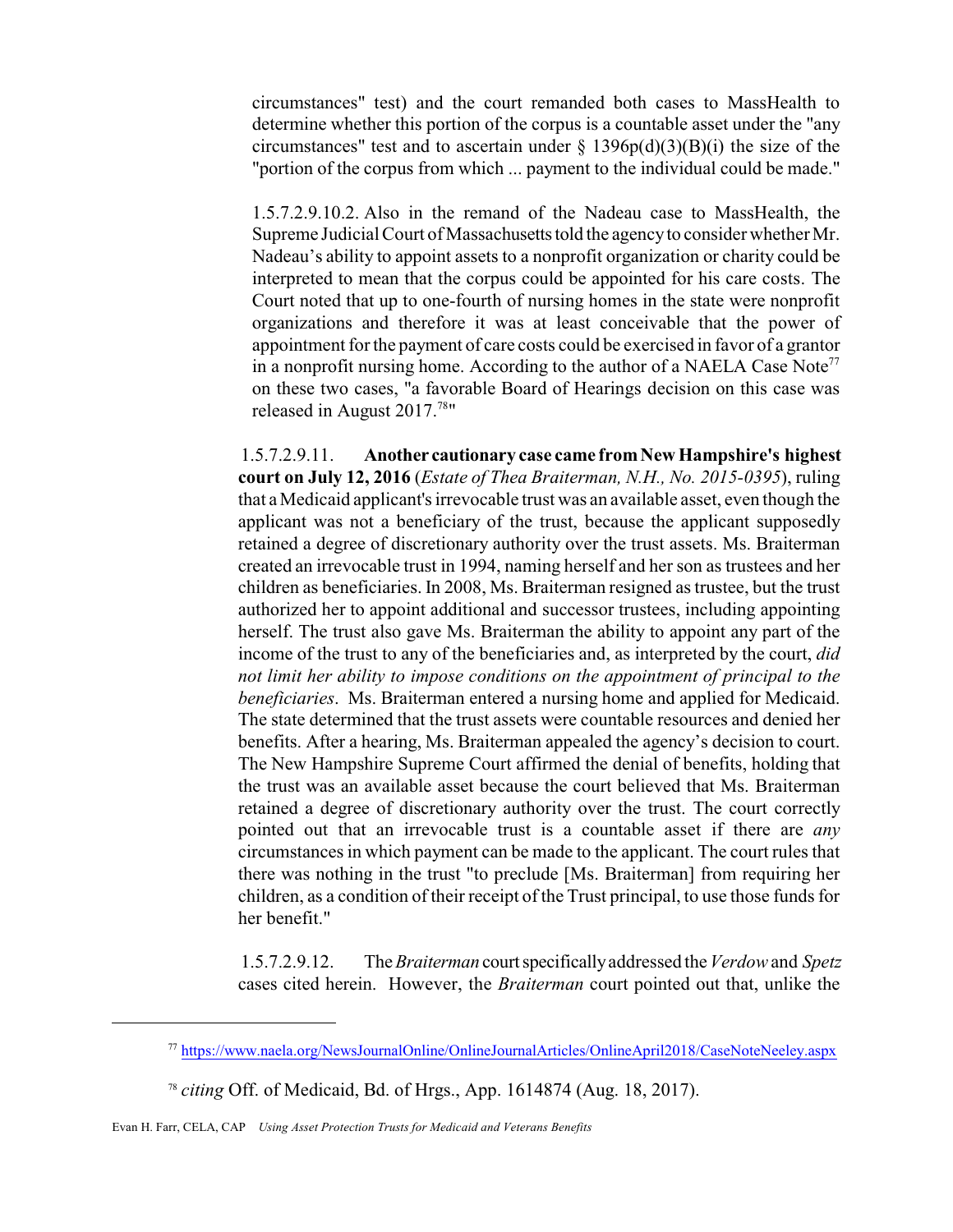grantors in *Verdow* and *Spetz*, the applicant in this case retained broad powers over the Trust, in her capacity both as donor and as Trustee, including the power to make a distribution to a legatee conditioned upon that legatee using the distribution for the applicant's benefit. In addition, the *Braiterman* court stated that "although there is no evidence of collusion in this case, collusion is arguably encouraged by Clause 4.1.1, which provides that, in the event that the Trust's existence disqualifies the applicant for Medicaid benefits, the applicant 'suggests' that the Trust be terminated and that the Legatees (her children) use Trust assets 'to supplement the income and . . . governmental benefits and services to which [she] may be entitled.' By virtue of these provisions and others, the circumstances under which payments from the Trust could be made to benefit the applicant in this case are not 'entirely speculative,' *Verdow*, 209 F.R.D. at 316, but, rather, are specifically anticipated under the Trust Agreement."

#### **1.6. Taxation of the Income Only Trust and Total Protection Trust.**

#### **1.6.1. Income Tax.**

- 1.6.1.1. Because all trust income flows through the trust to the settlors using the Living Trust Plus® Income Only Trust, this trust is considered by the IRS to be a "grantor trust."<sup>79</sup> Through use of the Living Trust Plus<sup>®</sup> Income Only Trust, the ordinary income of the trust is paid directly to the settlor/grantor and the tax will be paid at the settlor's tax rate, rather than by the trust at the compressed trust tax rates.
- 1.6.1.2. The Living Trust Plus ® Income Only Trust and the Total Protection trust has the Settlor retain a limited testamentary (and possibly lifetime) power of appointment to change the beneficiaries of the trust, which also causes grantor trust status. The ability of the Settlor to change beneficiaries and make distributions of income and corpus from the Total Protection Trust makes both types of trusts Grantor Trusts as to the Settlor as to the entire trust (IRC §674(a) and Treas. Regs. §1.674(d)-2(b)). Pursuant to IRC §674(a), "The grantor shall be treated as the owner of any portion of a trust in respect of which the beneficial enjoyment of the corpus or the income therefrom is subject to a power of disposition, exercisable by the grantor or a nonadverse party, or both, without the approval or consent of any adverse party."

#### **1.6.2. Income Tax Reporting.**

1.6.2.1. A separate taxpayer identification number is not required and a separate tax return (Form 1041) need not be filed by the trustee. $80$ 

<sup>79</sup> IRC § 677 and Treas. Reg. §1.671-2.

<sup>80</sup> *See* IRS Instructions for From 1041, "Optional Method 1" under "Special Filing Instructions for Grantor Type Trusts."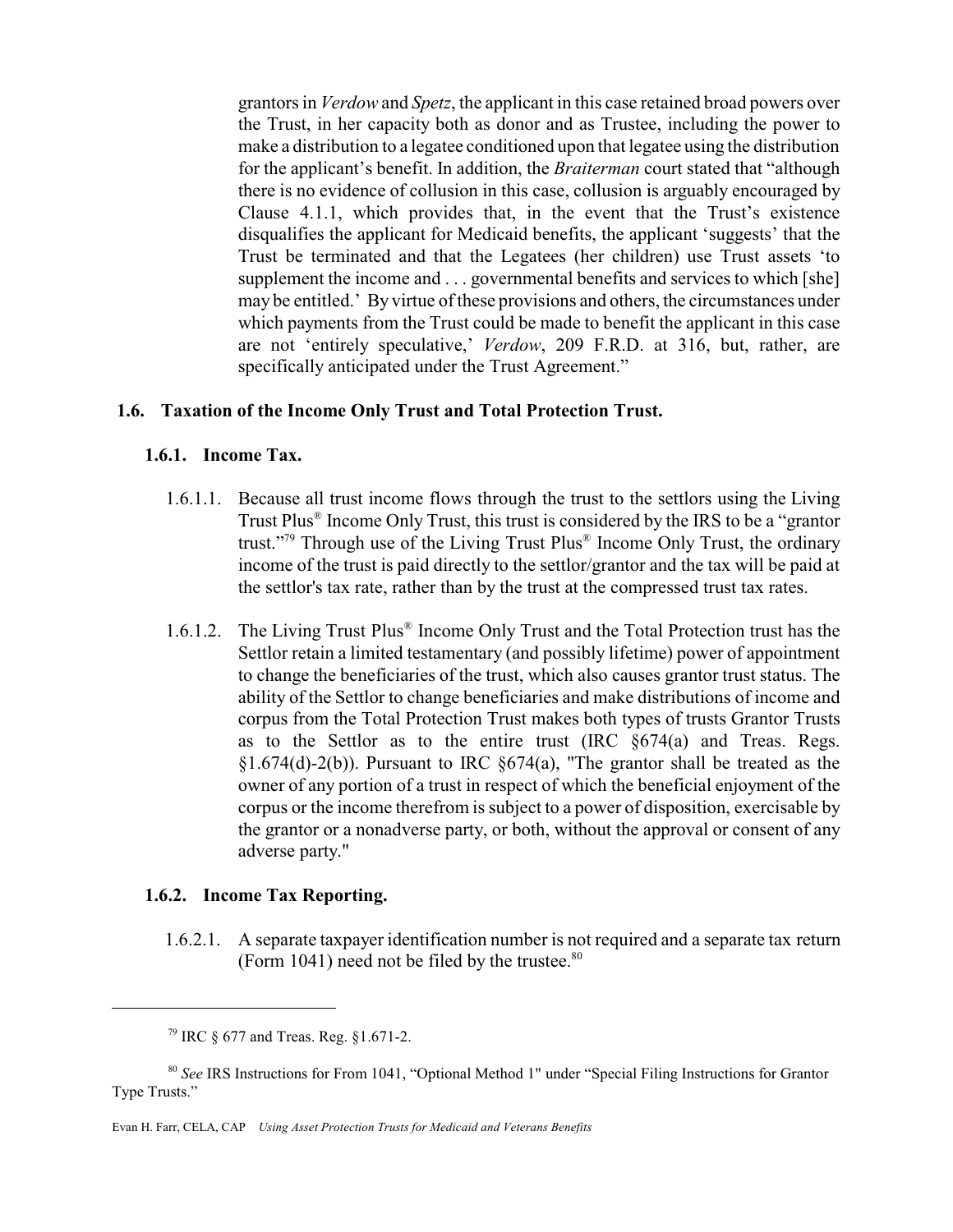- 1.6.2.2. However, for general asset protection purposes, it may be preferable for the trust to obtain a separate tax identification number so that potential creditors will clearly see the trust as a separate entity.
- 1.6.2.3. The Rules for reporting income are contained in the Instructions for Form 1041, under the section entitled "Grantor Type Trusts." The trustee does not show any dollar amounts on the form itself dollar; amounts are shown only on an attachment to the

# **Practice Tip:**

Consider preparing the Grantor Tax Statement for the Living Trust Plus<sup>®</sup>, at least for the first year.

form (typically called a Grantor Trust Statement) that the trustee or tax preparer files. The trustee should not use Schedule K-1 as the attachment nor issue a 1099.

#### **1.6.3. Gift Tax.**

- 1.6.3.1. Because the Living Trust Plus® is designed so that the settlors retain a limited power of appointment over the trust corpus, transfers to the Living Trust Plus® are not considered completed gifts for gift tax purposes because a gift is incomplete if and to the extent that a reserved power gives the donor the power to name new beneficiaries or to change the interests of the beneficiaries as between themselves.<sup>81</sup>
- 1.6.3.2. When a donor transfers property to another in trust to pay the income to the donor or accumulate it in the discretion of the trustee, and the donor retains a testamentary power to appoint the remainder among his descendants, no portion of the transfer is a completed gift. $82$

1.6.3.2.1. However, when the settlor does not retain the right to receive the income from the trust (as is the case with the Veterans Version of the Living Trust Plus® (also called the Living Trust Plus® Total Protection Trust or the Veterans Trust  $Plus^{TM} - see 1.7) - a trust designed to protect assets in connection with the Veterans$ Aid and Attendance Benefit), then the settlor's retained limited power of appointment over the trust corpus arguably must be a lifetime power of appointment and not just a testamentary power of appointment. IRS Memorandum 1208026 says that the retention of testamentary limited power of appointment is not in itself sufficient to make a gift incomplete. A "testamentary power does not (and cannot) affect the trust beneficiaries' rights and interests in the property during the trust term. Rather, a trustee with complete discretion to distribute income and principal to the term beneficiaries may, in exercising his discretion, distribute some or all of the trust property during the trust term. The holder of a testamentary power has no authority to control or alter these distributions because his power relates only to the remainder,

 $81$  Treas. Reg.  $8$  25.2511-2(b).

 $82$  Treas. Reg.  $\S$  25.2511-2(b).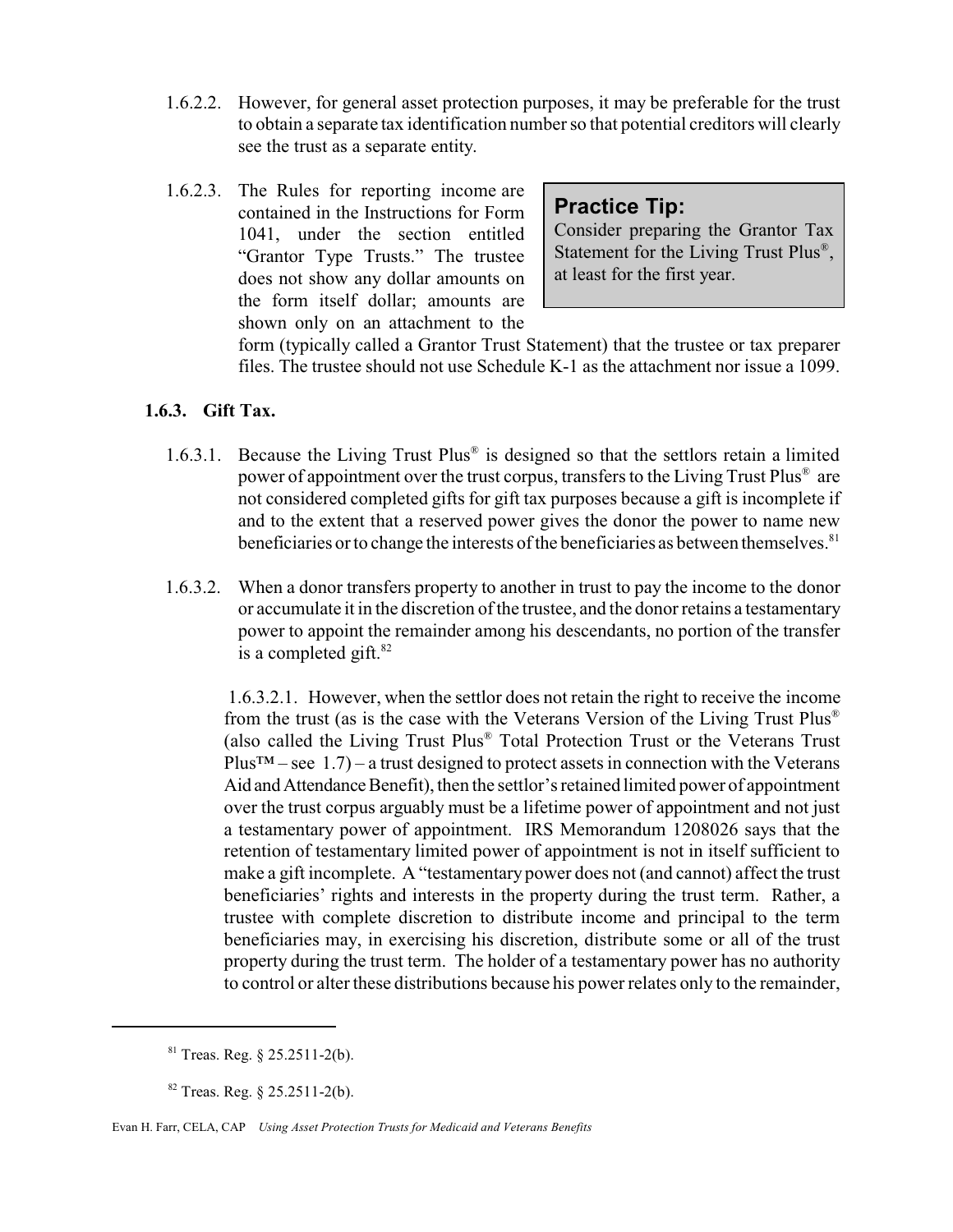*i.e.*, the property that will still be in the trust when the beneficial term interests are terminated. *Citing* Bowe-Parker, Page on the Law of Wills § 45.12 (1962), Bittker and Lokken, Federal Taxation of Income, Estate and Gifts ¶ 226.6.7 (2011); Howard M. Zaritsky, Tax Planning for Family Wealth Transfers (4th ed. 2011 Cum. Supp. No. 2) ¶ 3.03[1].

 1.6.3.3. In the case examined in IRS Memorandum 1208026, the Donor transferred property to the Trust and retained a testamentary limited power to appoint so much of it as would still be in the Trust at his or her death. The Donors did not retain any right to receive income or any right to affect the beneficial term interests of their children, other issue, and their spouses (and charities) during the Trust term. Accordingly, the IRS concluded that with respect to those interests, the Donors fully divested themselves of dominion and control of the property when they transferred the property to the Trust.

#### **1.6.4. Gift Tax Reporting.**

 1.6.4.1. Even though the transfer of assets into the trust is not considered a taxable gift, pursuant to Treas. Reg § 25.6019-3 a Form 709, U.S. Gift (and Generation Skipping Transfer) Tax Return should still be filed in the year of the initial transfer into the trust.<sup>83</sup>

#### **Practice Tip:**

Consider preparing the Gift Tax Return and attachments for transfer of assets into the Living Trust Plus®.

On the Form 709, the transaction should be shown on the return for the year of the initial transfer and evidence showing all relevant facts, including a copy of the instrument(s) of transfer and a copy of the trust, should be submitted with the return.<sup>84</sup> The penalty for not filing a gift tax return is based on the amount of gift tax due, so if there is no amount due there should be no penalty for failure to file. Nevertheless, a gift tax return should be filed pursuant to Treas. Reg § 25.6019-3. Additionally, the filing of a gift tax return could provide additional evidence to future creditors, including Medicaid, that a completed transfer was in fact made despite the fact that the transfer was not considered by the IRS to be a completed gift for tax purposes.

 1.6.4.2. Neither Treas. Reg § 25.6019-3 nor the IRS Form 709 Instructions reveal how to report an incomplete gift. However, Treas. Reg  $\S 301.6501(c) - 1(f)(2)$  provides in relevant part as follows:

<sup>83</sup> *See* Treas. Reg § 25.6019-3, which states that "[i]f a donor contends that his retained power over property renders the gift incomplete . . . and hence not subject to tax . . . , the transaction should be disclosed in the return for the . . . calendar year of the initial transfer and evidence showing all relevant facts, including a copy of the instrument of transfer, shall be submitted with the return. . . [along with] additional documents the donor may desire to submit."

<sup>84</sup> Treas. Reg § 25.6019-3*.*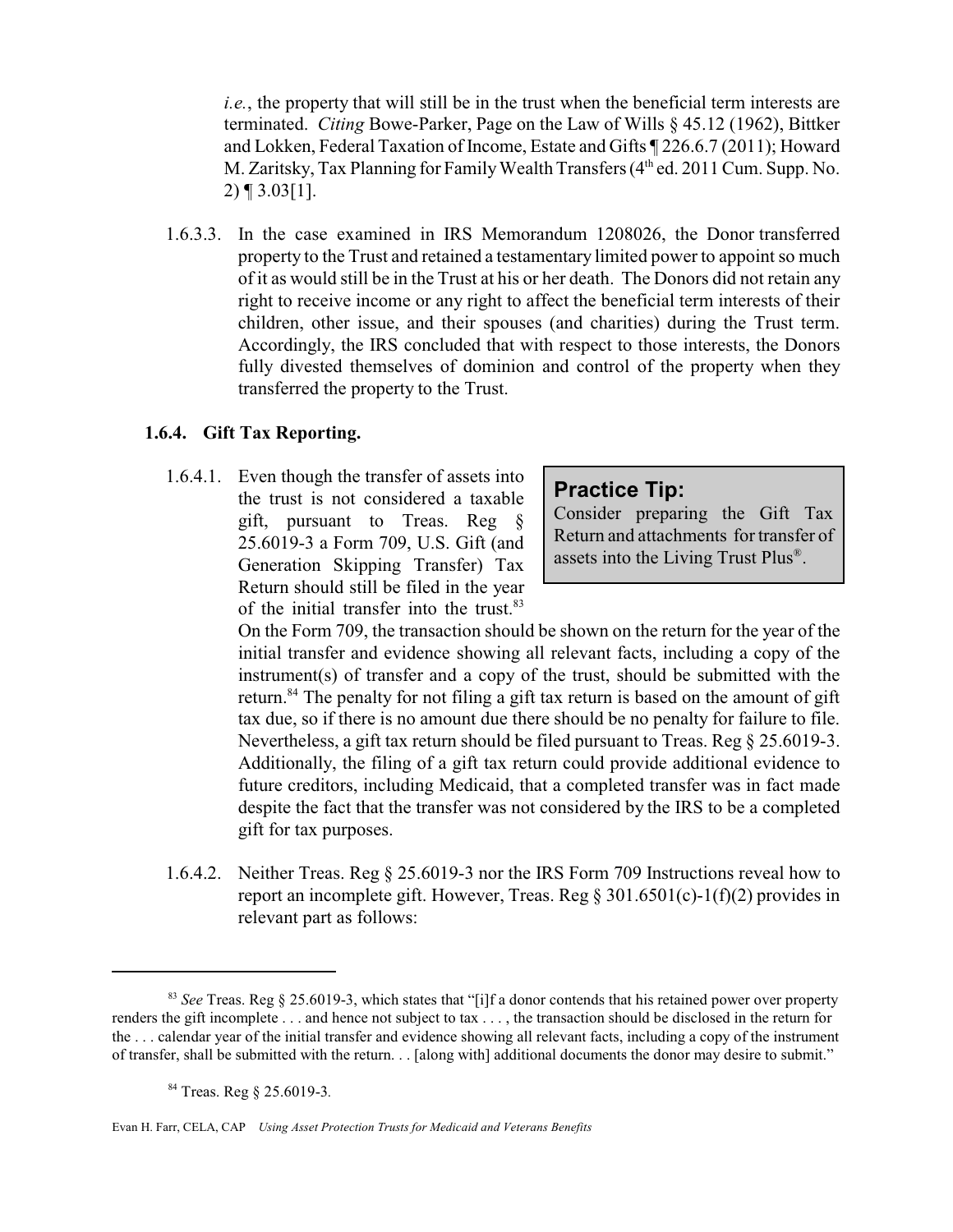"A transfer will be adequately disclosed on the return only if it is reported in a manner adequate to apprise the Internal Revenue Service of the nature of the gift and the basis for the value so reported. Transfers reported on the gift tax return as transfers of property by gift will be considered adequately disclosed under this paragraph  $(f)(2)$  if the return (or a statement attached to the return) provides the following information—

(I) A description of the transferred property and any consideration received by the transferor;

(ii) The identity of, and relationship between, the transferor and each transferee;

(iii) If the property is transferred in trust, the trust's tax identification number and a brief description of the terms of the trust, or in lieu of a brief description of the trust terms, a copy of the trust instrument."

 1.6.4.3. Although the transfer to the trust is an incomplete gift for gift tax purposes, if the trustee later distributes corpus from the trust to one or more of the beneficiaries, the tax result of such distribution is that a completed gift has now been made from the trust settlor to the beneficiary. Accordingly, a gift tax return should be filed by the settlor for the tax year of such distribution if the amount of such distribution exceeds the annual exemption amount.

#### **1.6.5. Estate Tax.**

- 1.6.5.1. Where the settlor has retained the right to receive the income from the trust (as with the Income Only Trust, the corpus of the trust is taxable in the settlor's estate upon death under IRC Section 2036, which says that "[t]he value of the gross estate shall include the value of all property to the extent of any interest therein of which the decedent has at any time made a transfer . . . under which he has retained for his life . . . the possession or enjoyment of, or the right to the income from, the property  $\dots$ ."85
- 1.6.5.2. Estate inclusion is also brought about by IRC section 2038 for both the Income Only Trust and the Total Protection Trust, which applies to "revocable transfers." The settlor's retained power to change beneficiaries makes the designation of beneficiaries "revocable" within the meaning of section 2038, although the trust is irrevocable. If the assets of the Trust are included in the Grantor's estate, then the beneficiaries of the Trust receive a step up in basis under IRC §1014(b)(10), also a desired result.

<sup>85</sup> IRC § 2036 and Treas. Reg. §20.2036-1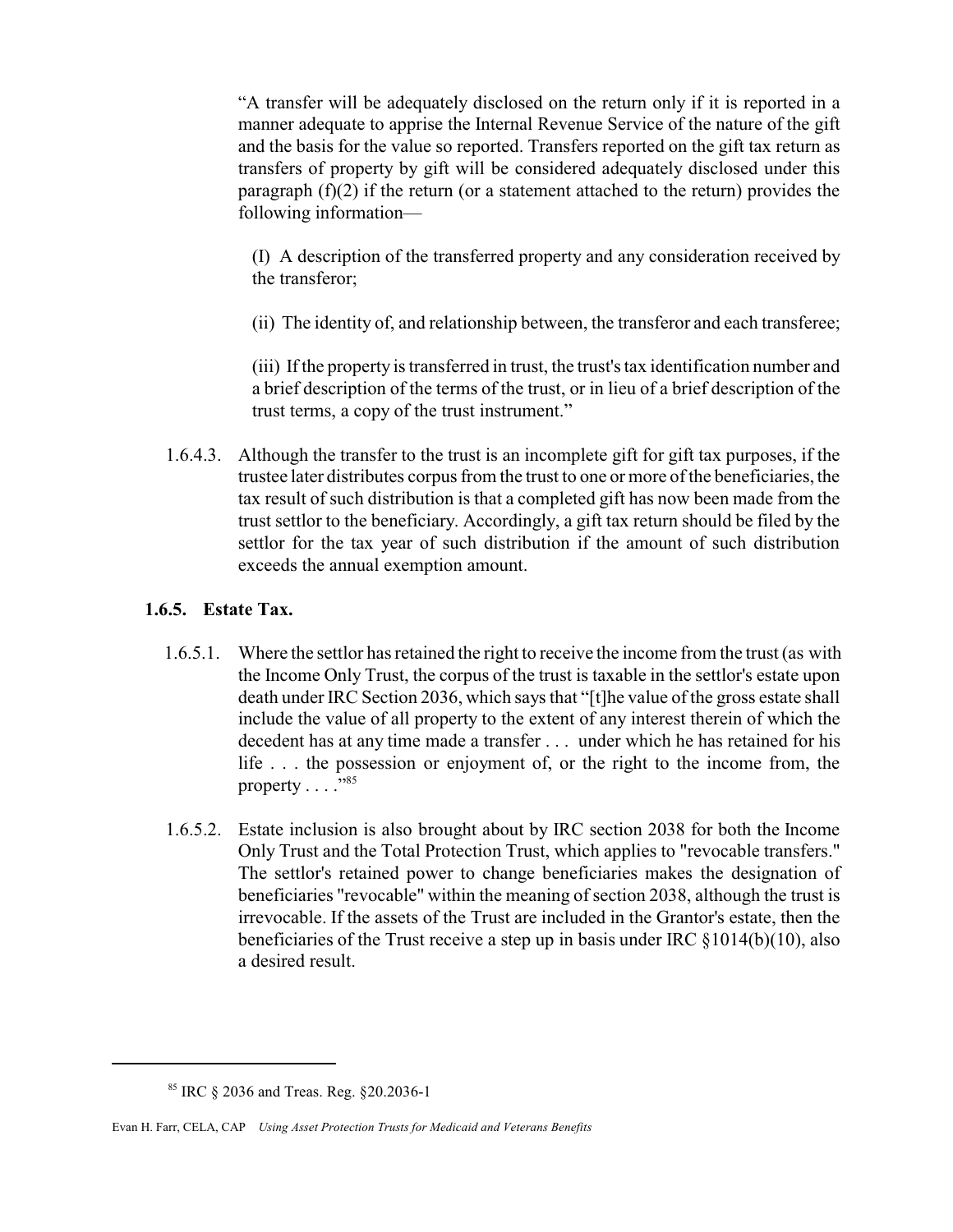#### **1.6.6. Step Up in Basis.**

1.6.6.1. Because the Living Trust Plus® is designed so that assets are included in the estate of the settlor, the trust beneficiaries will receive a step up in tax basis as to trust assets to the fair market value of the assets as of the settlor's death.<sup>86</sup>

#### **1.6.7. Capital Gains Exclusion for Sale of Principal Residence.**

- 1.6.7.1. If a taxpayer is considered the owner of the entire Trust (including the residence) under the Grantor Trust rules, $87$  the taxpayer will be treated as the owner of the residence for purposes of satisfying the ownership requirements of section 121 of the Internal Revenue Code.<sup>88</sup>
- 1.6.7.2. Accordingly, by transferring a residence to a Living Trust Plus® in which the settlor retains the right to income and/or retains a limited power of appointment, the section 121 exclusion from capital gains on the sale of a principal residence is maintained.<sup>89</sup>

#### **1.7. TRUSTS FOR VETERAN'S ASSET PROTECTION PLANNING**

#### **1.8. Basic Overview of Veteran's Asset Protection Planning.**

#### **1.8.1. Purpose.**

- 1.8.1.1. The Purpose of Veteran's Asset Protection Planning is to protect a wartime veteran's assets in order to qualify the veteran to receive the Veteran's Aid and Attendance special pension benefit to assist the Veteran in paying for long-term care, typically care delivered at home or in an assisted living facility. Of course, like Medicaid, the Veteran's Aid and Attendance special pension benefit has its own complex financial requirements that must be met.
- 1.8.1.2. Meeting the financial requirements is often a difficult hurdle for a veteran seeking aid and attendance benefits, and the use of an irrevocable trust can provide a helpful planning tool.

#### **1.9. The Law.**

#### **1.9.1. United States Code.**

<sup>87</sup> IRC §§ 671-679.

<sup>&</sup>lt;sup>86</sup> See also IRC § 1014(b)(3), Treas. Reg. §§1.1014-2(a)(3), 1.1014-2(b).

<sup>88</sup> See Rev. Rul. 85-45 (1985) and PLR 199912026 .

<sup>89</sup> Begley, Jr. & Hook, *supra* at § 7.20[6][e].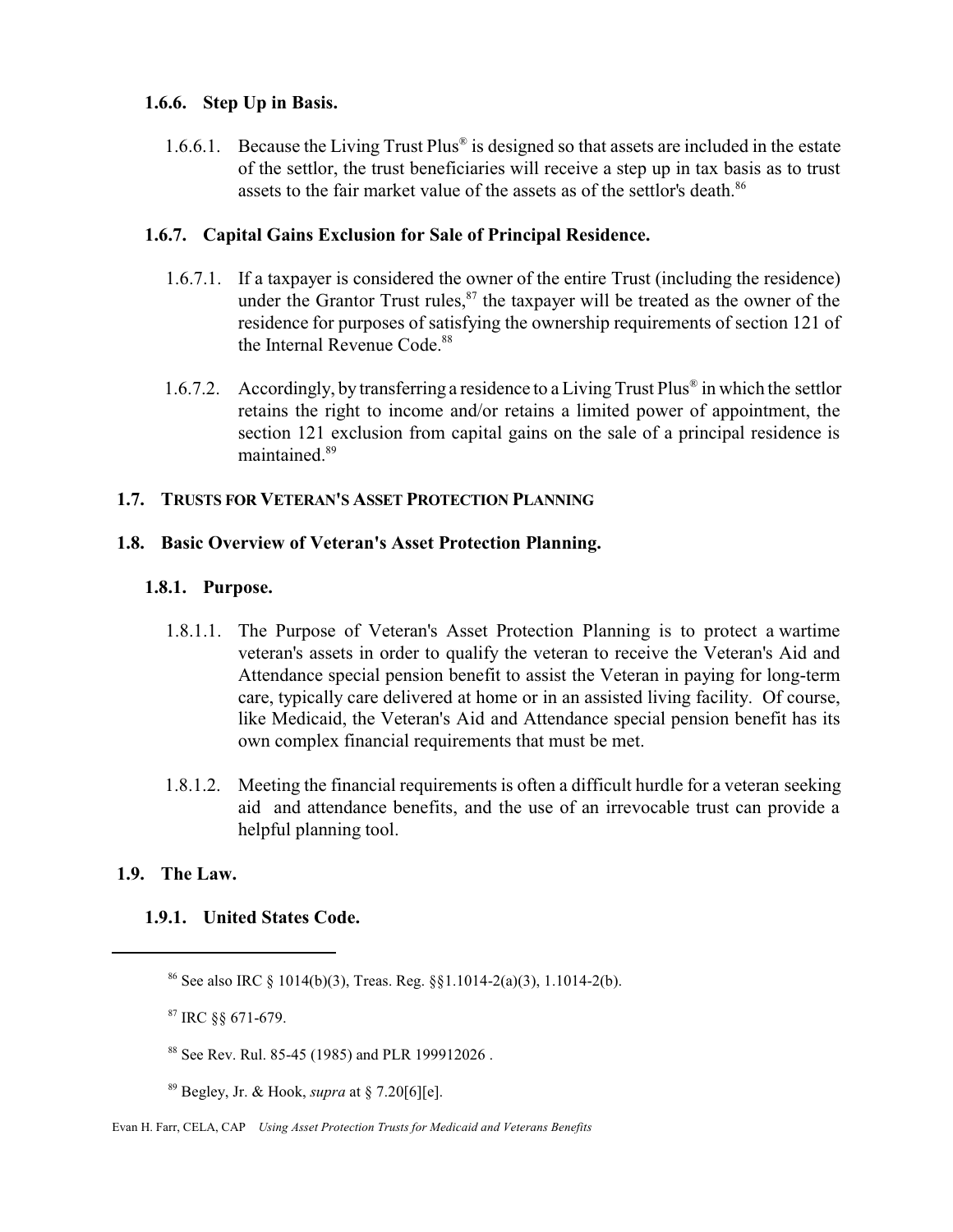- 1.9.1.1. Title 38 United States Code is the section that applies to veterans' benefits. Other sections of the United States Code have a bearing on VBA as well, such as Title 5 U.S.C. which concerns government organization and employees and Title 10 U.S.C. which pertains to the military.
- 1.9.1.2. The United States Code gives the Secretary of Veterans Affairs the authority to prescribe all rules and regulations which are necessary or appropriate to carry out the laws administered by the Department and are consistent with those laws. (Section 501, Title 38 U.S.C.)

#### **1.9.2. Code of Federal Regulations**

 1.9.2.1. The Secretary's rules and regulations are contained in Title 38 of the Code of Federal Regulations (38 CFR.). The Compensation and Pension Service writes the regulations that pertain to the adjudication of claims for compensation, pension and other benefits that are processed by adjudication personnel. All regulations (proposed and final) are published in the Federal Register. One of the functions of the General Counsel is to give a written interpretation of the law whenever necessary.

#### **1.9.3. Directives and Records**

- 1.9.3.1. Directives provide instructions to VA personnel. There are different forms of directives but the ones most commonly encountered are Circulars (used when required for special projects, to implement a program with an ending date, to implement instructions subject to frequent change, or to test a procedure) and Manuals (designed to provide procedures for benefit payments and, in general, for all the work everyone in VA does).
- 1.9.3.2. The primary document used for Veterans Aid and Attendance is a Manual **–** specifically**M21-1: Adjudication Procedures.** See the VA website here for more information: http://www.benefits.va.gov/WARMS/Site Map.asp.

#### **1.9.4. Veterans Aid and Attendance - The New Rules**

 1.9.4.1. The Veterans Administration (VA) pays for long-term care primarily through its "Aid and Attendance" payments, which is actuallya veteran's Special Pension with an add-on for Aid and Attendance. On January 23, 2015, proposed rule changes to amend the veterans pension application process were published by the VA in the Federal Register. These new rules went into effect October 18, 2018. The new rule changes have a significant effect on elder care planning for veterans, making asset protection trusts for veterans the primary planning tool, using the 3-year lookback period. The new rules mirror Medicaid rules in some ways, as they require a net worth determination and a look-back period, and impose penalties for asset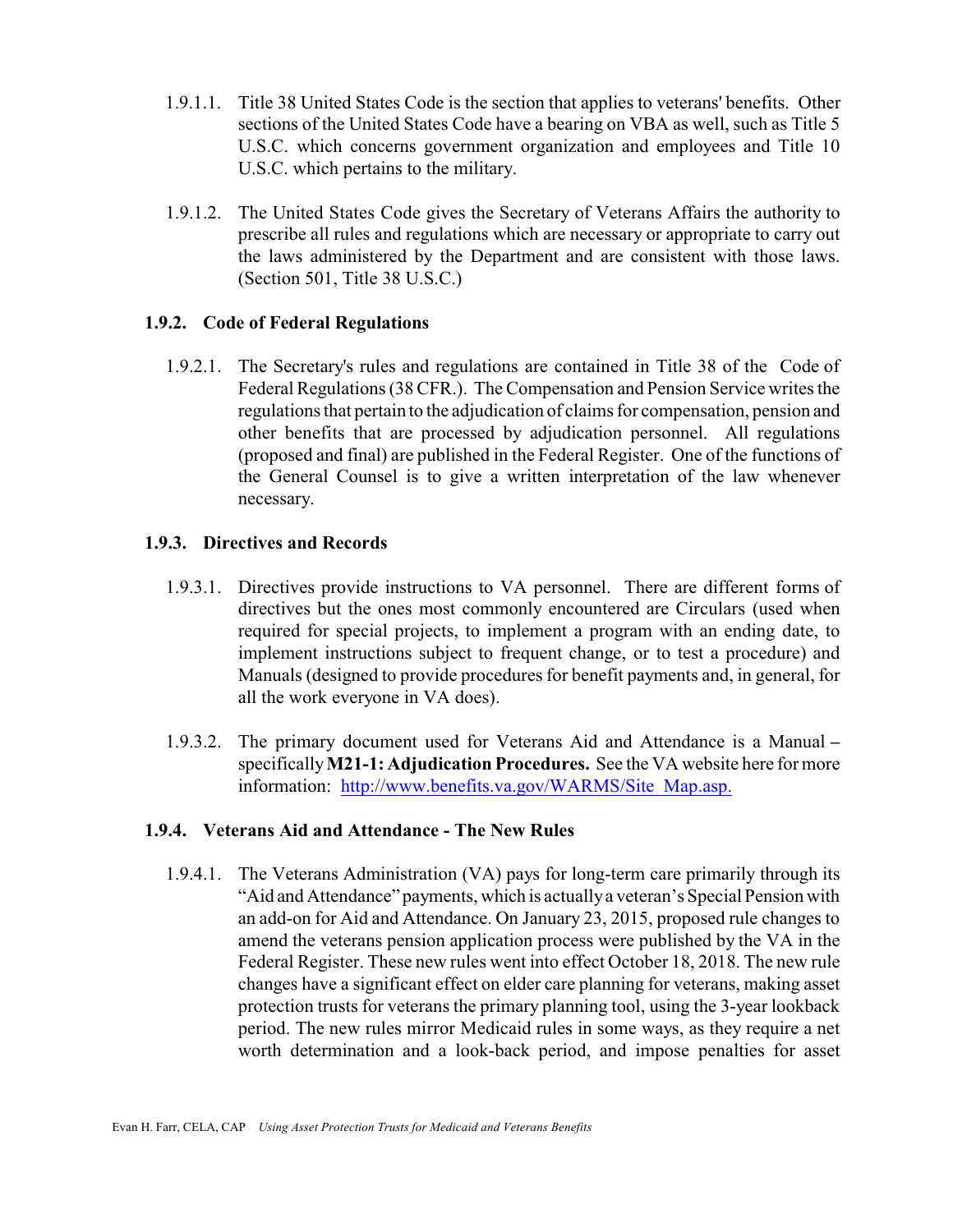transfers. Below is a brief summary of the key rules that went into effect on October 18, 2018:

 1.9.4.2. **Net Worth.** The new rule imposes a net worth limit in an amount similar to the maximum community spouse resource allowance for Medicaid purposes (the Net Worth Bright-Line Limit effective 12-01-2018 is \$127,061). Net worth will be determined by combining assets and annual income. A veteran's assets are defined to include both the assets of the veteran and the assets of his or her spouse. A surviving spouse's assets would only include the assets of that surviving spouse.

#### 1.9.4.3. **Calculation of Net Worth:**

 1.9.4.3.1. All Countable Assets + (Annual Gross Income - net Unreimbursed Medical Expenses).

 1.9.4.3.2. Countable Assets include assets of Veteran as well as the assets of the spouse.

1.9.4.3.3. See 38 CFR 3.275 for Criteria for Evaluating Net Worth.

#### 1.9.4.4. **Look-back on Asset Transfers**

1.9.4.4.1. Under old VA rules, there was NO transfer penalty. This meant that your clients could transfer excess assets and apply for VA benefits the next day. New Reg. § 2.276(e) now imposes a look-back and transfer penalties. The new rules establish a three-year look-back period for asset transfers for less than fair market value; Medicaid has a five-year look back period. The penalty period will be calculated based on the total assets transferred during the look-back period to the extent they would have exceeded a new net worth limit that the rules also establish.

#### 1.9.4.5. **Exempt Assets - The Home?**

 1.9.4.5.1. Under the new rules, the primary residence along with a lot size up to 2 acres (regardless of value), is exempt. Under the old rules, a residence and underlying/surrounding land "similar in size to other residential lots in the vicinity" were not countable. If most residences in the area were on a 20 acres, the applicant's residence and surrounding land would not be countable.

1.9.4.5.2. The new rules impose a veryworrisome 2 acre limit "unless the additional acreage is not marketable." The examples given with regard to nonmarketable acreage related to acreage "only slightly more than 2 acres," property that might be inaccessible (surrounded by other owners, perhaps) or property subject to zoning limits that could prevent a sale. It is unknown what other factors might make additional acreage "not marketable."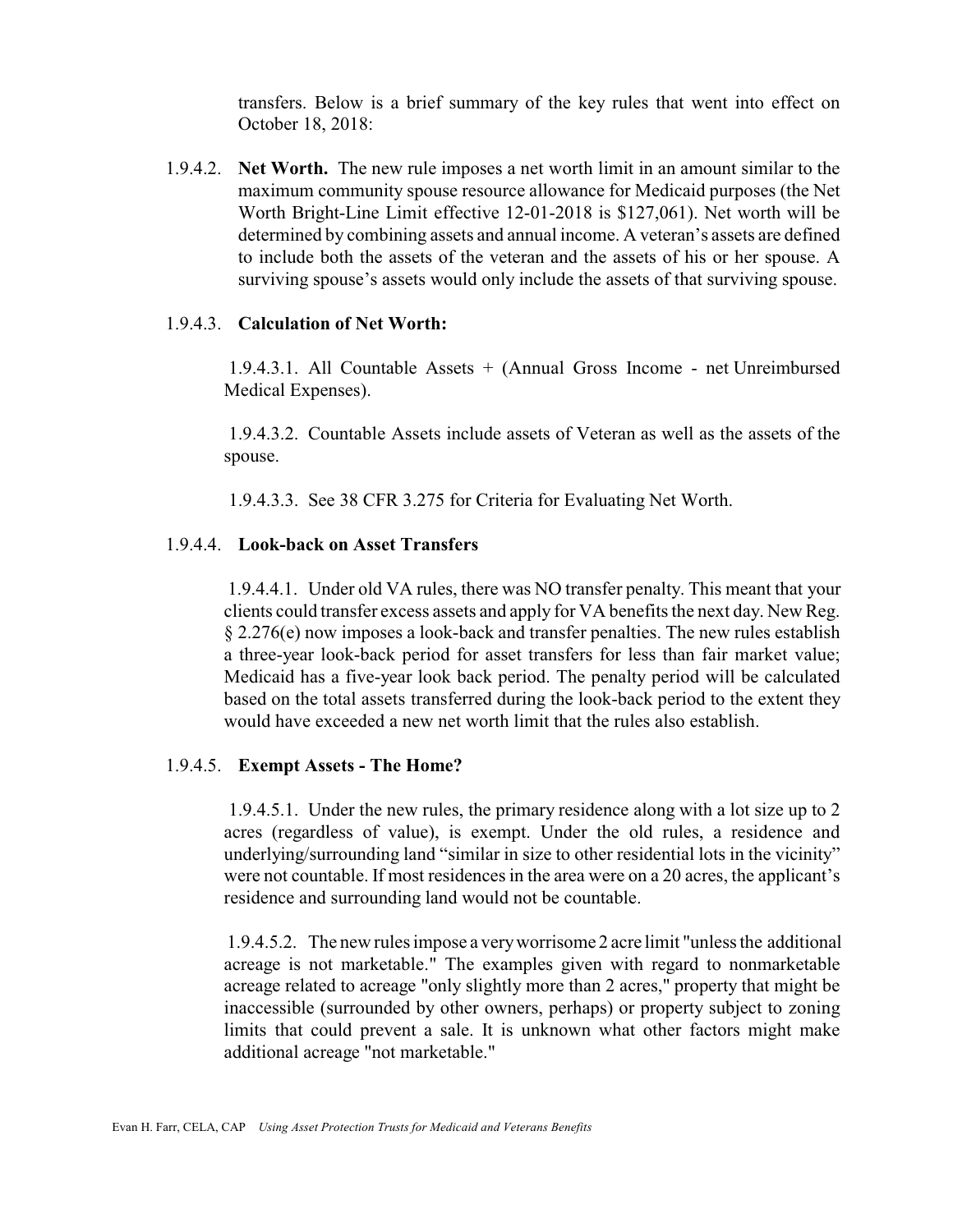1.9.4.5.3. Example: Under the old rules, your client lives in his rural home on 12 acres of land, not uncommon for his county, where most people have lots of between 10 and 50 acres. Under the new rules, your client likely has 12 acres of countable real estate. Unless zoning laws or other "marketability issues" prohibit it, your client would most likely have to subdivide his property so that his lot is only 2 acres. This process, or course, could take several years, so it will, in almost all cases, be simpler to simply transfer the entire house and land into trust and wait out the 3-year lookback.

1.9.4.5.4. It is important to note that the house is not an exempt asset for Medicaid in Virginia, and in most states where it is "exempt" in connection with Medicaid, it is not truly protected because of Estate Recovery "clawback," so houses must still be protected (generally using in a Living Trust Plus™ Total Protection Trust) because anyone who is in need of Veterans Aid and Attendance will most likely, at some point in the future, be in need of Medicaid.

 1.9.4.5.5. Once the primary residence is sold, the residence is no longer exempt because it has been converted to money, and that money will be countable as of January 1 of the year following the year of sale. Another reason that houses need to be protected, preferably in a Living Trust Plus® Total Protection Trust, prior to being sold.

1.9.4.5.6. Familytransportation vehicles and personal items used on a regular basis.

1.9.4.5.6.1. Note: Multiple vehicles are excluded so long as they are used for the veteran on a regular basis; not so with Medicaid, which exempts only one vehicle.

1.9.4.5.7. Pre-paid burials and burial plots.

1.9.4.5.8. Any asset that was transferred or gifted prior to 10.18.18.

#### 1.9.4.6. **Penalty Period**

1.9.4.6.1. Underthe newregulations, veterans or their surviving spousewho transfer assets within three years of applying for benefits are subject to a penalty period that can last up to 5 years.

 1.9.4.6.2. There is a complex calculation to determine the penalty period. Rule 3.276(e)(1) uses a single divisor for all claimants, which results in equal penalty periods for equal amounts of precluded asset transfers regardless of the type of claimant. The single divisor is the MAPR in effect on the date of the pension claim at the aid and attendance level for a veteran with one dependent, currently \$26,766 per year, or \$2,230 per month. This means that when an applicant has transferred assets within the 3-year look back period, the total of gifted assets is divided by \$2,230. This calculation results in the number of months that a veteran or surviving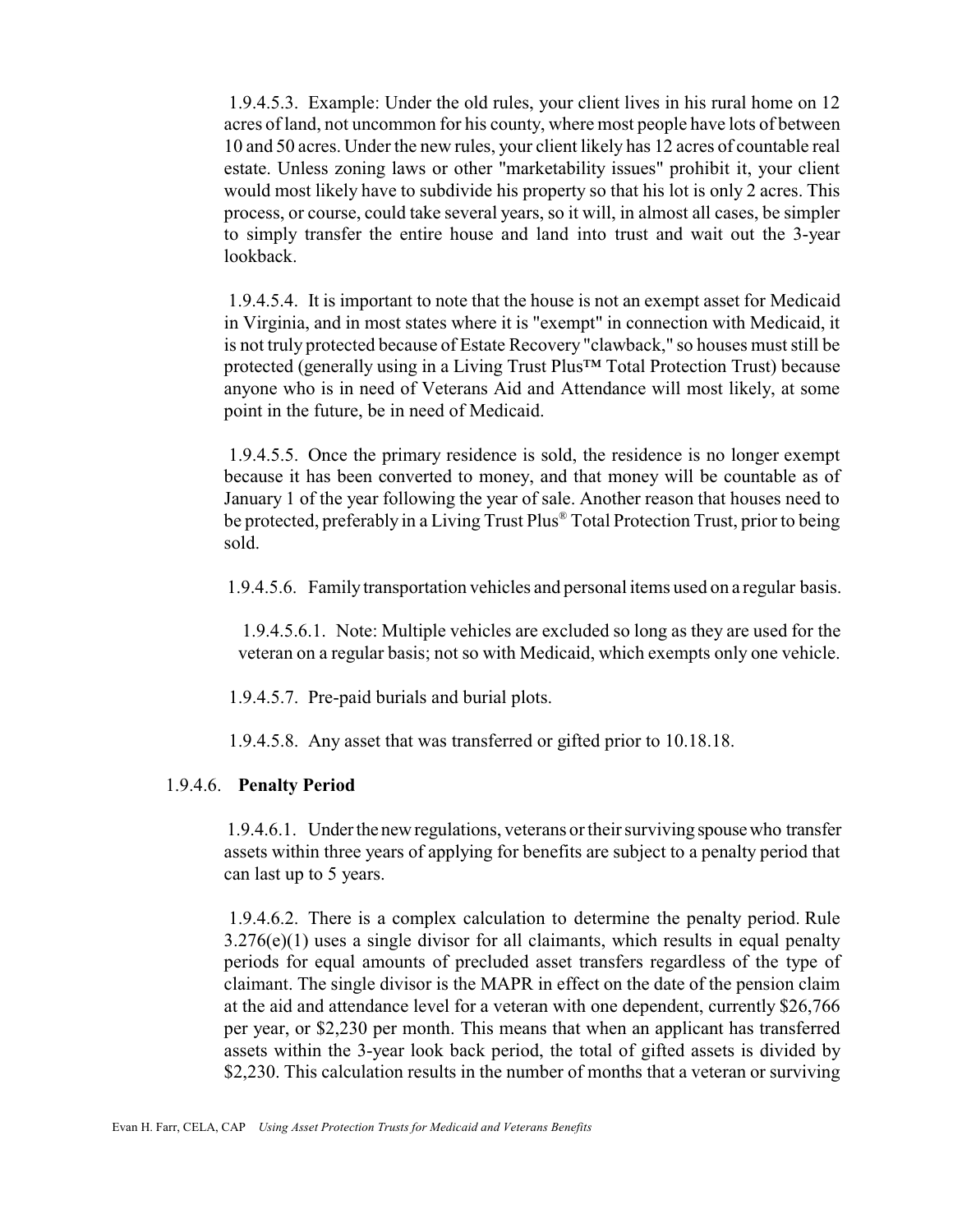spouse will be ineligible for VA pension benefits. The first day of the penalty period will start the month following the last asset transfer made during the look back period.

 1.9.4.6.3. Only transfers of countable assets are penalized. Transfers of exempt (non-countable) assets are not penalized.

1.9.4.6.4. Transfers are only penalized if they adverselyaffect Net Worth (i.e., if the transfer reduces net worth to less than the then-current Net Worth Limit, which as of 2019 is \$127,061).

1.9.4.6.5. Transfers to set up a SNT for a dependent child who was disabled before the age of 18 are not penalized.

1.9.4.6.6. There are exceptions to the penalty period for fraudulent transfers and for transfers to a trust for a child who is unable to provide "self-support."

1.9.4.6.7. Under the new regulations, veterans or their surviving spouse who transfer assets within three years of applying for benefits is subject to a penalty period that can last up to five years. There is a complex calculation to determine the penalty period. Rule  $3.276(e)(1)$  uses a single divisor for all claimants, which results in equal penalty periods for equal amounts of precluded asset transfers regardless of the type of claimant. The single divisor is the MAPR in effect on the date of the pension claim at the aid and attendance level for a veteran with one dependent, currently \$26,766 per year, or \$2,230 per month. This means that when an applicant has transferred assets within the 3-year look back period, the total of gifted assets is divided by \$2,230.

 1.9.4.6.8. For example, assume the current net worth limit of \$127,061 and an applicant has a net worth of \$115,000. The applicant transferred \$30,000 to a child during the look-back period. If the applicant had not transferred the \$30,000, his net worth would have been \$145,000, which exceeds the net worth limit by\$17,939. The penalty period will therefore be calculated based on \$17,939, the amount the applicant transferred that put his assets over the net worth limit (\$145,000-\$127,061). The transfer subject to penalty would be divided by the 2019 MAPR of \$2,230, resulting in a 8.04 month penalty (\$17,939 divided by  $$2,230 = 8.04$ ). The penalty begins to run on the first day of the month following the month of transfer.

 1.9.4.6.9. It does not matter at whether the transfer penalty is being calculated for a single veteran, a married veteran, or a widow of a veteran. Always use the MAPR for a veteran with a dependent divided by 12.

1.9.4.6.10. A penalized transfer may be cured in whole or partially, *provided that it is done within 60 days of the notice of penalty and evidence of cure is received by the VA no later than 90 days from the date of notice.*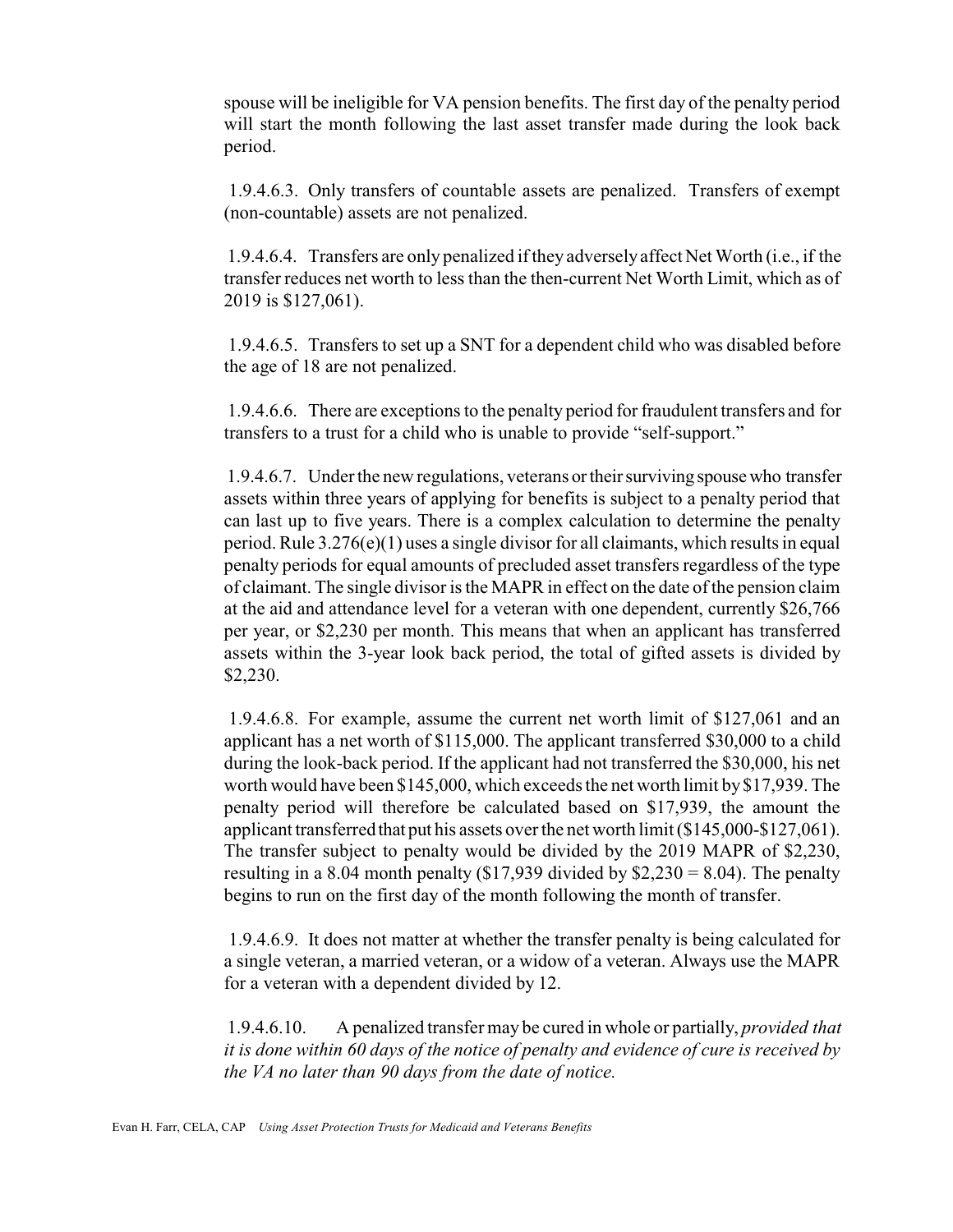#### 1.9.4.7. **Annual Gross Income**

 1.9.4.7.1. All income from sources such as wages, salaries, earnings, bonuses, income from business, profession, investments and rents (list not inclusive).

1.9.4.7.2. Income of spouse also included.

1.9.4.7.3. Waived income is also included in annual gross income computation.

 1.9.4.7.4. Exception for withdrawing a SS application after finding of entitlement to SS benefits.

1.9.4.7.5. See 38 CFR 3.262 for how income is evaluated.

1.9.4.7.6. See 38 CFR 3.271 for computation of income.

1.9.4.7.7. See 38 CFR 3.272 for exclusions from income.

 1.9.4.7.8. Shall be counted during the 12-month annualization period in which received.

#### 1.9.4.8. **Unreimbursed Medical Expenses**

 1.9.4.8.1. Any amounts paid within the 12-month annualization period regardless of when the indebtedness was incurred.

 1.9.4.8.1.1. See 38 CFR 3.278 for definition of what constitutes a medical expense.

#### 1.9.4.9. **Medical Expense Deductions from Income**

1.9.4.9.1. Medical expenses are those that are eithermedicallynecessaryor improve a disabled individual's functioning. These medical expenses are deducted from income. This becomes more complicated when the claimant is receiving home care or is in an independent or assisted living facility, as the new rules somewhat limit the circumstances under which room and board expenses may be counted, as well as the amount paid. There are very specific rules as to which services qualify as medical expenses and the claimant will have to be able to identify those in his/her application. Section  $(d)(3)(i)(B)$  now provides, in final paragraph  $(d)(3)(iv)$ , that payments for meals and lodging, as well as payments for other facility expenses not directly related to health or custodial care, are medical expenses when either of the following are true: (A) the facility provides or contracts for health care or custodial care for the disabled individual; or (B) a physician, physician assistant, certified nurse practitioner, or clinical nurse specialist states in writing that the individual must reside in the facility (or a similar facility) to separately contract with a third-party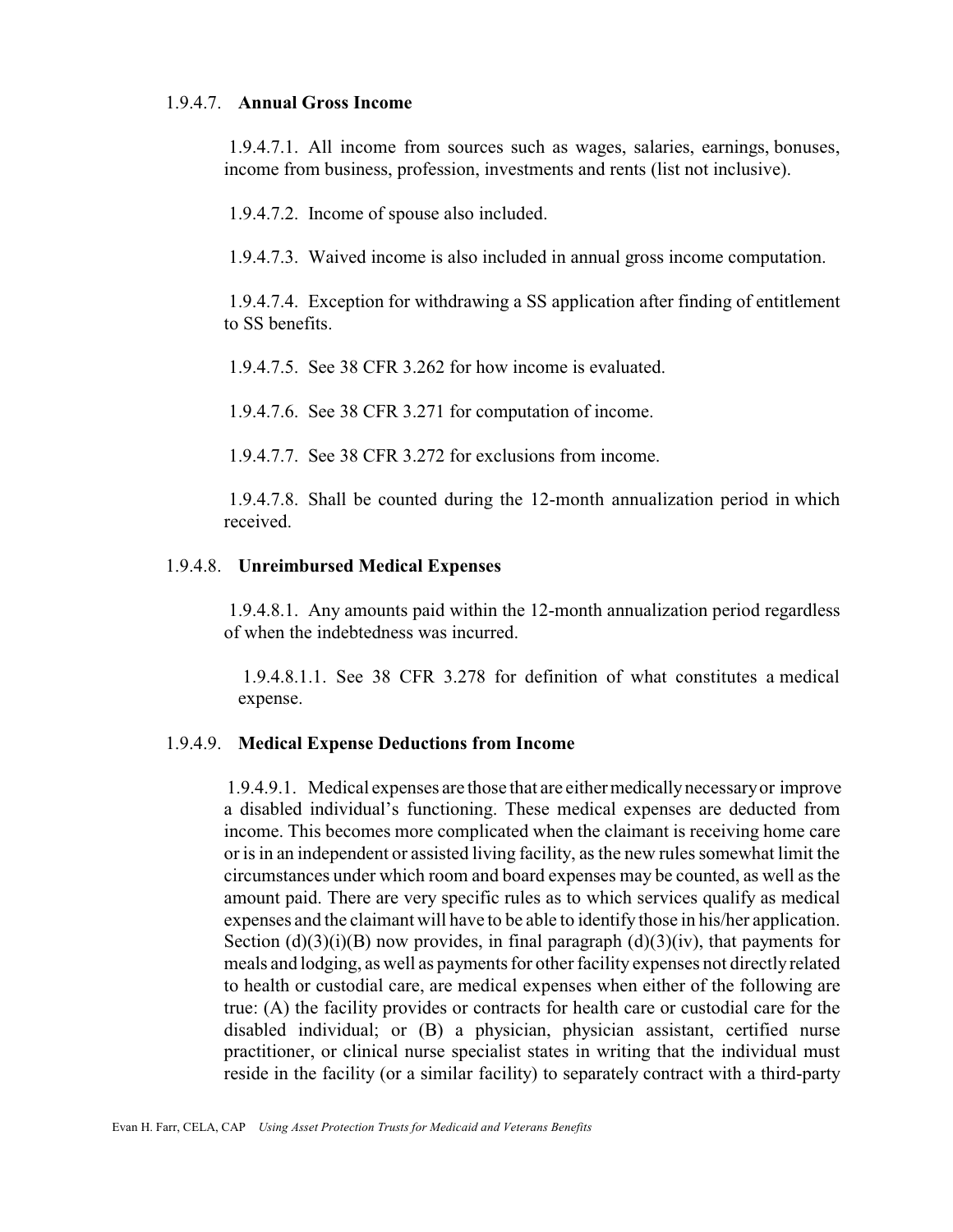provider to receive health care or custodial care or to receive (paid or unpaid) health care or custodial care from family or friends.

1.9.4.9.2. The proposed limited the hourly amount that can be paid to a home health care provider and based the amount on a national average, rather than local costs for care. The final rule does not include a limit to the hourly rate of in-home care.

 1.9.4.9.3. Any veterans trust established before the effective date of the new regulations will, hopefully, not be subject to the new rules.

#### **1.9.5. Veterans Half-Loaf Asset Protection Planning Under the New Rules**

 1.9.5.1. The fact that the penalty period will begin the first day of the month that follows the last asset transfer makes this new law similar to the old Medicaid gifting rules that were in effect prior to the Deficit Reduction Act of 2005 ("DRA").

 1.9.5.1.1. Under prior Medicaid law, someone already in a nursing home wanting to apply for Medicaid could give away half of his or her spend-down amount, immediately commencing the penalty period, and the nursing home resident would simply retain the other half to privately pay throughout the penalty period associated with the gift (as opposed to the Medicaid law since DRA, which says that the penalty period doesn't start until someone has applied for Medicaid and is otherwise eligible "but for" the penaltyperiod). This old Medicaid gifting strategywill now be available in connection with applications for the Veterans Pension. Below is an example of how this strategy works.

 1.9.5.1.2. Let's take John Jones, a single veteran. The net worth limit is \$127,061 as of Dec. 1, 2018. Mr. Jones has assets of \$200,000 and annual income of \$24,000 from Social Security. Adding his annual income to his assets produces a "net worth" of \$224,000, which exceeds the net worth limit by \$96,939, meaning that he has \$96,939 in assets to be protected. Let's further assume that he lives in an Assisted Living Facility and his monthly cost of care is \$6,000. Based on these assumptions, we can calculate his monthly shortfall as follows:

| <b>Assisted Living Facility Monthly Cost</b>    | \$6,000 |
|-------------------------------------------------|---------|
| <b>Minus Monthly Income</b>                     | \$2,000 |
| <b>Equals Monthly Assisted Living Shortfall</b> | \$4,000 |

Now that we know his monthly shortfall, we can calculate how much of his assets can be transferred to the applicant's children using the half-loaf strategy and how much must be retained and spent on Assisted Living Expenses to cover his monthly shortfall during the penalty period.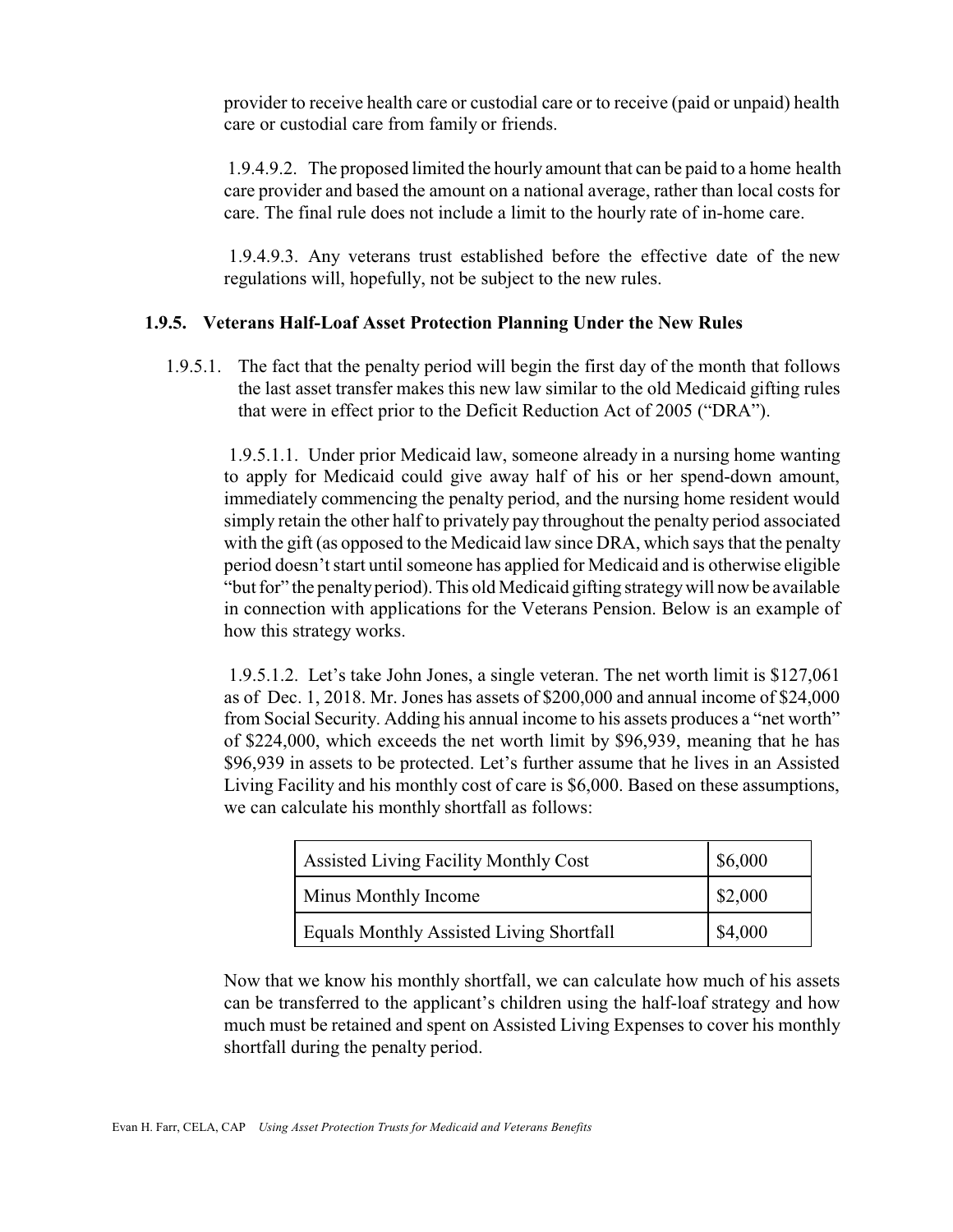| \$4,000.00  | Monthly Assisted Living Shortfall                             | Penalty<br>& Payout<br>Period                                                              |    |
|-------------|---------------------------------------------------------------|--------------------------------------------------------------------------------------------|----|
| \$96,939.00 | Assets to be protected                                        |                                                                                            |    |
| \$34,900.00 | ← Amount to<br>be Transferred<br>to Children                  | Number of<br><b>Resulting Penalty</b><br>Months, rounded<br>down $\Rightarrow$             | 16 |
| \$62,039.00 | $\Leftrightarrow$ Amount to<br>be Retained and<br>Paid to ALF | Number of months<br>that can be paid to<br>ALF using the<br>retained amount. $\Rightarrow$ | 16 |

1.9.5.1.3. Result: After 16 months, \$34,900 out of the \$96,939 in unprotected funds has been protected under the control of Mr. Jones' children, in addition to the \$127,061 net worth limit that Mr. Jones is allowed to keep, and Mr. Jones can now apply for Aid and Attendance and begin receiving his VA pension amount of \$22,577 per year / \$1,881 per month. The net result is that Mr. Jones and his children get to keep \$161,961 out of the \$224,000 "net worth" he started with.

#### **1.9.6. Filing a Veterans Pension Claim.**

1.9.6.1. Complexity.

 1.9.6.1.1. Filing a claim for the Veterans Pension Benefit is complex and time-consuming. If you want to do it correctly, it's important to get qualified assistance. Just knowing which form to fill out and how to complete it is a complex endeavor in itself. Even if the proper form is completed, failure to check a single box may result in a complete denial of your claim.

 1.9.6.1.2. The application process involves: obtaining evidence of prospective, recurringmedical expenses; appointments for VA powers of attorneyand fiduciaries; and a thorough understanding of the application process. Often, qualification for this benefit involves reallocation of assets and shifting of income in order to qualify, and these reallocations may have significant impact on Medicaid eligibility.

 1.9.6.1.3. Given that many veterans who need the Veterans Pension Benefit will most likely also need Medicaid in the future, this process should not be attempted without the help of an experienced elder law attorney who thoroughly understands both the Veterans Pension Benefit and the Medicaid program, as well as the interaction between these two benefit programs.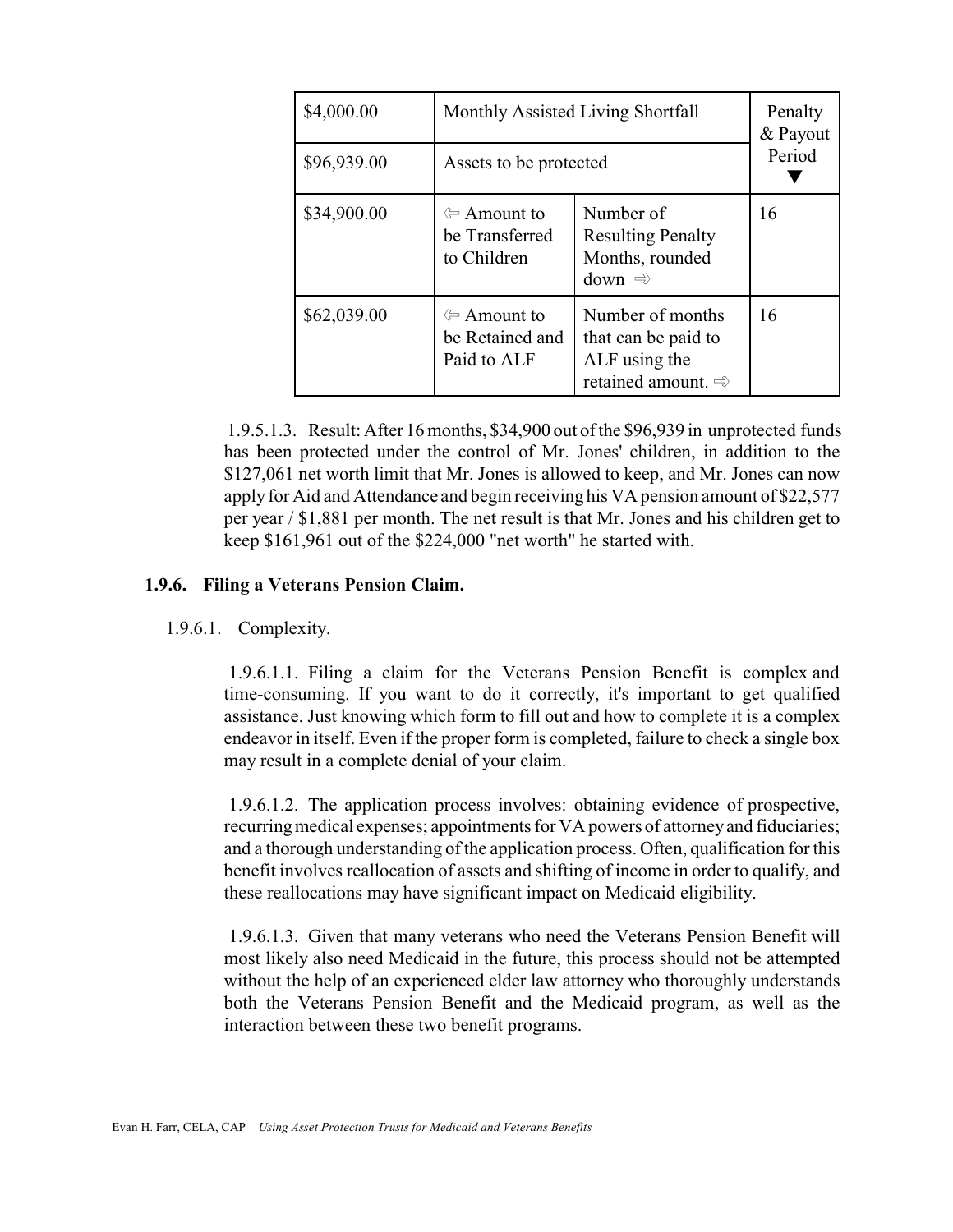#### **1.9.7. Using Trusts for Aid and Attendance.**

#### 1.9.7.1. Reducing Countable Assets.

1.9.7.1.1. It is a common planning practice for a veteran seeking to reduce countable assets to transfer assets to a properly-drafted irrevocable trust in a sufficient amount to reduce the veteran's assets at least 3 years before submitting an application for the Veteran's Aid and Attendance special pension benefit.

1.9.7.1.2. Not all irrevocable trusts, however, will allow the claimant to qualify for benefits. In fact, most irrevocable trusts do not work for Veteran's Asset Protection Planning.

 1.9.7.1.3. Opinions from the VA counsel's offices make it clear that transfers of property to "special needs" trusts for the benefit of the veteran, particularlywhere the veteran is trustee, or other arrangements where the veteran retains any kind of "life estate" or "life interest" in the transferred property, will not result in the exclusion of the transferred property from the calculation of the veteran's net worth for purposes of the Aid and Attendance benefits.

1.9.7.1.4. As noted in a 1997 VA Office of General Counsel opinion<sup>90</sup>:

1.9.7.1.4.1. "[P]ropertyand income from propertymay be countable as belonging to a claimant if the claimant possesses such control over the property that the claimant may direct that it be used for the claimant's benefit. Such control may be considered a sufficient ownership interest to bring the property within the scope of the pension laws. It follows that only property over which a claimant, or someone with legal authority to act on the claimant's behalf, has some control to use for the claimant's benefit can reasonably be expected to be consumed for a claimant's maintenance and thus be includable in the claimant's estate."

 1.9.7.1.4.2. The VA, in adopting its new regulations, specifically chose not to overturn this Opinion, so it still remains risky to use a trust for VA pension planning that allows the Settlor a retained income right. However, pursuant to final regulation  $\S 3.276(a)(5)(ii)$ , trusts are generally not included as an asset unless they can be entirely liquidated for the claimant's own benefit. Because the principal of an income-only trust cannot be "entirely liquidated," it would seem that under the new regulations, the principal of an income-only trust would be exempt, and only the income would be countable. However, given the VA's explicit refusal to overturn VAOPGCPREC 33-97, income-only trusts are still not recommended in connection with VA planning.

<sup>90</sup> VAOPGCPREC 33-97, 1997, page 4, citing VAOPGCPREC 15-92 (1992) and VAOPGCPREC 72-90 (1990).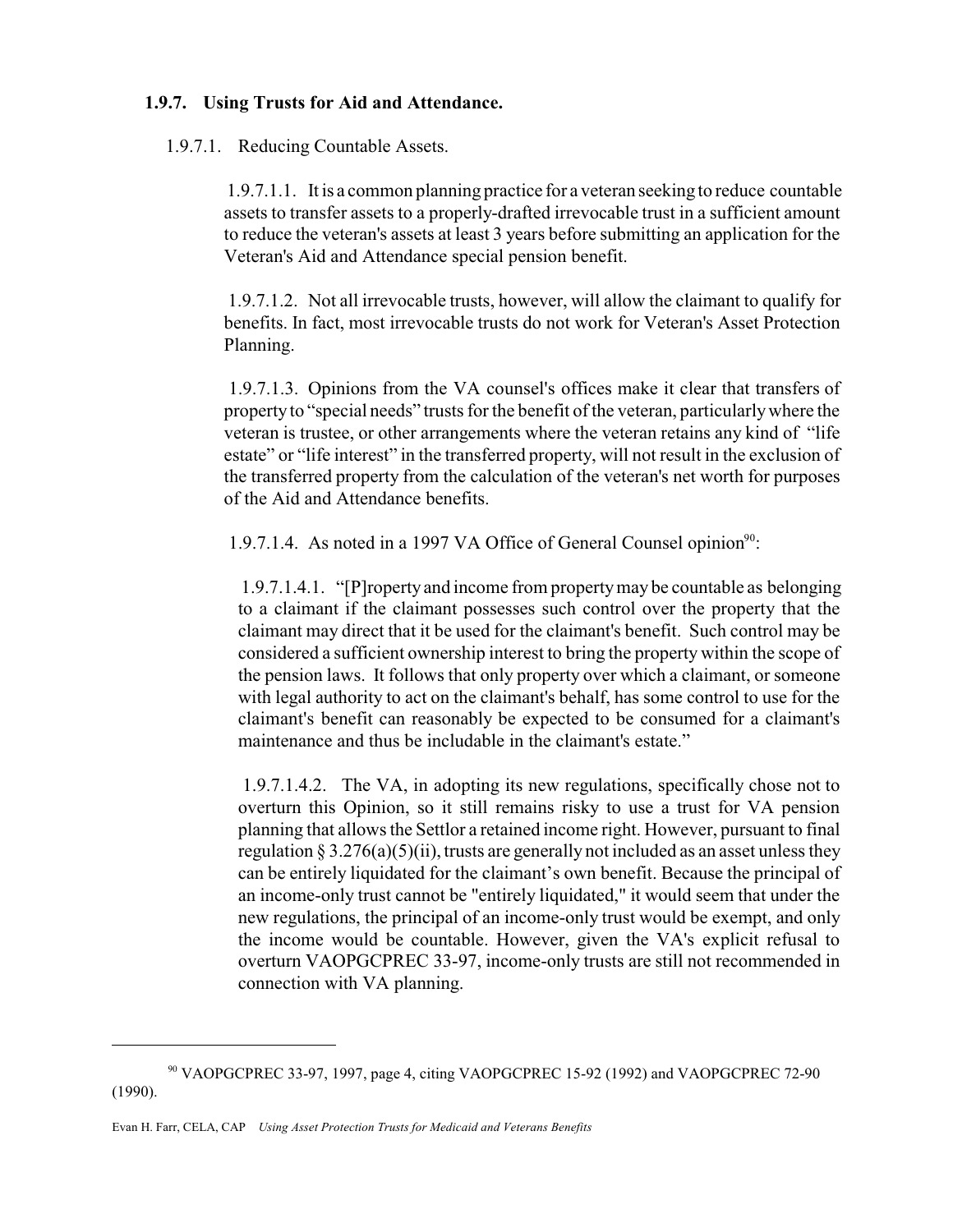#### **1.10. Trustee Considerations.**

#### **1.10.1. Can settlor Serve as Trustee for a Veterans Trust?**

- 1.10.1.1. Although the settlor can absolutely act as trustee of the Living Trust Plus® for Medicaid purposes, many attorneys, including your author, believe that the settlor should not act as the trustee of a trust designed for Veterans Asset Protection.
- 1.10.1.2. The VA's warning is that "[p]roperty and income from property may be countable as belonging to a claimant if the claimant possesses such control over the property that the claimant may direct that it be used for the claimant's benefit."
- 1.10.1.3. Accordingly, so long as the assets in the trust can not be used the for the claimant's benefit, there is no legal problem in having the claimant serve as trustee, unless the beneficiaries of the trust are residing in the Veteran's household, in which case the VA could attribute indirect benefit to the Veteran of distributions to the beneficiaries.
- 1.10.1.4. The ability of the claimant to serve as trustee is directly addressed by VAOPGCPREC 73-91, which presented the following two questions:

 1.10.1.4.1. "Would proceeds from a life-insurance policy received by a veteran and shares of stock inherited by a veteran, which are placed into a valid irrevocable trust for the benefit of the veteran's grandchildren with the veteran as trustee, be counted as income of the veteran for purposes of determining entitlement to improved-pension benefits?

 1.10.1.4.2. "Would these assets be considered in determining the veteran's net worth for improved-pension purposes?"

1.10.1.5. In answering these questions, the VA Office of General Counsel stated as follows:

 1.10.1.5.1. "We consider that principle legally sound on the basis that, as explained by the Assistant General Counsel in Undigested Opinion, 2-5-63 (Veteran), only property over which the veteran has some control to use for the veteran's own benefit can reasonably be expected to be consumed for the veteran's maintenance per 38 U.S.C. § 1522.

 1.10.1.5.2. Under the circumstances described, the veteran in an individual capacity, as distinguished from a fiduciary capacity, would have no legal ownership of the property and no authority or right to use, control, or dispose of the property or the income therefrom for the veteran's own benefit after the proposed transfer. Under these circumstances, subject to the following discussion, the trust assets would not be considered a part of the veteran's estate. Further, income derived by the trust from trust assets would not be counted as income of the veteran for pension purposes. See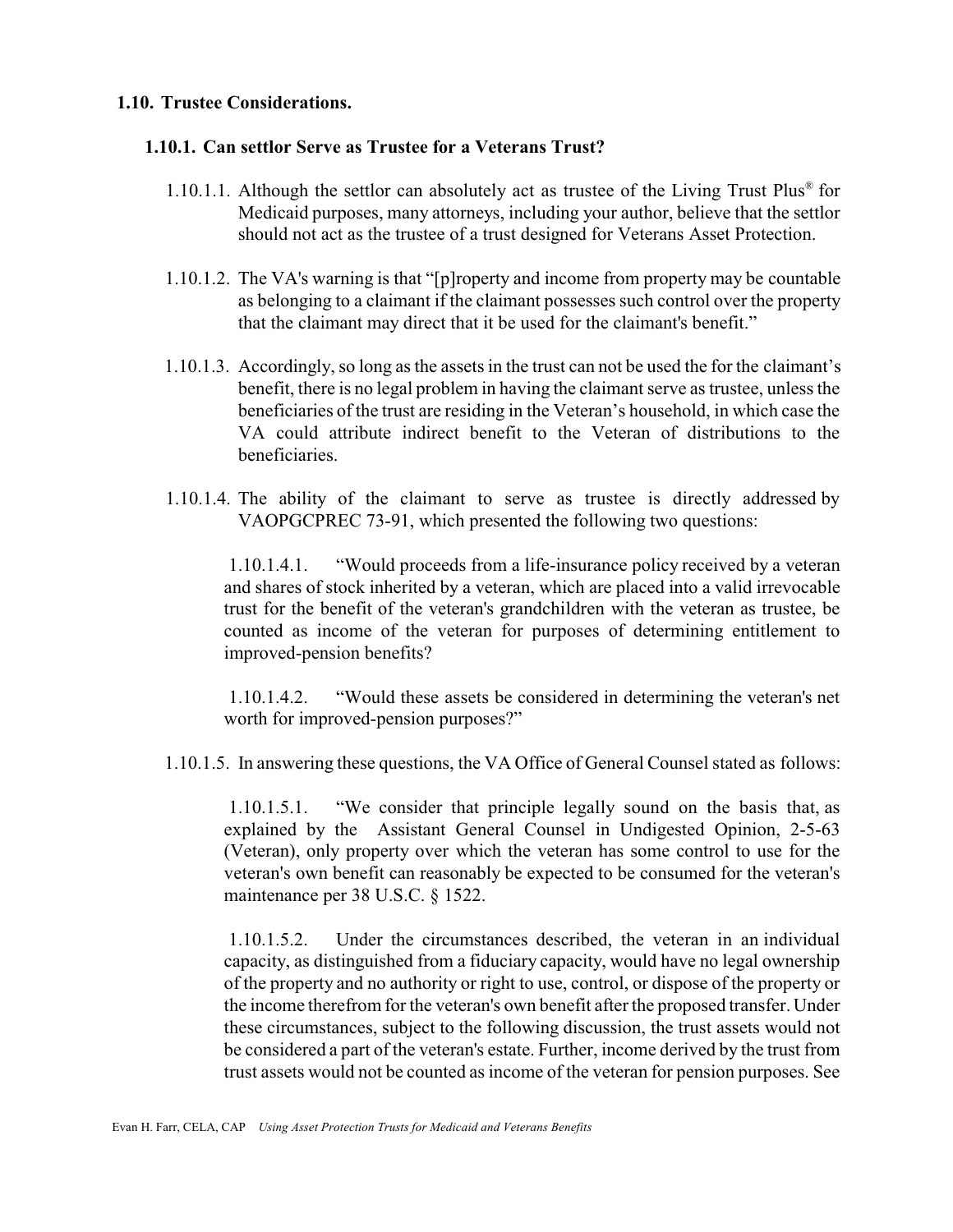O.G.C. Prec. 72-90.

1.10.1.6. In answering these questions, the VA Office of General Counsel held as follows:

1.10.1.6.1. "Generally, where a veteran places assets into a valid irrevocable trust for the benefit of the veteran's grandchildren, with the veteran named as trustee, and where the veteran, in an individual capacity, has retained no right or interest in the property or the income therefrom and cannot exert control over these assets for the veteran's own benefit, the trust assets would not be counted in determining the veteran's net worth for improved-pension purposes, and trust income would not be considered income of the veteran.

 1.10.1.6.2. [However,] [i]f the beneficiaries of the trust are residing in the veteran's household and the veteran is receiving benefit from expenditures from the trust, a determination must be made under the facts of the particular case whether the veteran is exercising such control and use of the trust assets that the trust may be considered invalid for purposes of determining pension eligibility.

#### **1.10.2. Can settlor Can Remove or Replace Trustee.**

1.10.2.1. The same logic applies as above.

#### **1.11. Taxation of the Total Protection Trust (Veterans Version).**

#### **1.11.1. Income Tax.**

- 1.11.1.1. IRC § 678(a) states that "A person other than the grantor shall be treated as the owner of any portion of a trust with respect to which: (1) such person has a power exercisable solely by himself to vest the corpus or the income therefrom in himself." The veterans version of the **Living Trust Plus® Total Protection Trust** allows the trust beneficiaries to demand all trust income each year, thus making the trust a grantor trust to the beneficiaries as to the income, which is the result we want because want all trust income to be taxable to the beneficiaries whether distributed to them or not.
- 1.11.1.2. This way, no income will be retained by the trust and reported to the grantor on an annual Grantor Trust Statement and no ordinary income from the trust will flow through to the Grantor's 1040. This could be important for some clients because the VA does something each year called an income verification match (IVM). If the trust income is reported on the Grantor's 1040, the VA might consider this to be the Grantor's income (which could affect the amount of the Aid and Attendance benefit the Veteran receives), even though the Grantor never actually receives the income.
- 1.11.1.3. The Settlor retains a testamentary power of appointment to distribute corpus, thereby allowing the assets remaining in Trust to be included as part of Settlor's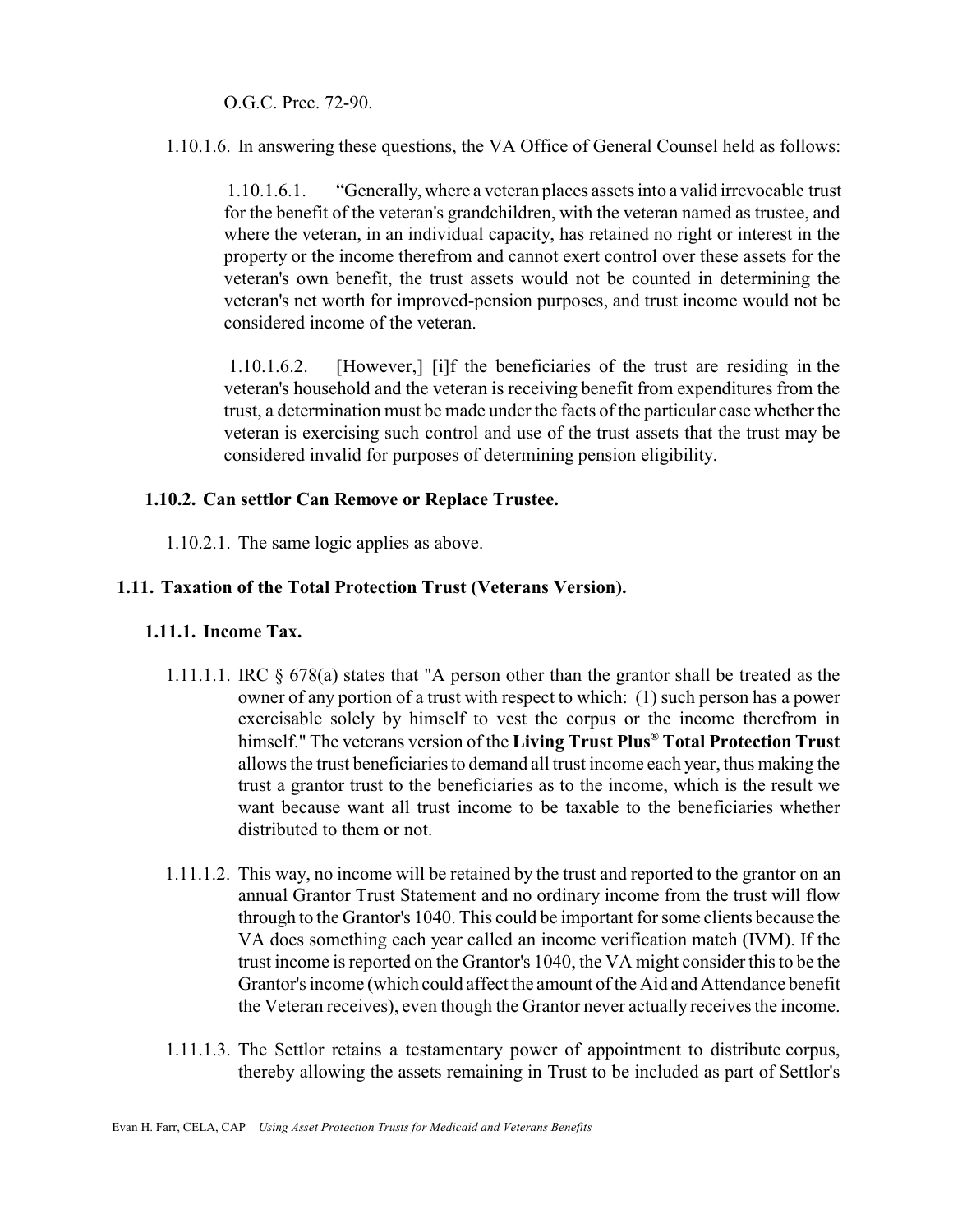gross taxable estate. The ability of the Settlor, if acting as trustee, to make distributions to beneficiaries during the Settlor's lifetime requires the approval of an adverse party, thus making this not a Grantor Trust as to the Settlor as to the trust income or corpus (IRC  $\S674(a)$  and Treas. Regs.  $\S1.674(d)$ -2(b)). Pursuant to IRC §674(a), "The grantor shall be treated as the owner of any portion of a trust in respect of which the beneficial enjoyment of the corpus or the income therefrom is subject to a power of disposition, exercisable by the grantor or a nonadverse party, or both, without the approval or consent of any adverse party." Estate inclusion is brought about by IRC section 2038, which applies to "revocable transfers." The settlor's retained power to change beneficiaries makes the designation of beneficiaries "revocable" within the meaning of section 2038, although the trust is irrevocable. If the assets of the Trust are included in the Grantor's estate, then the beneficiaries of the Trust receive a step up in basis under IRC §1014(b)(10), also a desired result.

- 1.11.1.4. The Settlor of a Veterans Trust does not have the right to change beneficiaries during lifetime because that may be seen by the IRS as giving Settlor control over who receives the trust income, thus making this trust not a grantor trust as the beneficiaries, which could interfere with the ability to get Veteran's Aid and Attendance in the future because of trust income possibly being deemed to belong to the Settlor.
- 1.11.1.5. Pursuant to IRS Form 1041 Instructions, generally if a trust is treated as owned by two or more grantors or other persons, the trustee may choose Optional Method 3 as the trust's method of reporting instead of filing Form 1041. Optional Method 3 states that for a trust treated as owned by two or more grantors or other persons, the trustee must give all payers of income during the tax year the name, address, and TIN of the trust. The trustee also must file with the IRS the appropriate Forms 1099 to report the income or gross proceeds paid to the trust by all payers during the tax year attributable to the part of the trust treated as owned by each grantor, or other person, showing the trust as the payer and each grantor, or other person treated as owner of the trust, as the payee. The trustee must report each type of income in the aggregate and each item of gross proceeds separately.

#### **1.11.2. Income Tax Reporting.**

1.11.2.1. A separate taxpayer identification number is not required and a separate tax return (Form 1041) need not be filed by the trustee – just the appropriate 1099s for all trust income.

#### **1.11.3. Gift Tax.**

 1.11.3.1. Because the Living Trust Plus® is designed so that the settlors retain a limited power of appointment over the trust corpus, transfers to the Living Trust Plus® are not considered completed gifts for gift tax purposes because a gift is incomplete if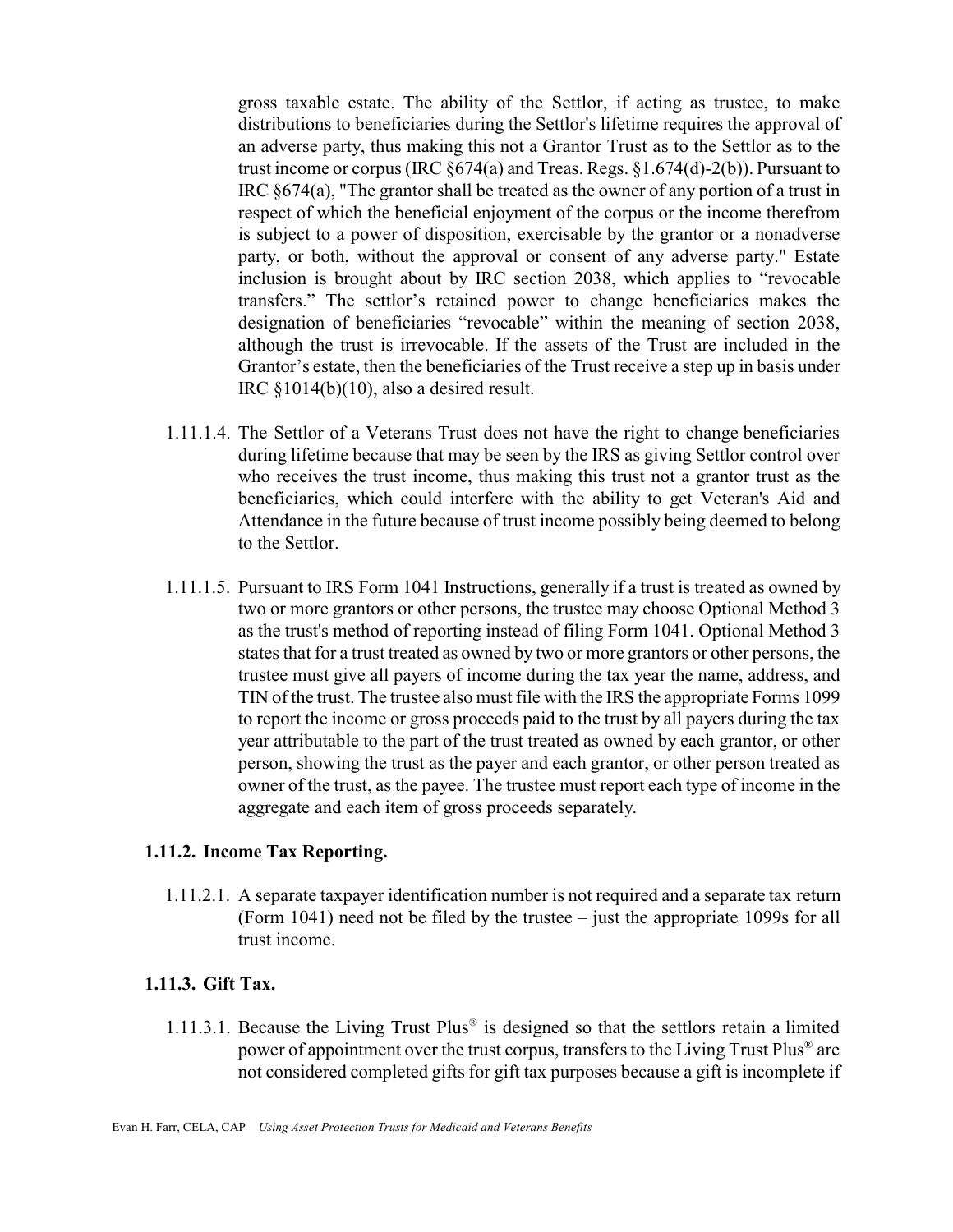and to the extent that a reserved power gives the donor the power to name new beneficiaries or to change the interests of the beneficiaries as between themselves.<sup>91</sup>

#### **1.11.4. Gift Tax Reporting.**

- 1.11.4.1. Even though the transfer of assets into the trust is not considered a taxable gift, pursuant to Treas. Reg § 25.6019-3 a Form 709, U.S. Gift (and Generation Skipping Transfer) Tax Return should still be filed in the year of the initial transfer into the trust.<sup>92</sup> On the Form 709, the transaction should be shown on the return for the year of the initial transfer and evidence showing all relevant facts, including a copy of the instrument(s) of transfer and a copy of the trust, should be submitted with the return.<sup>93</sup> The penalty for not filing a gift tax return is based on the amount of gift tax due, so if there is no amount due there should be no penalty for failure to file. Nevertheless, a gift tax return should be filed pursuant to Treas. Reg § 25.6019-3. Additionally, the filing of a gift tax return could provide additional evidence to future creditors, including Medicaid, that a completed transfer was in fact made despite the fact that the transfer was not considered by the IRS to be a completed gift for tax purposes.
- 1.11.4.2. Neither Treas. Reg § 25.6019-3 nor the IRS Form 709 Instructions reveal how to report an incomplete gift. However, Treas. Reg § 301.6501(c)-1(f)(2) provides in relevant part as follows:

"A transfer will be adequately disclosed on the return only if it is reported in a manner adequate to apprise the Internal Revenue Service of the nature of the gift and the basis for the value so reported. Transfers reported on the gift tax return as transfers of property by gift will be considered adequately disclosed under this paragraph  $(f)(2)$  if the return (or a statement attached to the return) provides the following information—

(I) A description of the transferred property and any consideration received by the transferor;

(ii) The identity of, and relationship between, the transferor and each transferee;

(iii) If the property is transferred in trust, the trust's tax identification number and a brief description of the terms of the trust, or in lieu of a brief description of the

<sup>91</sup> Treas. Reg. § 25.2511-2(b).

<sup>&</sup>lt;sup>92</sup> *See* Treas. Reg § 25.6019-3, which states that "[i]f a donor contends that his retained power over property renders the gift incomplete . . . and hence not subject to tax . . . , the transaction should be disclosed in the return for the . . . calendar year of the initial transfer and evidence showing all relevant facts, including a copy of the instrument of transfer, shall be submitted with the return. . . [along with] additional documents the donor may desire to submit."

<sup>93</sup> Treas. Reg § 25.6019-3*.*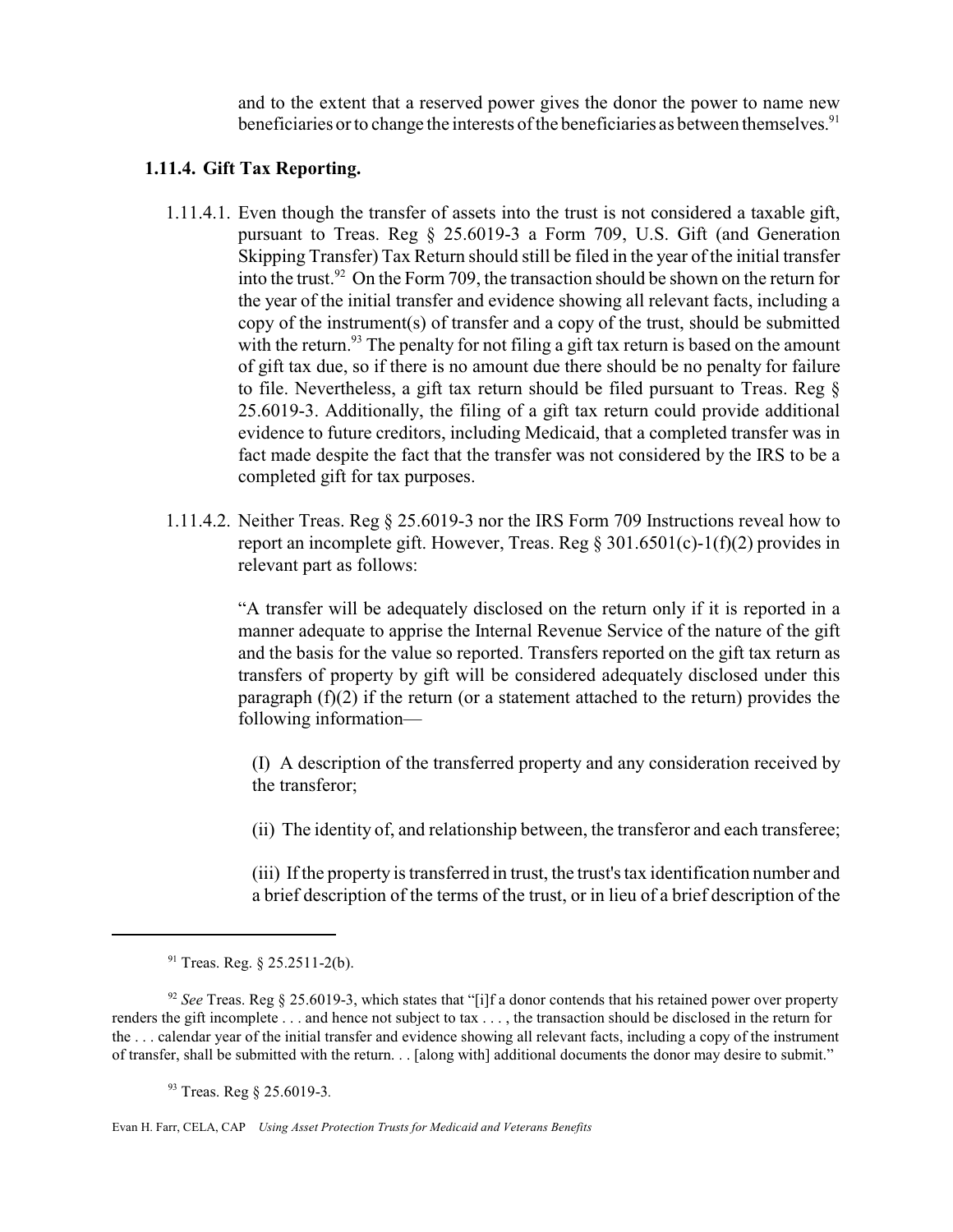trust terms, a copy of the trust instrument."

 1.11.4.3. Although the transfer to the trust is an incomplete gift for gift tax purposes, if the trustee later distributes corpus from the trust to one or more of the beneficiaries, the tax result of such distribution is that a completed gift has now been made from the trust settlor to the beneficiary. Accordingly, a gift tax return should be filed by the settlor for the tax year of such distribution if the amount of such distribution exceeds the annual exemption amount.

#### **1.11.5. Estate Tax.**

- 1.11.5.1. Because the Living Trust Plus® Veterans Version is designed so that the settlors retain a limited testamentary power of appointment over the trust corpus, transfers to this Living Trust Plus® are included as part of Settlor's gross taxable estate pursuant to Internal Revenue Code Section 2038.
- 1.11.5.2. Section 2038 states in relevant part that the "the gross estate shall include the value of all property . . . to the extent of any interest therein of which the decedent has at any time made a transfer . . . by trust or otherwise, where the enjoyment thereof was subject at the date of his death to any change through the exercise of a power ... ."

#### **1.11.6. Step Up in Basis.**

1.11.6.1. Because the Living Trust Plus® is designed so that assets are included in the estate of the settlor, the trust beneficiaries will receive a step up in tax basis as to trust assets to the fair market value of the assets as of the settlor's death.<sup>94</sup>

#### **1.11.7. Capital Gains Exclusion for Sale of Principal Residence.**

- 1.11.7.1. If the Grantor is considered the owner of the entire Trust (including the residence) under the Grantor Trust rules,<sup>95</sup> the taxpayer will be treated as the owner of the residence for purposes of satisfying the ownership requirements of § 121 of the Internal Revenue Code.<sup>96</sup>
- 1.11.7.2. Accordingly, by transferring a residence to the Living Trust Plus® "Residence Trust," one where the Settlor retains Grantor Trust powers over the entire trust – both income and principal – because the settlor retains the right to receive income and/or a limited lifetime and testamentary power of appointment, the exclusion

<sup>94</sup> See also IRC § 1014(b)(3), Treas. Reg. §§1.1014-2(a)(3), 1.1014-2(b).

<sup>95</sup> IRC §§ 671-679.

<sup>&</sup>lt;sup>96</sup> See Rev. Rul. 85-45 (1985) and PLR 199912026.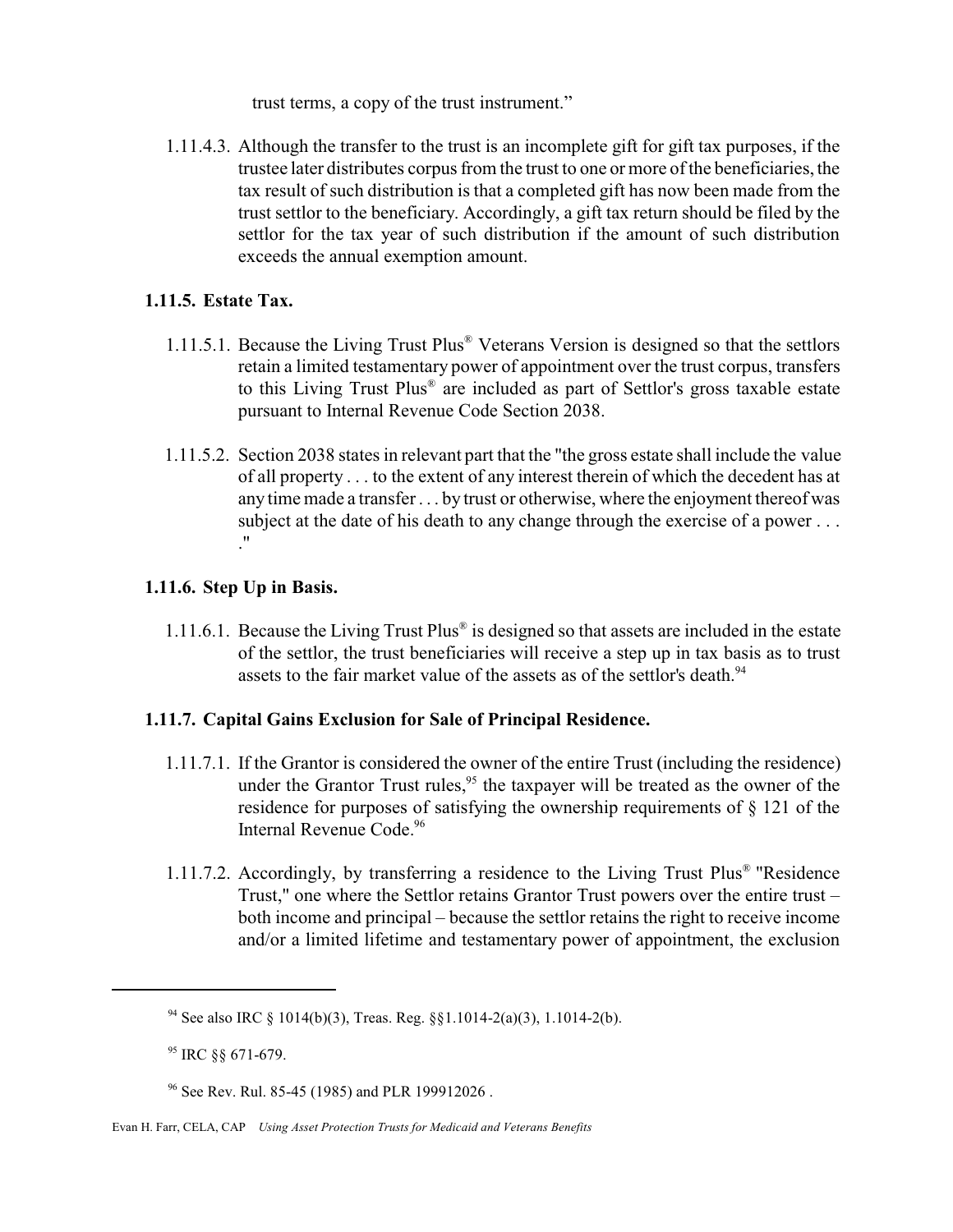from capital gains on the sale of a principal residence is maintained.

# **1.12. Comparison of the Living Trust Plus® with Offshore & Domestic APTs.**

#### **1.12.1. Source of Confusion.**

- 1.12.1.1. The plain meaning of the term "self-settled trust" is a trust established by a settlors for his own benefit. Such plain meaning would obviously include a long list of various types of trusts, including revocable trusts and all types of irrevocable trusts from which the settlors can derive any benefit.
- 1.12.1.2. Unfortunately, the term "self-settled trust" is a widely misused term that has created a great deal of confusion in the legal profession. In almost all legal treatises, articles, and reported cases, the term "self-settled trust" is used not in the sense of its plain meaning, but rather as a "term of art" – specifically describing an irrevocable trust where the settlor's goal is asset protection yet the settlor is also a beneficiary as to both income and principal.

1.12.1.2.1. Under traditional trust law, this type of "self-settled trust"<sup>97</sup> has never been effective for asset protection purposes because, as explained in detail in section 1.5, if a settlor has the right to receive distributions of principal from the trust, then so do his creditors, because a creditor of the settlor may reach the maximum amount that can be distributed to or for the settlor's benefit.

 1.12.1.2.2. Under current law, this type of "self-settled trust" is absolutely ineffective for Medicaid asset protection purposes because, as explained in detail in section 1.2.5, if either spouse has access to principal, the assets in the trust will be deemed "countable" for Medicaid eligibility purposes.

# **1.12.2. Clearing Up the Confusion About "Self-Settled" Trusts.**

1.12.2.1. What has confused many practitioners is that most authors of articles and treatises on asset protection trusts, and many judges in reported decisions, use the term "self-settled trust" indiscriminately, without explaining that they are using it as a term of art, intending to refer to a very specific type of "self-settled trust," *i.e.*, an irrevocable trust where the settlor is allowed to receive distributions of both income and principal.

 1.12.2.1.1. The Living Trust Plus® is certainly a "self-settled trust" within the plain meaning of the term, but it is not a "self-settled trust" as that term is currently used in the legal profession because it does not allow the settlors the right to receive

 $97$  For uniformity with other commentators, the term "self-settled trust" will (reluctantly) be used herein to refer specifically to a self-settled trust intended to protect the settlor's assets while allowing the settlor to receive distributions of principal directly from the trust corpus, unless stated otherwise.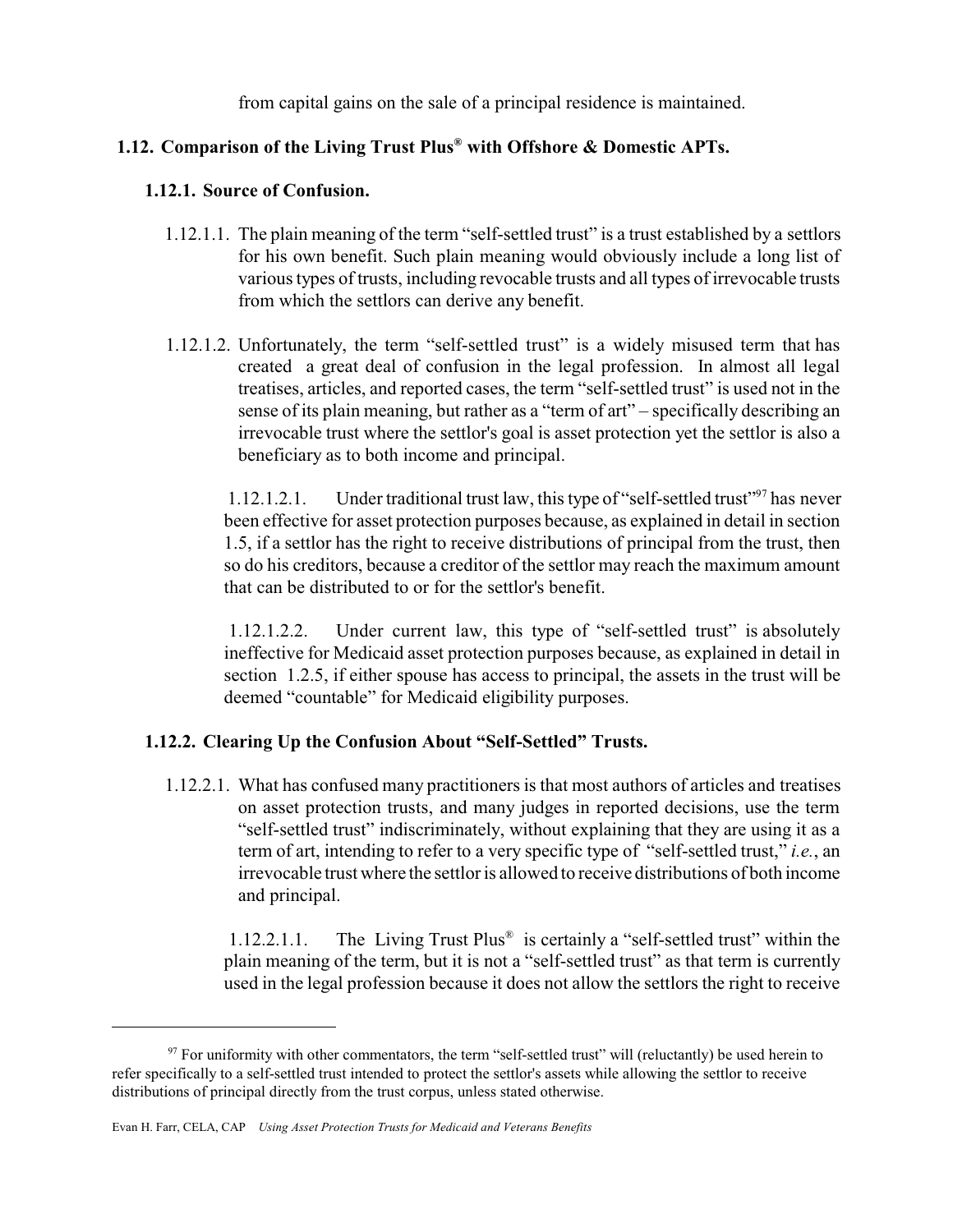distributions of principal, but rather only distributions of income and the right to use any trust-owned real estate.

1.12.2.1.1.1. The Living Trust Plus® allows complete protection of the settlor's assets as explained in section 1.5 because the settlors does not retain any right to the return of corpus. A standard Living Trust Plus® does not protect the income generated by the trust assets, but it does protect the underlying assets, which is what most clients care about most, and is what "asset" protection is all about.

 1.12.2.1.1.2. The Living Trust Plus® Income Protection Trust, also called the Veterans Trust Plus™, protects the assets and the income, because the settlor of the trust is not allowed to receive either income or principal from the trust.

# **1.13. Fraudulent Transfers.**

# **1.13.1. Applicability.**

- 1.13.1.1. No asset protection trust (or any other asset protection entity) is designed to protect assets that have been fraudulent transferred.
- 1.13.1.2. Funding of a Living Trust Plus® should only occur while a client is essentially free from financial difficulties.

# **1.13.2. UFTA.**

 1.13.2.1. Most U.S. jurisdictions follow the 1984 Uniform Fraudulent Transfer Act ("UFTA"), which allows creditors to set aside a fraudulent transfer and enforce the judgment against the assets as if the fraudulent transfer never took place.<sup>98</sup>

1.13.2.1.1. With respect to present creditors, Section 5(a) of the UFTA provides that: "[a] transfer made by a debtor is fraudulent as to a creditor whose claim arose before the transfer was made if the debtor made the transfer and the debtor was insolvent at the time or the debtor became insolvent as a result of the transfer."

1.13.2.1.2. With respect to present and future creditors, Section 4(a) of the UFTA provides:

"A transfer made by a debtor is fraudulent as to a creditor, whether the creditor's claim arose before or after the transfer was made, if the debtor made the transfer:

 (1) with actual intent to hinder, delay or defraud any creditor or the debtor, or

<sup>98</sup> Shaftel and Bundy, *Impact of New Bankruptcy Provision on Domestic Asset Protection Trusts*, *supra*.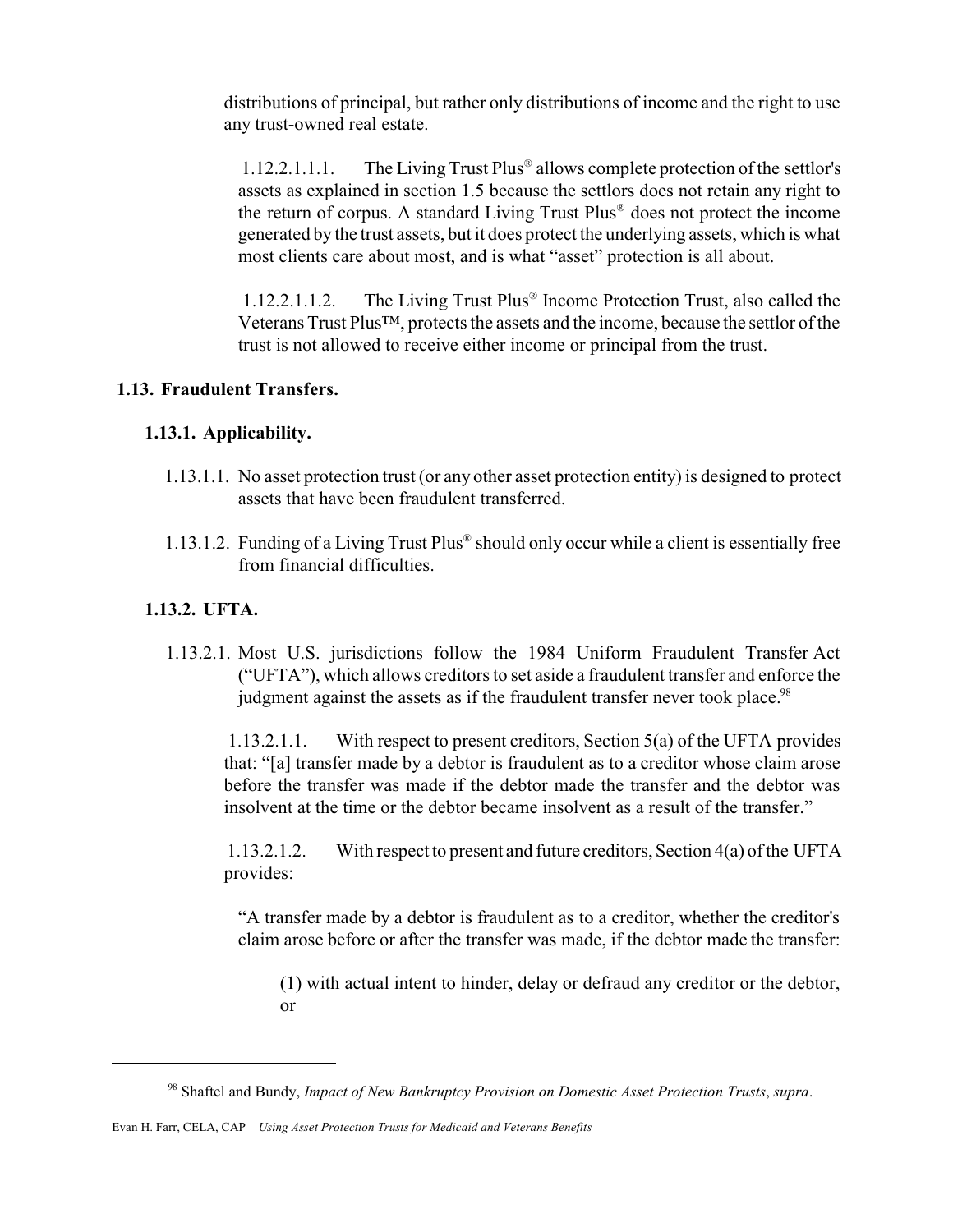(2) without receiving a reasonably equivalent value in exchange for the transfer and:

(a) the debtor intended to incur, or believed or reasonably should have believed that he/she would incur debts beyond his/her ability to pay as they became due; or

(b) the debtor was engaged or was about to engage in business or a transaction for which the remaining assets of the debtor were unreasonably small in relation to the business or transaction.

 1.13.2.1.3. UFTA has a four-year statute of limitations but contains a one-year discovery exception to that limitations period, meaning that if a creditor reasonably discovers a transfer to a Living Trust Plus® after the four-year limitations period has expired, the creditor has an additional year in which to file an action and argue that the transfer to the IOT was made with the intent to hinder, delay, or defraud the creditor.

#### **1.13.3. BAPCPA.**

 1.13.3.1. On 4/20/05, President Bush signed the Bankruptcy Abuse Prevention and Consumer Protection Act of 2005. The key operative language of the relevant amendment (11 U.S.C. §548(e)) to the 2005 Bankruptcy Act states that the bankruptcy trustee:

> "may avoid any transfer of an interest of the debtor in property that was made on or within 10 years before the date of the filing of the petition, if--

(A) such transfer was made to a self-settled trust or similar device;

(B) such transfer was by the debtor;

© the debtor is a beneficiary of such trust or similar device; and

(D) the debtor made such transfer with actual intent to hinder, delay, or defraud any entity to which the debtor was or became, on or after the date that such transfer was made, indebted."<sup>99</sup>

 1.13.3.1.1. The operative language in subsection D is identical to the existing fraudulent transfer language of Bankruptcy Code section 548(a)(1)(A), with the two-year limitations period extended to ten years. Similarly, the operative language "actual intent to hinder, delay, or defraud" is identical to the language used in the Uniform Fraudulent Transfer Act ("UFTA").<sup>100</sup>

 $99$  11 USC § 548(e)(1).

<sup>100</sup> Shaftel and Bundy, *Impact of New Bankruptcy Provision on Domestic Asset Protection Trusts*, *supra*.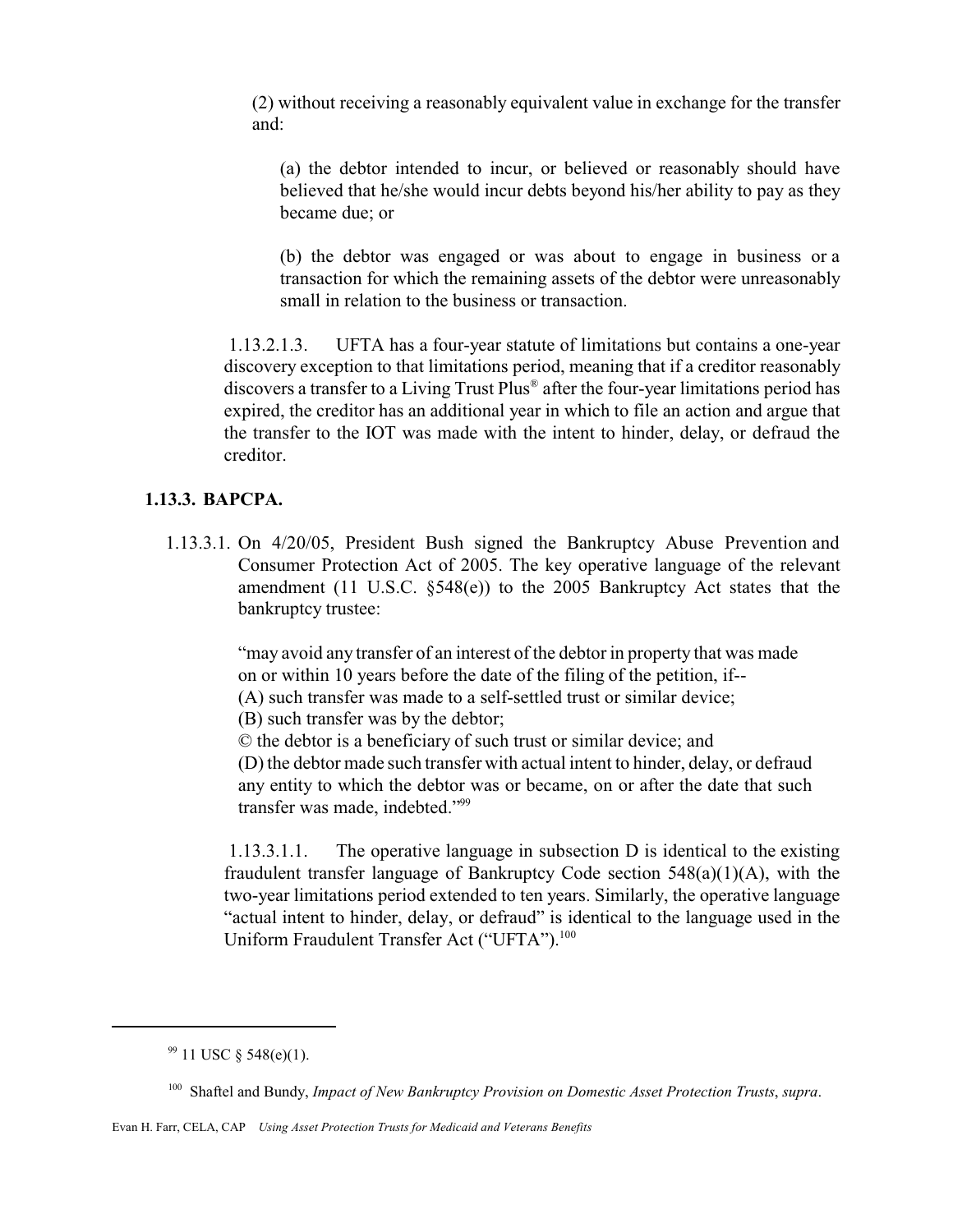1.13.3.1.2. Accordingly, the result of the 2005 Bankruptcy Act is that Congress extended the section 548 fraudulent transfer remedy, duplicating a remedy that already existed in the 42 states that have adopted UFTA, the only significant difference being a fixed ten-year limitations period instead of four years plus a one-year discovery period.<sup>101</sup>

1.13.3.1.3. The consequence of this amendment is that it now provides a uniform fraudulent transfer remedy in all 50 states. However, because the IOT is not intended to allow fraudulent transfers, the 2005 Bankruptcy Act does not change the effectiveness of a Living Trust Plus® that is properly used for asset protection, *i.e.,* established and funded while a client is essentially free from financial difficulties.<sup>102</sup>

#### **1.13.4. Fraudulent Transfers as to Future Creditors.**

- 1.13.4.1. Transfers to IOTs made "with actual intent to hinder, delay, or defraud any entity to which the debtor was *or became, on or after the date that such transfer was made, indebted*" (emphasis added) are voidable under new Bankruptcy Code § 548(e). The prior version of Bankruptcy Code  $\S$  548 contained the same language. The parallel UFTA provision applies "whether the creditor's claim arose before or after the transfer." UFTA  $\S$  4(a).
- 1.13.4.2. Although this definition appears to encompass virtually any creditor, case law has narrowly defined "future creditor."<sup>103</sup> The general rule under UFTA is that transfers motivated out of mere caution, as opposed to fraudulent intent, and made at a time when one does not have creditors, generally do not constitute fraudulent transfers.<sup>104</sup> In fact, for purposes of the fraudulent transfer laws, the term "future creditor" may be a misnomer, because it generally means a creditor who presently holds contingent, unliquidated, or unmatured claims, all of which are included in the definition of the term "claim" under the various fraudulent transfer laws.<sup>105</sup>
- 1.13.4.3. In order for a transfer to be made with the requisite fraudulent intent directed toward a specific future creditor, such intent must be contemporaneous with the

<sup>105</sup> Spero, *Asset Protection: Legal Planning, Strategies and Forms* at ¶ 3.03[4][a].

<sup>101</sup> Shaftel and Bundy, *Impact of New Bankruptcy Provision on Domestic Asset Protection Trusts*, *supra*.

<sup>102</sup> Shaftel and Bundy, *Impact of New Bankruptcy Provision on Domestic Asset Protection Trusts*, *supra*.

<sup>103</sup> Spero, *Asset Protection: Legal Planning, Strategies and Forms* at ¶ 3.03[4][a], *citing Stratton v. Edwards*, 174 Mass. 374, 378, 54 NE 886, (1899); *Williams v. Banks*, 11 Md. 198, 227 (1857); *Winchester v. Charter*, 94 Mass. (12 Allen) 606, 609–611 (1866).

<sup>104</sup> Spero, *Asset Protection: Legal Planning, Strategies and Forms* at ¶ 6.09[1].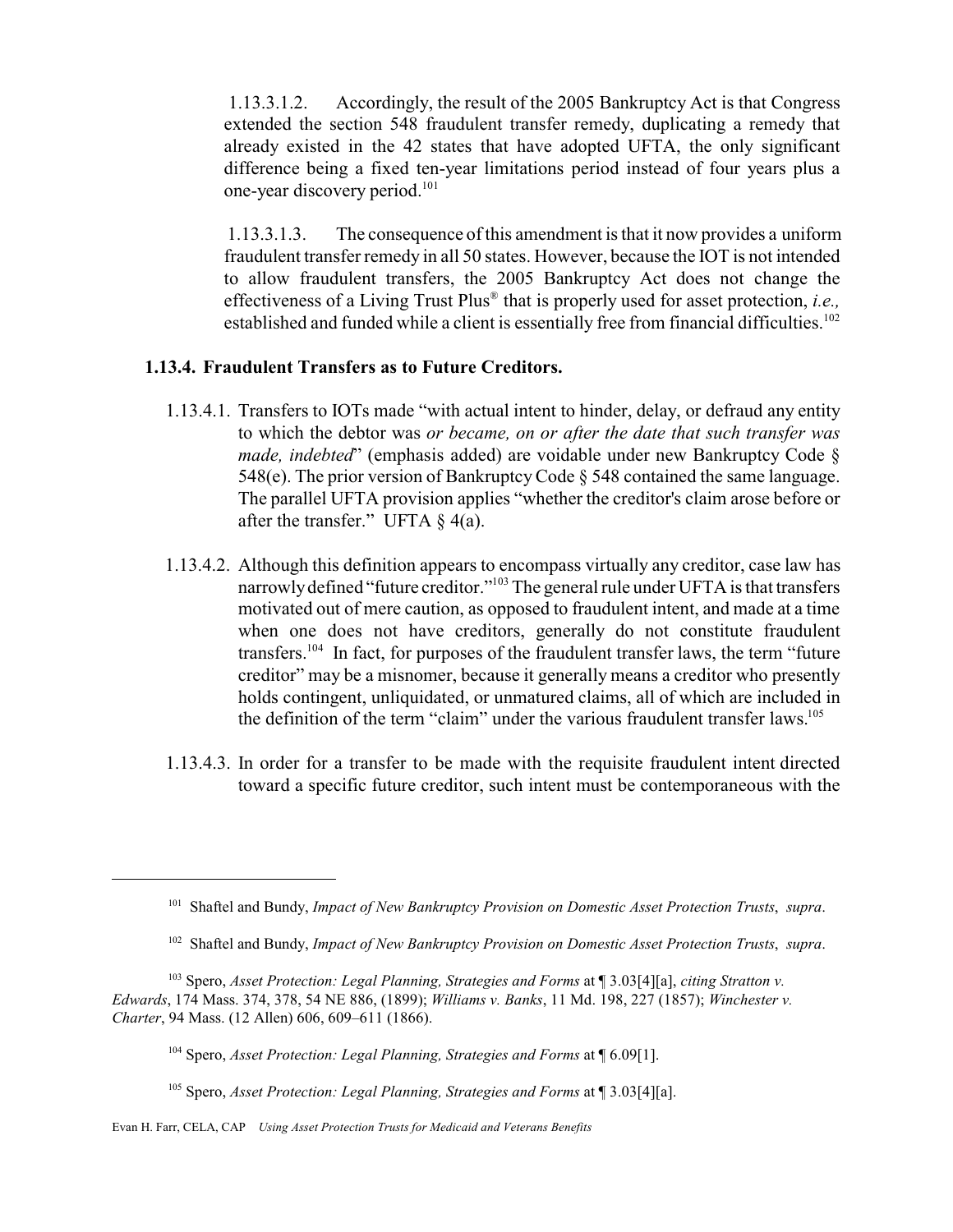transfer, or there must be some other connection between the two elements so that it can be said that the transfer was intended to injure that specific future creditor.<sup>106</sup>

- 1.13.4.4. Under the weight of authority, transfers made to avoid"unknown future creditors" are not avoidable under the UFTA; however, there are some contrary cases that appear to be aberrational. $107$
- 1.13.4.5. One important question is whether the BankruptcyCode provisions (including the 2005 Bankruptcy Act provisions) will be interpreted in the same way as the UFTA provisions; that is, will a transfer made out of mere caution be avoidable as a fraudulent transfer? The Bankruptcy Code and the UFTA are read by reference to each other (i.e., *in pari materia*). Using this rule of interpretation, it would appear that the 2005 Bankruptcy Act's fraudulent transfer provisions would be interpreted in a way that would not prohibit transfers made with respect to unknown creditors (i.e., transfer motivated by mere caution). But a contrary interpretation is possible. The Bankruptcy Code provisions, although similar to the UFTA provision, is not identical, and the policy concerns are different so the result might be different. In any event these musings are clearly speculative and the matter will ultimately be subject to the vicissitudes of future judicial proceedings.<sup>108</sup>

#### **1.13.5. Is Medicaid a Creditor?**

- 1.13.5.1. An interesting question in the context of using IOTs for Medicaid asset protection is whether Medicaid is considered a "creditor" under fraudulent transfer laws. Whether Medicaid is or is not a creditor is determined by State law, as Federal law is silent on the issue. $109$
- 1.13.5.2. To some extent, the question of whether Medicaid is considered a creditor under the BankruptcyCode and UFTA is moot because of the application of the Medicaid 5-year lookback period<sup>110</sup> which effectively takes the place of the fraudulent transfer rules in the context of Medicaid.

Evan H. Farr, CELA, CAP *Using Asset Protection Trusts for Medicaid and Veterans Benefits*

<sup>106</sup> Spero, *Asset Protection: Legal Planning, Strategies and Forms* at ¶ 3.03[4][a], *citing* G. Glenn, Fraudulent Conveyances and Preferences § 319, at 557 (rev. ed. 1940).

<sup>107</sup> Spero, *Asset Protection: Legal Planning, Strategies and Forms* at ¶ 6.09[1].

<sup>108</sup> Spero, *Asset Protection: Legal Planning, Strategies and Forms* at ¶ 6.09[1].

<sup>109</sup> *See* Whitenack, Mazart, and Spielberg, *The Revival of the Income-Only Trust in Medicaid Planning*, *supra*., p. 37, stating that in some states Medicaid is not considered a creditor, and *citing Matter of Tomeck*, 872 NE2d 236 (2007), for the finding that a transfer of the marital home to an income-only trust does not violate debtor/creditor law.

<sup>110</sup> *See supra* section 1.2.1.2.